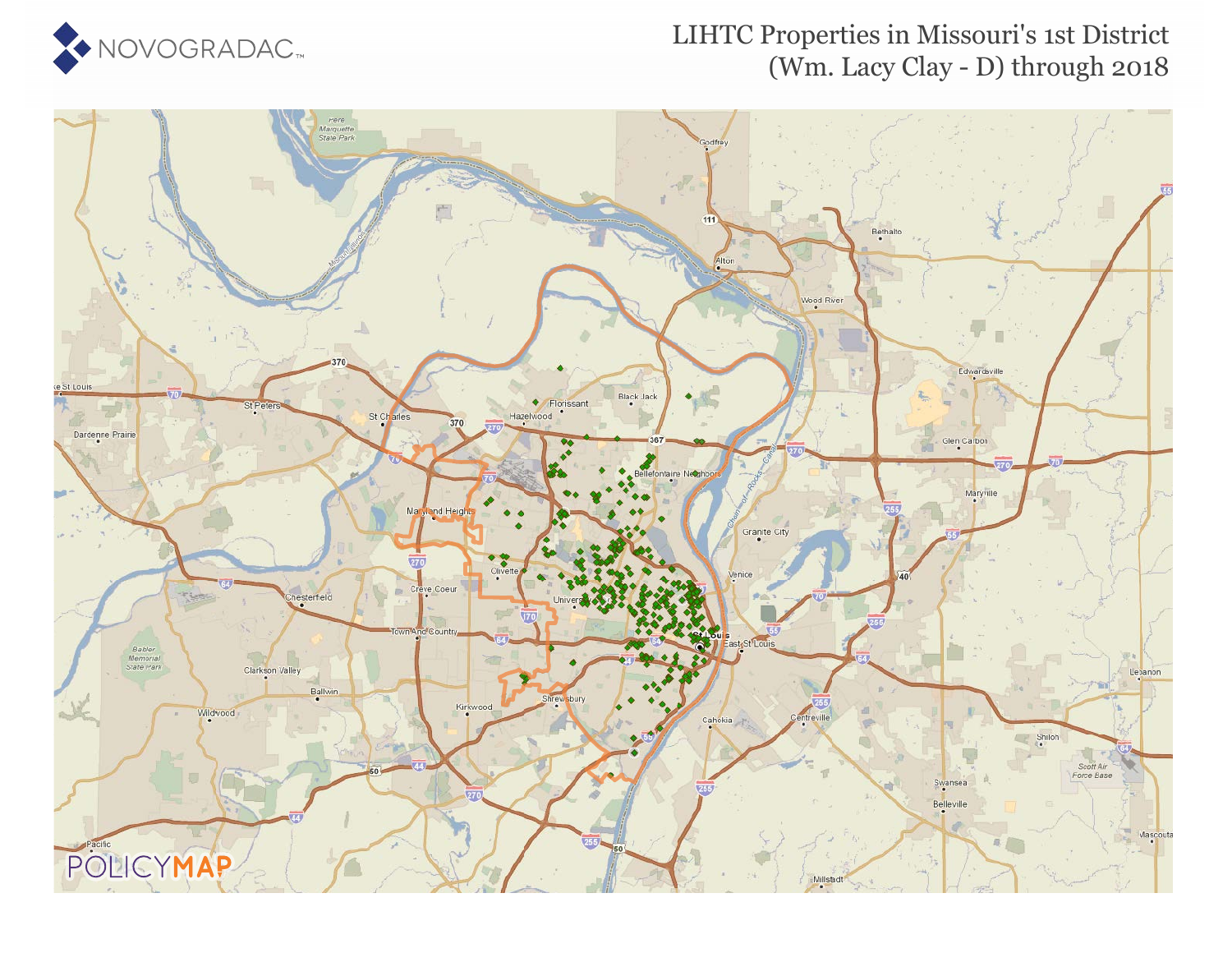| <b>Project Name</b>                                           | <b>Address</b>                           | <b>City</b>        | <b>State</b> | <b>Zip Code</b> | Nonprofit<br><b>Sponsor</b> | <b>Allocation</b><br><b>Year</b> | <b>Annual</b><br><b>Allocated</b><br><b>Amount</b> | <b>Year Placed</b><br>in Service | <b>Construction Type</b>        | <b>Total</b><br><b>Units</b> | Low<br><b>Income</b><br><b>Units</b> | <b>Rent or</b><br><b>Income</b><br><b>Ceiling</b> | <b>Credit</b><br>Percentage                 | Tax-<br><b>Exempt</b><br><b>Bond</b> | <b>HUD Multi-</b><br>Family<br><b>Financing/Rental</b><br><b>Assistance</b> |
|---------------------------------------------------------------|------------------------------------------|--------------------|--------------|-----------------|-----------------------------|----------------------------------|----------------------------------------------------|----------------------------------|---------------------------------|------------------------------|--------------------------------------|---------------------------------------------------|---------------------------------------------|--------------------------------------|-----------------------------------------------------------------------------|
| <b>LACKLAND PLAZA</b><br>$\rm APTS$                           | 8462<br>PLAZAROCK CT ST LOUIS            |                    | $_{\rm MO}$  | 63114           | No                          | 2001                             | $\$0$                                              | 2002                             | Acquisition and Rehab 80        |                              | 80                                   |                                                   | <b>Both 30%</b><br>and 70%<br>present value | No                                   |                                                                             |
| MCCORMACK HOUSE<br>AT FOREST PARK SE                          | 1138 S<br><b>KINGSHWY</b><br><b>BLVD</b> | <b>ST LOUIS</b>    | MO           | 63110           | No                          | 2000                             | \$0                                                | 2002                             | <b>New Construction</b>         | 89                           | 59                                   |                                                   | 70 % present $\,$ No $\,$<br>value          |                                      |                                                                             |
| MERCHANDISE MART<br><b>PROJECT</b>                            | 1000<br>WASHINGTON ST LOUIS<br>AVE       |                    | $_{\rm MO}$  | 63101           | $\rm\thinspace No$          | 2003                             | \$0                                                | 2002                             | Acquisition and Rehab 213       |                              | 90                                   |                                                   | $30\,\%$ present $\,$ Yes value             |                                      |                                                                             |
| NORTHSIDE<br><b>COMMUNITY</b><br><b>AFFORDABLE</b><br>HOUSING | 1809 ANNIE<br><b>MALONE DR</b>           | <b>ST LOUIS</b>    | MO           | 63113           | Yes                         | 2001                             | \$0                                                | 2002                             | Acquisition and Rehab 16        |                              | 16                                   |                                                   | $70\,\%$ present $\,$ No value              |                                      |                                                                             |
| RUSKIN TOWNHOMES                                              | 5062 RUSKIN<br>AVE                       | <b>ST LOUIS</b>    | $_{\rm MO}$  | 63115           | Yes                         | 2001                             | \$0                                                | 2002                             | <b>New Construction</b>         | 14                           | 14                                   |                                                   | $70\,\%$ present $\,$ No value              |                                      |                                                                             |
| <b>UNIVERSITY</b><br>$\mathop{\mathrm{COMMONS}}$              | 6416 OLIVE<br><b>BLVD</b>                | UNIVERSITY CITY MO |              | 63130           | No                          | 2002                             | \$0                                                | 2002                             | Acquisition and Rehab 133       |                              | 131                                  |                                                   | $30\,\%$ present $\,$ Yes value             |                                      |                                                                             |
| <b>WCSA HOMES II</b>                                          | 1549 WELLSTON WELLSTON<br>AVE            |                    | $_{\rm MO}$  | 63133           | Yes                         | 2001                             | \$0                                                | 2002                             | <b>New Construction</b>         | 26                           | 26                                   |                                                   | $70\,\%$ present $\,$ No value              |                                      |                                                                             |
| <b>COLONY NORTH</b><br><b>PHASE I</b>                         | <b>5500 EAGLE</b><br><b>VALLEY DR</b>    | <b>ST LOUIS</b>    | MO           | 63136           | No                          | 2002                             | \$0                                                | 2003                             | New Construction                | 82                           | 65                                   |                                                   | 70 % present $\,$ No $\,$<br>value          |                                      |                                                                             |
| COMPTON HILL 2002<br><b>APTS</b>                              | 3530 JUNIATA<br><b>ST</b>                | <b>ST LOUIS</b>    | $_{\rm MO}$  | 63118           | Yes                         | 2002                             | \$0                                                | 2003                             | <b>Acquisition and Rehab 14</b> |                              | 14                                   |                                                   | $70\,\%$ present $\,$ No value              |                                      |                                                                             |
| JVL RENAISSANCE II                                            | 3100 EVANS AVE ST LOUIS                  |                    | MO           | 63106           | No                          | 2004                             | \$0                                                | 2003                             | Acquisition and Rehab 120       |                              | 120                                  |                                                   | $30\,\%$ present $\,$ Yes value             |                                      |                                                                             |
| PARK EAST APTS                                                | 4349 ARCO AVE ST LOUIS                   |                    | MO           | 63110           | No                          | 2001                             | \$0                                                | 2003                             | <b>New Construction</b>         | 73                           | 73                                   |                                                   | 70 % present No<br>value                    |                                      |                                                                             |
| PATTON AVENUE<br><b>HOMES</b>                                 | 5325 PATTON<br>AVE                       | <b>ST LOUIS</b>    | $_{\rm MO}$  | 63112           | $\mathbf {No}$              | 2002                             | \$0                                                | 2003                             | New Construction                | 15                           | 15                                   |                                                   | 70 % present $\,$ No $\,$<br>value          |                                      |                                                                             |
| PHYLLIS WHEATLEY<br><b>BUILDING</b>                           | 2709 LOCUST ST ST LOUIS                  |                    | $_{\rm MO}$  | 63103           | $\mathbf{Yes}$              | 2002                             | $\$0$                                              | 2003                             | Acquisition and Rehab 33        |                              | 33                                   |                                                   | $70\,\%$ present $\,$ No value              |                                      |                                                                             |

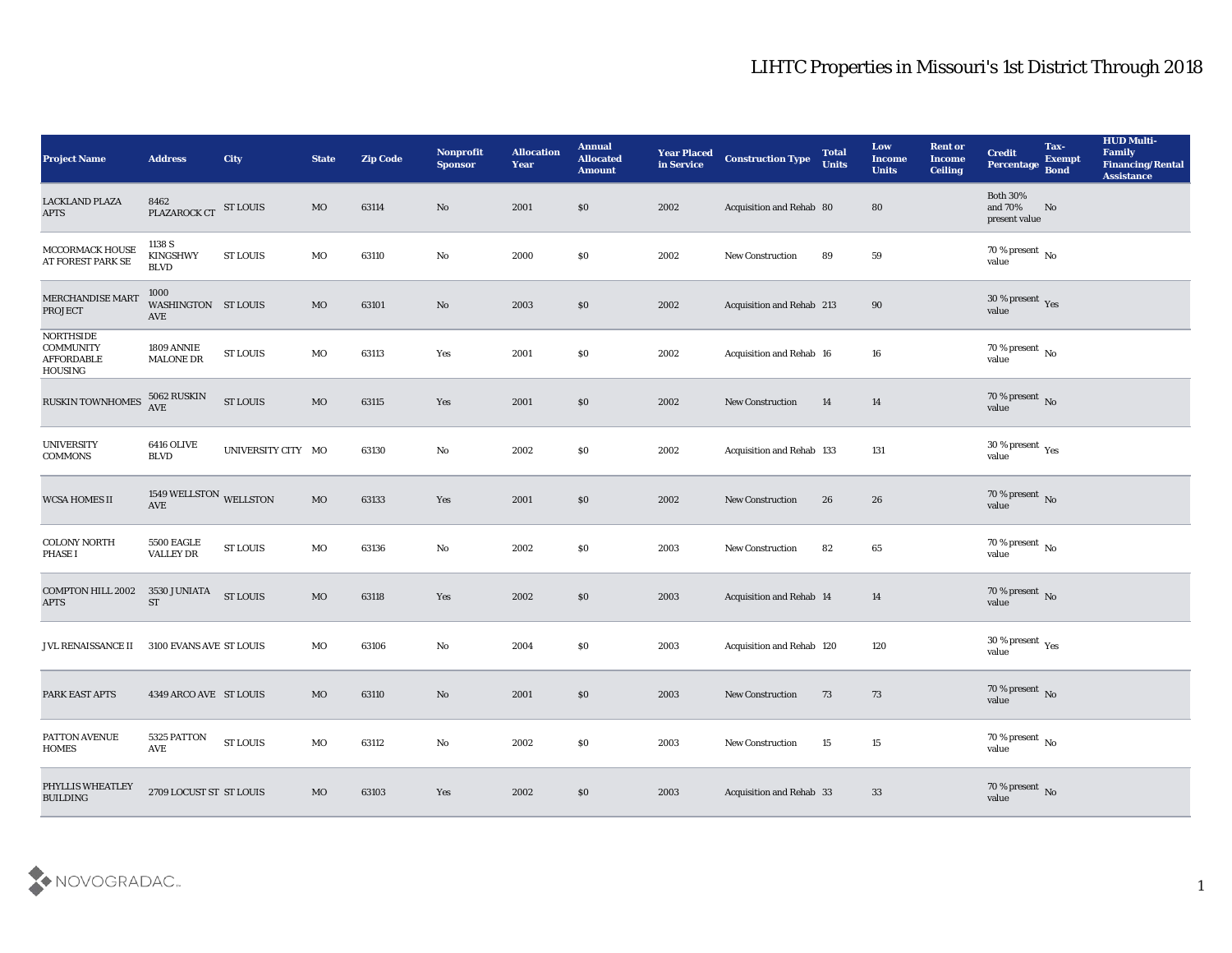| <b>Project Name</b>                                             | <b>Address</b>                                   | City            | <b>State</b> | <b>Zip Code</b> | Nonprofit<br><b>Sponsor</b> | <b>Allocation</b><br><b>Year</b> | <b>Annual</b><br><b>Allocated</b><br><b>Amount</b> | <b>Year Placed<br/>in Service</b> | <b>Construction Type</b>                                                          | <b>Total</b><br><b>Units</b> | Low<br><b>Income</b><br><b>Units</b> | <b>Rent or</b><br><b>Income</b><br><b>Ceiling</b> | <b>Credit</b><br>Percentage     | Tax-<br><b>Exempt</b><br><b>Bond</b> | <b>HUD Multi-</b><br>Family<br><b>Financing/Rental</b><br><b>Assistance</b> |
|-----------------------------------------------------------------|--------------------------------------------------|-----------------|--------------|-----------------|-----------------------------|----------------------------------|----------------------------------------------------|-----------------------------------|-----------------------------------------------------------------------------------|------------------------------|--------------------------------------|---------------------------------------------------|---------------------------------|--------------------------------------|-----------------------------------------------------------------------------|
| RIVERBEND APTS                                                  | 4720 S<br><b>BROADWAY</b>                        | <b>ST LOUIS</b> | MO           | 63111           | No                          | 2004                             | \$0                                                | 2003                              | Acquisition and Rehab 98                                                          |                              | 98                                   |                                                   | $30\,\%$ present $\,$ Yes value |                                      |                                                                             |
| VAUGHN RESIDENCES<br>$\textcircled{e}$ MURPHY PARK<br>PHASE III | 2034 MADISON ST LOUIS<br><b>ST</b>               |                 | MO           | 63106           | No                          | 2001                             | $\boldsymbol{\mathsf{S}}\boldsymbol{\mathsf{O}}$   | 2003                              | <b>New Construction</b>                                                           | 126                          | 81                                   |                                                   | $70\,\%$ present $\,$ No value  |                                      |                                                                             |
| 6 NORTH                                                         | 4055 LACLEDE<br>$\operatorname{\mathbf{AVE}}$    | <b>ST LOUIS</b> | MO           | 63108           | No                          | 2003                             | \$0                                                | 2004                              | New Construction                                                                  | 80                           | 35                                   |                                                   | Not<br>Indicated                |                                      |                                                                             |
| <b>ALMOST HOME APTS</b>                                         | 3201 ST<br>VINCENT AVE                           | <b>ST LOUIS</b> | MO           | 63104           | Yes                         | 2003                             | $\boldsymbol{\mathsf{S}}\boldsymbol{\mathsf{O}}$   | 2004                              | <b>New Construction</b>                                                           | 12                           | 12                                   |                                                   | Not<br>Indicated                |                                      |                                                                             |
| <b>BENTWOOD</b><br>TOWNHOMES II LP                              | <b>5701 EAGLE</b><br><b>VALLEY DR</b>            | <b>ST LOUIS</b> | MO           | 63136           | No                          | 2003                             | \$0                                                | 2004                              | New Construction                                                                  | 64                           | 45                                   |                                                   | $70\,\%$ present $\,$ No value  |                                      |                                                                             |
| BEYOND HOUSING I                                                | 6507 JOSEPH<br>AVE                               | <b>ST LOUIS</b> | MO           | 63133           | Yes                         | 2003                             | $\boldsymbol{\mathsf{S}}\boldsymbol{\mathsf{O}}$   | 2004                              | New Construction                                                                  | 20                           | 20                                   |                                                   | 70 % present<br>value           |                                      |                                                                             |
| ETZEL PLACE APTS<br><b>PHASE IV</b>                             | 5912<br>PLYMOUTH AVE ST LOUIS                    |                 | MO           | 63112           | No                          | 2004                             | \$0                                                | 2004                              | <b>New Construction</b>                                                           | 51                           | 51                                   |                                                   | $70\,\%$ present $\,$ No value  |                                      |                                                                             |
| HIGHLAND-<br>NEWSTEAD COMBO                                     | $5100$ HIGHLAND $_{\rm ST~LOUIS}$<br>AVE         |                 | $_{\rm MO}$  |                 | Yes                         | Insufficient<br>Data             | \$0                                                | 2004                              | Both New Construction 18<br>and $\ensuremath{\mathrm{A}}/\ensuremath{\mathrm{R}}$ |                              | 18                                   |                                                   | $70\,\%$ present $\,$ No value  |                                      |                                                                             |
| <b>HILLSDALE HOMES</b>                                          | 1908 LINDELL<br>AVE                              | <b>ST LOUIS</b> | MO           |                 | $\rm\thinspace No$          | 2003                             | \$0                                                | 2004                              | New Construction                                                                  | 15                           | 15                                   |                                                   | $70\,\%$ present $\,$ No value  |                                      |                                                                             |
| MAFFITT GARDEN<br><b>HOMES</b>                                  | 5892 MAFFITT<br>AVE                              | <b>ST LOUIS</b> | MO           | 63112           | No                          | 2003                             | \$0                                                | 2004                              | <b>New Construction</b>                                                           | 10                           | 10                                   |                                                   | Not<br>Indicated                |                                      |                                                                             |
| NORTHSIDE<br>COMMUNITY CENTER AVE                               | 3967 LINCOLN                                     | <b>ST LOUIS</b> | MO           | 63113           | Yes                         | 2003                             | \$0                                                | 2004                              | <b>New Construction</b>                                                           | 20                           | 20                                   |                                                   | Not<br>Indicated                |                                      |                                                                             |
| OLD FRENCHTOWN II<br>(STE 2)                                    | 1203 PARK AVE ST LOUIS                           |                 | $_{\rm MO}$  | 63104           | $\rm\, No$                  | 2002                             | $\$0$                                              | 2004                              | New Construction                                                                  | 42                           | 19                                   |                                                   | Not<br>Indicated                |                                      |                                                                             |
| OLD FRENCHTOWN II                                               | $1218\mathrm{A}$ CHOUTEAU AVE $\,$ ST LOUIS $\,$ |                 | $_{\rm MO}$  |                 | $\mathbf {No}$              | 2002                             | \$0                                                | 2004                              | New Construction                                                                  | 69                           | 29                                   |                                                   | $70\,\%$ present $\,$ No value  |                                      |                                                                             |

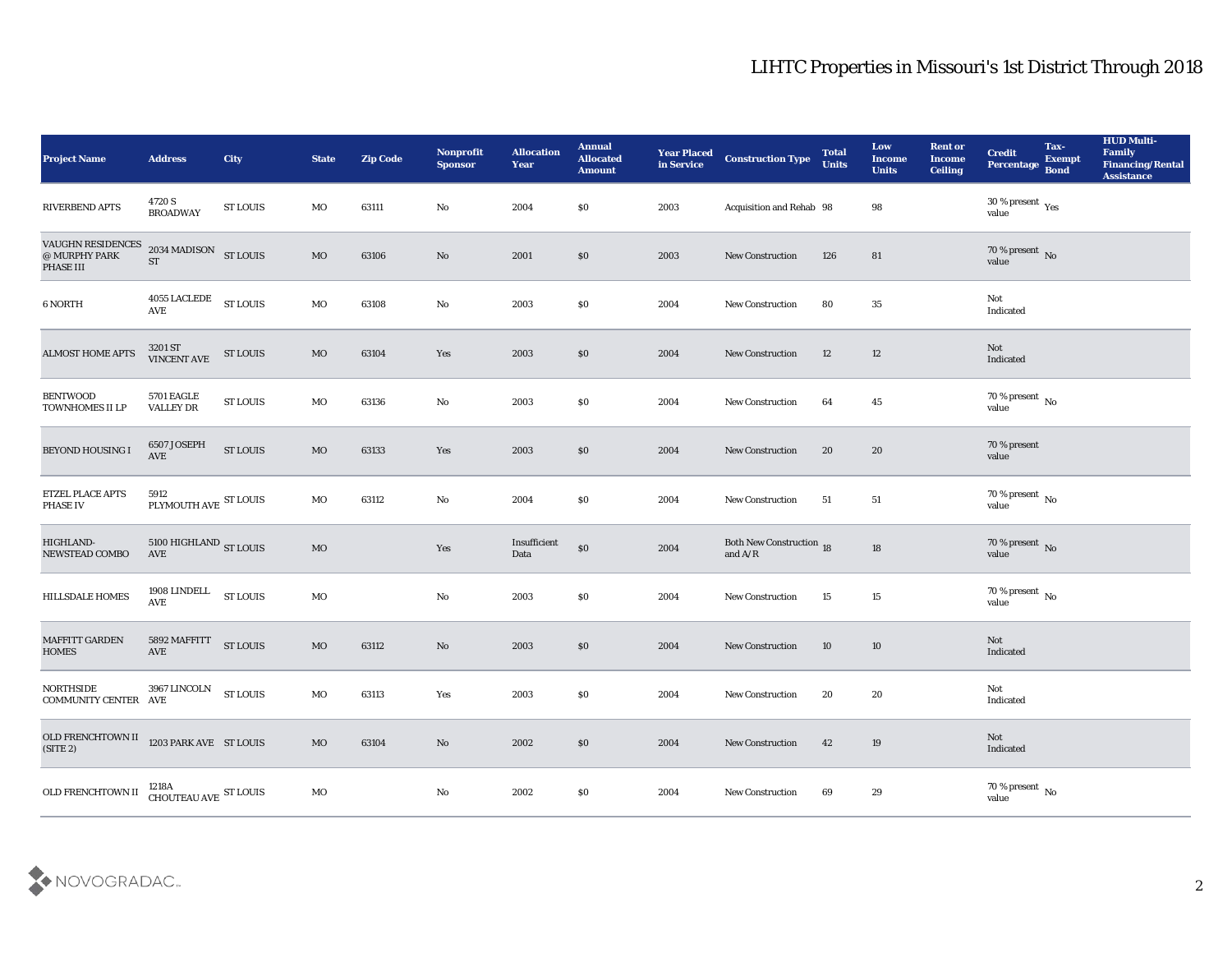| <b>Project Name</b>                                         | <b>Address</b>                                | <b>City</b>        | <b>State</b> | <b>Zip Code</b> | Nonprofit<br><b>Sponsor</b> | <b>Allocation</b><br>Year | <b>Annual</b><br><b>Allocated</b><br><b>Amount</b> | <b>Year Placed</b><br>in Service | <b>Construction Type</b>  | <b>Total</b><br><b>Units</b> | Low<br><b>Income</b><br><b>Units</b> | <b>Rent or</b><br><b>Income</b><br><b>Ceiling</b> | <b>Credit</b><br>Percentage                          | Tax-<br><b>Exempt</b><br><b>Bond</b> | <b>HUD Multi-</b><br>Family<br><b>Financing/Rental</b><br><b>Assistance</b> |
|-------------------------------------------------------------|-----------------------------------------------|--------------------|--------------|-----------------|-----------------------------|---------------------------|----------------------------------------------------|----------------------------------|---------------------------|------------------------------|--------------------------------------|---------------------------------------------------|------------------------------------------------------|--------------------------------------|-----------------------------------------------------------------------------|
| PARKVIEW PLACE                                              | 701 WESTGATE<br>AVE                           | UNIVERSITY CITY MO |              | 63130           | No                          | 2004                      | \$0                                                | 2004                             | Acquisition and Rehab 156 |                              | 156                                  |                                                   | 30 % present $\gamma_{\rm es}$<br>value              |                                      |                                                                             |
| RIDGECREST APTS                                             | 3710<br><b>KOSCIUSKO ST</b>                   | <b>ST LOUIS</b>    | MO           | 63118           | No                          | 2004                      | \$0                                                | 2004                             | Acquisition and Rehab 83  |                              | 83                                   |                                                   | 30 % present $\,\rm \gamma_{\rm es}$<br>value        |                                      |                                                                             |
| <b>STRATFORD</b><br><b>COMMONS</b>                          | 4385 PEYTON<br>LN                             | PINE LAWN          | $_{\rm MO}$  | 63120           | No                          | 2003                      | \$0                                                | 2004                             | New Construction          | 66                           | 66                                   |                                                   | Not<br>Indicated                                     |                                      |                                                                             |
| WINTER GARDEN APTS $_{\hbox{KINGSBURY PL}}^{5708}$ ST LOUIS |                                               |                    | MO           | 63112           | No                          | 2004                      | \$310,467                                          | 2004                             | Acquisition and Rehab 112 |                              | 112                                  | 60% AMGI                                          | $30\,\%$ present $\,$ Yes value                      |                                      |                                                                             |
| <b>BENTWOOD</b><br><b>TOWNHOMES III</b>                     | 5777 EAGLE<br>VALLEY DR                       | <b>ST LOUIS</b>    | MO           | 63136           | No                          | 2005                      | \$400,000                                          | 2005                             | <b>New Construction</b>   | 52                           | 31                                   | 60% AMGI                                          | $70\,\%$ present $\,$ No value                       |                                      |                                                                             |
| <b>BLUMEYER PHASE</b><br>I/RENAISSANCE PLACE AVE            | 3430 FRANKLIN $\,$ ST LOUIS                   |                    | $_{\rm MO}$  | 63106           | No                          | 2003                      | \$0                                                | 2005                             | <b>New Construction</b>   | 158                          | 95                                   |                                                   | Not<br>Indicated                                     | No                                   |                                                                             |
| CP 2004<br>(CASTLEPOINT)                                    | 10224 DUKE DR ST LOUIS                        |                    | MO           | 63136           | Yes                         | 2004                      | \$0                                                | 2005                             | New Construction          | 15                           | 15                                   |                                                   | Not<br>Indicated                                     |                                      |                                                                             |
| <b>HICKORY</b><br><b>TOWNHOMES</b>                          | 2677 HICKORY<br><b>ST</b>                     | <b>ST LOUIS</b>    | $_{\rm MO}$  | 63104           | No                          | 2004                      | \$243,860                                          | 2005                             | Acquisition and Rehab 64  |                              | 64                                   | 60% AMGI                                          | 30 % present $\rm\thinspace\gamma_{\rm es}$<br>value |                                      |                                                                             |
| <b>LESCHEN PLACE</b>                                        | 6523 JESSE<br>JACKSON AVE                     | <b>ST LOUIS</b>    | $_{\rm MO}$  |                 | Yes                         | 2004                      | \$0                                                | 2005                             | New Construction          | 15                           | 15                                   |                                                   | Not<br>Indicated                                     |                                      |                                                                             |
| PAUL BROWN<br><b>BUILDING</b>                               | 818 OLIVE ST                                  | <b>ST LOUIS</b>    | MO           | 63101           | No                          | 2004                      | \$433,965                                          | 2005                             | Acquisition and Rehab 222 |                              | 97                                   | 60% AMGI                                          | $30\,\%$ present $\,$ Yes value                      |                                      |                                                                             |
| ROOSEVELT TOWNE<br><b>APTS</b>                              | 711 N EUCLID<br>AVE                           | <b>ST LOUIS</b>    | <b>MO</b>    | 63108           | No                          | 2004                      | \$429,441                                          | 2005                             | Acquisition and Rehab 154 |                              | 154                                  | 60% AMGI                                          | 30 % present $\gamma_{\rm e s}$<br>value             |                                      |                                                                             |
| <b>SALISBURY PARK</b><br><b>TOWNHOUSES</b>                  | 2316 SALISBURY $_{\rm ST~LOUIS}$<br><b>ST</b> |                    | $_{\rm MO}$  | 63107           | Yes                         | 2004                      | \$286,000                                          | 2005                             | <b>New Construction</b>   | 16                           | 16                                   | 60% AMGI                                          | $70\,\%$ present $\,$ No value                       |                                      |                                                                             |
| <b>WCSA HOMES III</b>                                       | <b>1520 OGDEN</b><br>$\operatorname{AVE}$     | <b>ST LOUIS</b>    | $_{\rm MO}$  | 63133           | Yes                         | 2004                      | $\$0$                                              | 2005                             | <b>New Construction</b>   | 12                           | 12                                   |                                                   | $\operatorname{\bf Not}$<br>Indicated                |                                      |                                                                             |

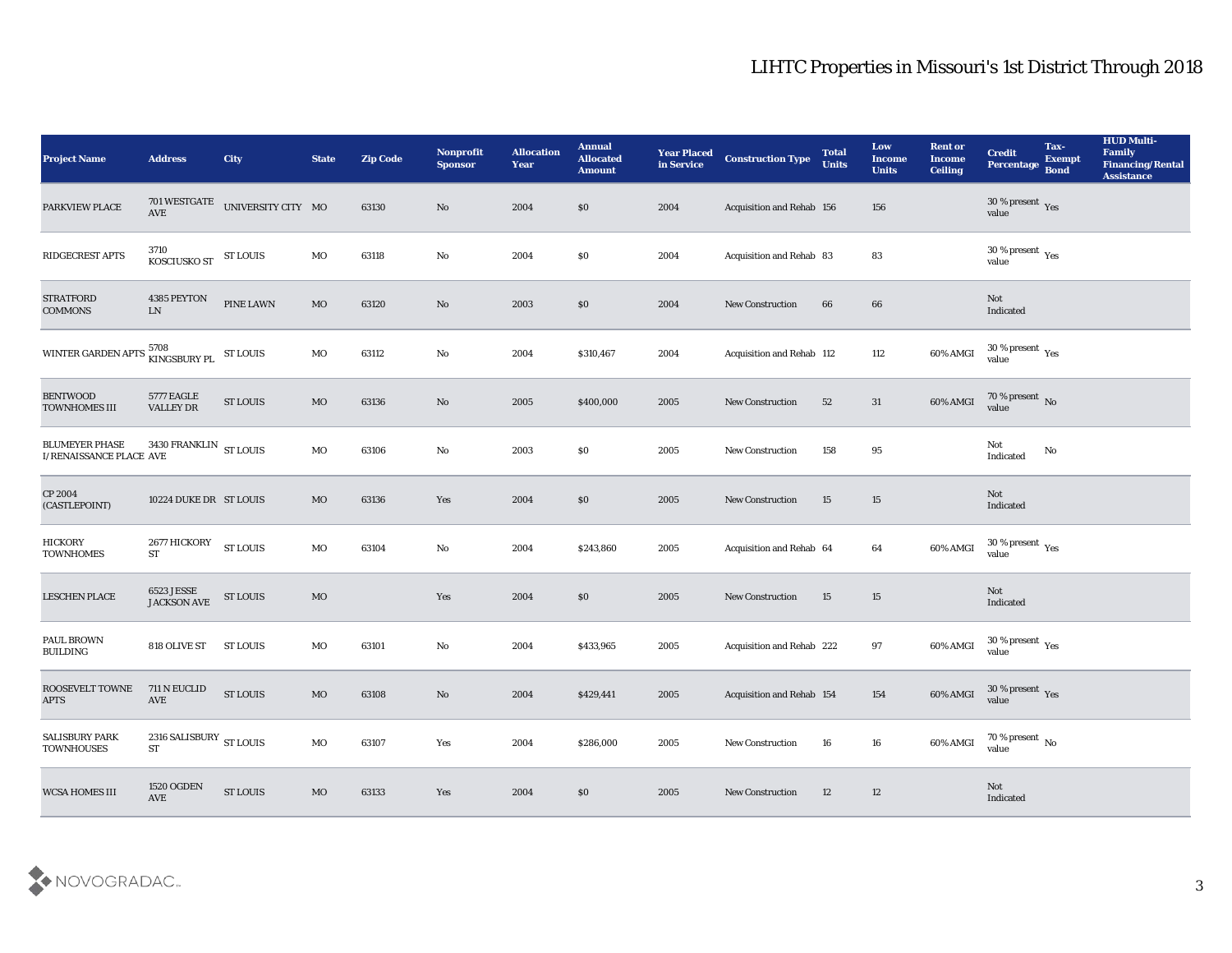| <b>Project Name</b>                                                | <b>Address</b>                              | City            | <b>State</b> | <b>Zip Code</b> | Nonprofit<br><b>Sponsor</b> | <b>Allocation</b><br><b>Year</b> | <b>Annual</b><br><b>Allocated</b><br><b>Amount</b> | <b>Year Placed</b><br>in Service | <b>Construction Type</b>        | <b>Total</b><br><b>Units</b> | Low<br><b>Income</b><br><b>Units</b> | <b>Rent or</b><br><b>Income</b><br><b>Ceiling</b> | <b>Credit</b><br><b>Percentage</b>            | Tax-<br><b>Exempt</b><br><b>Bond</b> | <b>HUD Multi-</b><br>Family<br><b>Financing/Rental</b><br><b>Assistance</b> |
|--------------------------------------------------------------------|---------------------------------------------|-----------------|--------------|-----------------|-----------------------------|----------------------------------|----------------------------------------------------|----------------------------------|---------------------------------|------------------------------|--------------------------------------|---------------------------------------------------|-----------------------------------------------|--------------------------------------|-----------------------------------------------------------------------------|
| ALLEN MARKET LANE<br>APTS                                          | 1201 ALLEN<br><b>MARKET LN</b>              | <b>ST LOUIS</b> | MO           | 63104           | No                          | 2004                             | \$382,910                                          | 2005                             | Acquisition and Rehab 100       |                              | 100                                  | 60% AMGI                                          | 30 % present $\,\rm \gamma_{\rm es}$<br>value |                                      |                                                                             |
| BLUMEYER ELDERLY<br>$\rm IIIA$                                     | 3233 BELL AVE ST LOUIS                      |                 | MO           | 63106           | No                          | 2004                             | \$490,000                                          | 2005                             | <b>New Construction</b>         | 75                           | 44                                   | 60% AMGI                                          | 70 % present No<br>value                      |                                      |                                                                             |
| CUPPLES WAREHOUSE $\,$ 1023 SPRUCE ST $\,$ ST LOUIS<br><b>APTS</b> |                                             |                 | MO           | 63102           | No                          | 2004                             | \$957,169                                          | 2006                             | Acquisition and Rehab 127       |                              | 131                                  | 60% AMGI                                          | $30\,\%$ present $\,$ Yes value               |                                      |                                                                             |
| <b>FOUNTAIN PARK APTS</b><br>(FP SAN REMO)                         | 900 N<br><b>KINGSHWY</b><br><b>BLVD</b>     | <b>ST LOUIS</b> | $_{\rm MO}$  | 63108           | No                          | 2004                             | \$269,967                                          | 2006                             | Acquisition and Rehab 75        |                              | 75                                   | 60% AMGI                                          | $30\,\%$ present $\,$ Yes value               |                                      |                                                                             |
| <b>GRANT SCHOOL APTS</b>                                           | 3009<br>PENNSYLVANIA ST LOUIS<br>AVE        |                 | MO           | 63118           | No                          | 2005                             | \$320,959                                          | 2006                             | <b>Acquisition and Rehab 27</b> |                              | 27                                   | 60% AMGI                                          | 30 % present $\,\rm \gamma_{\rm es}$<br>value |                                      |                                                                             |
| <b>MEADOWGLEN APTS</b>                                             | 12534<br><b>SPARKLING</b><br><b>LAKE DR</b> | <b>ST LOUIS</b> | MO           | 63138           | No                          | 2005                             | \$499,702                                          | 2006                             | Acquisition and Rehab 208       |                              | 207                                  | 60% AMGI                                          | $30\,\%$ present $\,$ Yes value               |                                      |                                                                             |
| NORTH NEWSTEAD IV FLORISSANT                                       | 4412W<br>AVE                                | <b>ST LOUIS</b> | MO           | 63115           | Yes                         | 2005                             | \$241,000                                          | 2006                             | <b>New Construction</b>         | 14                           | 14                                   | 60% AMGI                                          | $70\,\%$ present $\,$ No value                |                                      |                                                                             |
| <b>VILLE ESTATES</b>                                               | 4015 LINCOLN<br><b>AVE</b>                  | <b>ST LOUIS</b> | $_{\rm MO}$  | 63113           | Yes                         | 2005                             | \$257,000                                          | 2006                             | <b>New Construction</b>         | 12                           | 12                                   | 60% AMGI                                          | 70 % present No<br>value                      |                                      |                                                                             |
| 5TH WARD ELDERLY<br><b>EAST</b>                                    | 3015 N 23RD ST ST LOUIS                     |                 | MO           | 63107           | No                          | 2004                             | \$600,000                                          | 2006                             | <b>New Construction</b>         | 91                           | 91                                   | 60% AMGI                                          | 70 % present $\,$ No $\,$<br>value            |                                      |                                                                             |
| 5TH WARD ELDERLY<br><b>WEST</b>                                    | 3014 N 25TH ST ST LOUIS                     |                 | MO           | 63107           | No                          | 2005                             | \$600,000                                          | 2006                             | <b>New Construction</b>         | 96                           | 81                                   | 60% AMGI                                          | $70\,\%$ present $\,$ No value                |                                      |                                                                             |
| BLUMEYER ASSOC III- 3413 FRANKLIN ST LOUIS<br>$\mathbf B$ LP       | AVE                                         |                 | MO           | 63106           | No                          | 2004                             | \$110,000                                          | 2006                             | <b>New Construction</b>         | 19                           | 12                                   | 60% AMGI                                          | 70 % present $\,$ No $\,$<br>value            |                                      |                                                                             |
| DESALLE STREET APTS CALIFORNIA                                     | 2659<br>AVE                                 | <b>ST LOUIS</b> | $_{\rm MO}$  | 63118           | $\mathbf{Yes}$              | 2005                             | \$180,000                                          | 2006                             | Acquisition and Rehab 14        |                              | 14                                   | $60\%$ AMGI                                       | $70$ % present $\,$ No $\,$ value             |                                      |                                                                             |
| <b>LILLIAN PARK</b>                                                | 4958 DAVISON<br>AVE                         | <b>ST LOUIS</b> | $\rm MO$     | 63120           | $\mathbf{Yes}$              | 2005                             | \$225,000                                          | 2006                             | New Construction                | 11                           | $11\,$                               | 60% AMGI                                          | $70\,\%$ present $\,$ No value                |                                      |                                                                             |

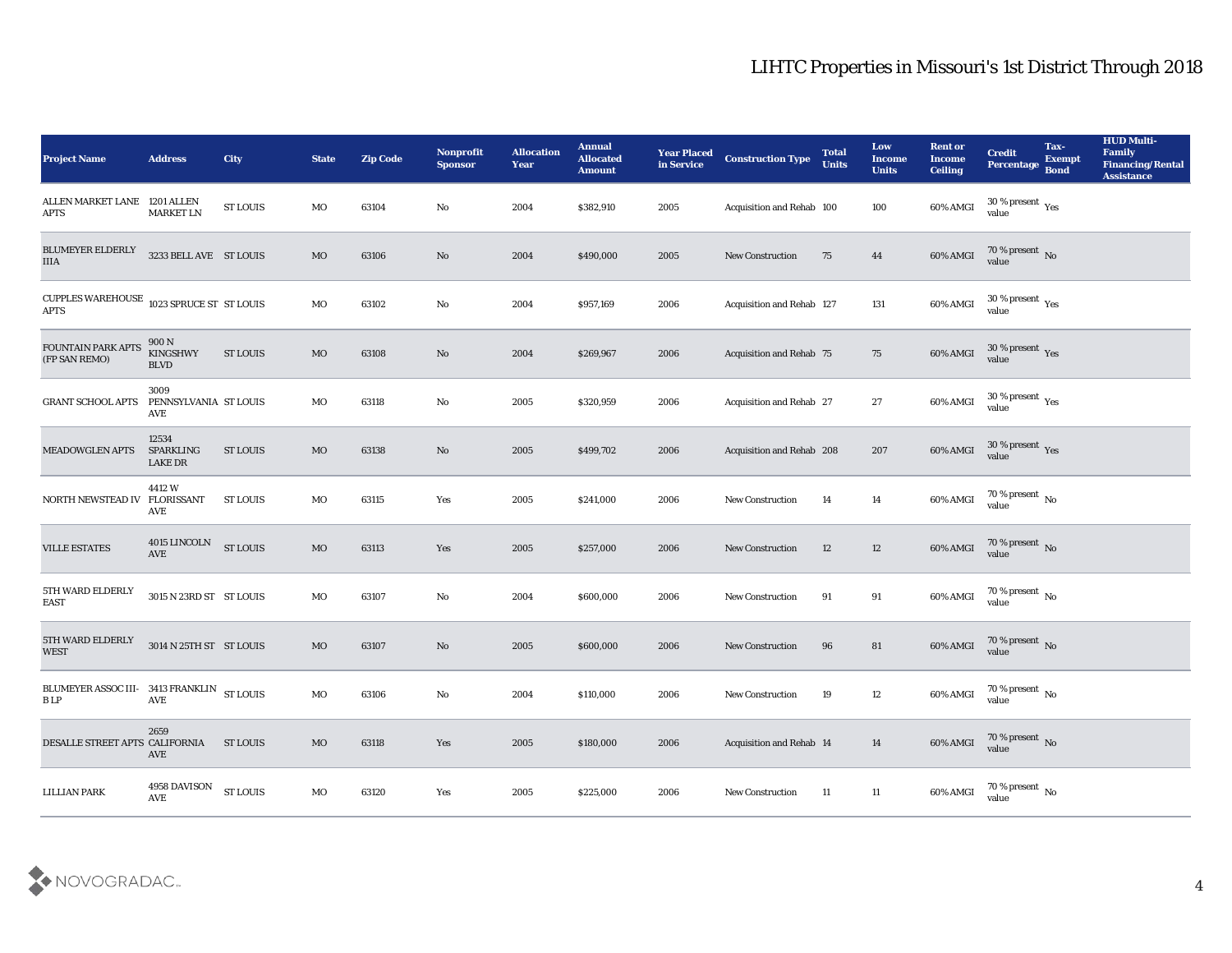| <b>Project Name</b>                        | <b>Address</b>                           | City            | <b>State</b> | <b>Zip Code</b> | Nonprofit<br><b>Sponsor</b> | <b>Allocation</b><br>Year | <b>Annual</b><br><b>Allocated</b><br><b>Amount</b> | <b>Year Placed</b><br>in Service | <b>Construction Type</b>        | <b>Total</b><br><b>Units</b> | Low<br><b>Income</b><br><b>Units</b> | <b>Rent or</b><br><b>Income</b><br><b>Ceiling</b> | <b>Credit</b><br><b>Percentage</b>                   | Tax-<br><b>Exempt</b><br><b>Bond</b> | <b>HUD Multi-</b><br>Family<br><b>Financing/Rental</b><br><b>Assistance</b> |
|--------------------------------------------|------------------------------------------|-----------------|--------------|-----------------|-----------------------------|---------------------------|----------------------------------------------------|----------------------------------|---------------------------------|------------------------------|--------------------------------------|---------------------------------------------------|------------------------------------------------------|--------------------------------------|-----------------------------------------------------------------------------|
| <b>STRATFORD</b><br><b>COMMONS APTS II</b> | 4133 PEYTON LN PINE LAWN                 |                 | MO           | 63120           | No                          | 2005                      | \$387,500                                          | 2006                             | New Construction                | 48                           | 48                                   | 60% AMGI                                          | $70\%$ present No<br>value                           |                                      |                                                                             |
| <b>BLUMEYER ASSOC IIB</b>                  | 3117 THOMAS ST ST LOUIS                  |                 | MO           | 63106           | No                          | 2007                      | \$169,495                                          | 2007                             | <b>New Construction</b>         | 30                           | 30                                   | 60% AMGI                                          | $30\,\%$ present $\,$ Yes value                      |                                      |                                                                             |
| <b>CONECT ST LOUIS</b>                     | 4342 ARCO AVE ST LOUIS                   |                 | MO           | 63110           | No                          | 2007                      | \$538,671                                          | 2007                             | Acquisition and Rehab 59        |                              | 59                                   | 60% AMGI                                          | $30\,\%$ present $\,$ Yes value                      |                                      |                                                                             |
| <b>GLEN OWEN ESTATES</b>                   | 9501 ABACO CT ST LOUIS                   |                 | MO           | 63136           | No                          | 2007                      | \$634,692                                          | 2007                             | Acquisition and Rehab 192       |                              | 192                                  | 60% AMGI                                          | $30\,\%$ present $\,$ Yes value                      |                                      |                                                                             |
| <b>JVL 16</b>                              | 2803 GAMBLE<br><b>ST</b>                 | <b>ST LOUIS</b> | $_{\rm MO}$  | 63106           | No                          | 2007                      | \$330,201                                          | 2007                             | <b>Acquisition and Rehab 78</b> |                              | 78                                   | 60% AMGI                                          | $30\,\%$ present $\,$ Yes value                      |                                      |                                                                             |
| LAFAYETTE TOWNE<br><b>ELDERLY</b>          | 1410 OHIO AVE ST LOUIS                   |                 | MO           | 63104           | No                          | 2007                      | \$262,214                                          | 2007                             | Acquisition and Rehab 100       |                              | 100                                  | 60% AMGI                                          | $30\,\%$ present $\,$ Yes value                      |                                      |                                                                             |
| <b>LAFAYETTE TOWNE</b><br><b>FAMILY</b>    | 2645 CAROLINE ST LOUIS<br><b>ST</b>      |                 | $_{\rm MO}$  | 63104           | No                          | 2007                      | \$277,906                                          | 2007                             | Acquisition and Rehab 62        |                              | 62                                   | 60% AMGI                                          | $30\,\%$ present $\,$ Yes value                      |                                      |                                                                             |
| MAJESTIC STOVE<br><b>LOFTS</b>             | 2011 LUCAS AVE ST LOUIS                  |                 | MO           | 63103           | No                          | 2007                      | \$325,290                                          | 2007                             | Acquisition and Rehab 120       |                              | 50                                   | 60% AMGI                                          | 30 % present $\rm\thinspace\gamma_{\rm es}$<br>value |                                      |                                                                             |
| <b>MURPHY BLAIR</b><br><b>REHABIII</b>     | 1514 N MARKET $\,$ ST LOUIS<br><b>ST</b> |                 | $_{\rm MO}$  | 63106           | No                          | 2007                      | \$434,359                                          | 2007                             | Acquisition and Rehab 68        |                              | 68                                   | 60% AMGI                                          | $30\,\%$ present $\,$ Yes value                      |                                      |                                                                             |
| PARK PLACE APTS                            | 4399 FOREST<br>PARK AVE                  | <b>ST LOUIS</b> | MO           | 63108           | No                          | 2007                      | \$669,002                                          | 2007                             | Acquisition and Rehab 242       |                              | 242                                  | 60% AMGI                                          | $30\,\%$ present $\,$ Yes value                      |                                      |                                                                             |
| <b>SANTA ANA APTS</b>                      | 3737 ASHBY RD ST ANN                     |                 | MO           | 63074           | No                          | 2007                      | \$322,458                                          | 2007                             | Acquisition and Rehab 169       |                              | 169                                  | 60% AMGI                                          | 30 % present Yes<br>value                            |                                      |                                                                             |
| <b>ST LOUIS BREWERY</b><br><b>APTS</b>     | 1700 N 20TH ST ST LOUIS                  |                 | $_{\rm MO}$  | 63106           | $\rm\, No$                  | 2007                      | \$409,914                                          | 2007                             | Acquisition and Rehab 140       |                              | 108                                  | 60% AMGI                                          | $30\,\%$ present $\,$ Yes value                      |                                      |                                                                             |
| <b>TIFFANY APTS</b>                        | <b>3837 MCREE</b><br>AVE                 | <b>ST LOUIS</b> | $_{\rm MO}$  | 63110           | $\rm \bf No$                | 2007                      | \$212,100                                          | 2007                             | <b>Acquisition and Rehab</b>    | 60                           |                                      | 60 60% AMGI                                       | $30$ % present $\,$ $\rm Yes$<br>value               |                                      |                                                                             |

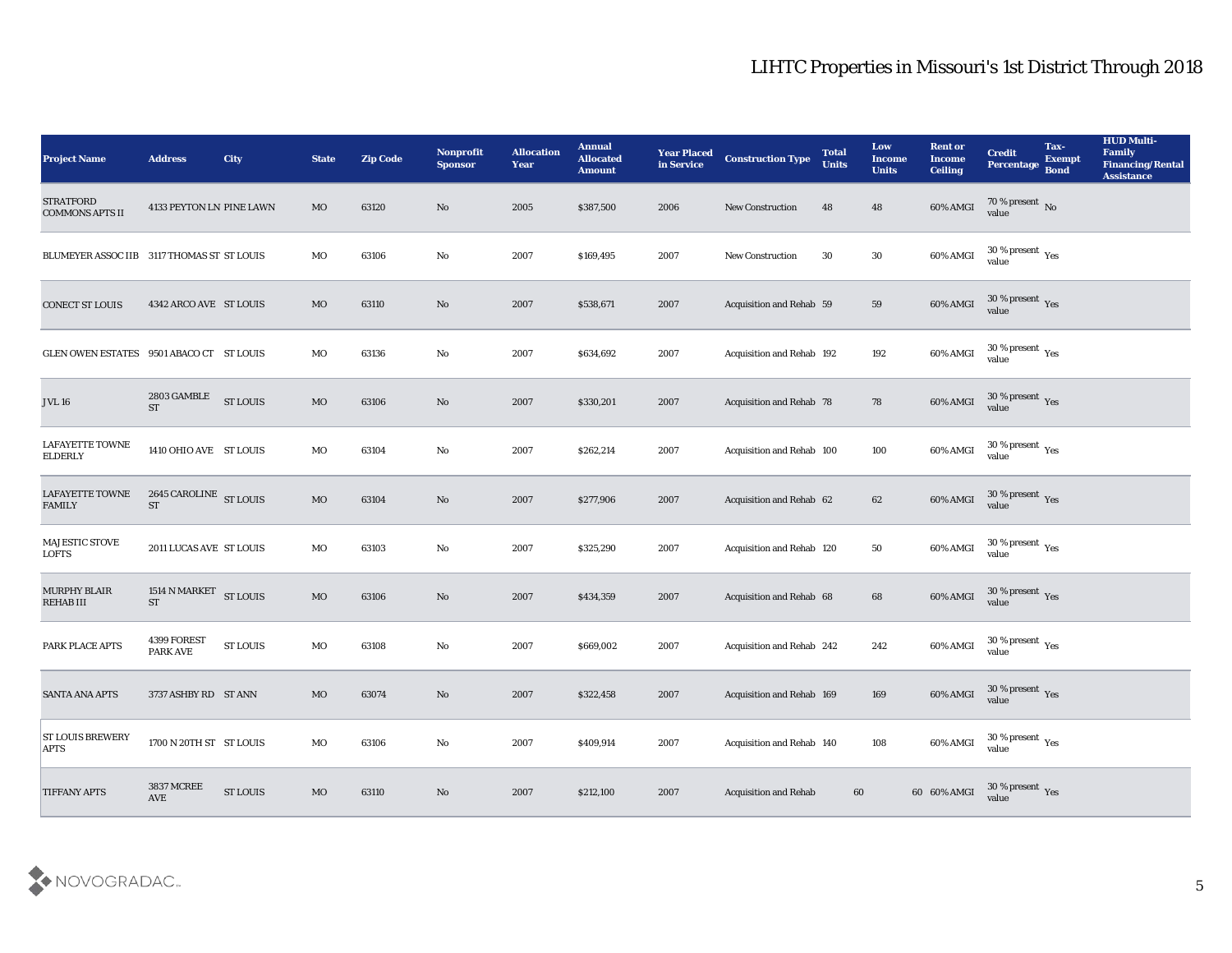| <b>Project Name</b>                               | <b>Address</b>              | <b>City</b>      | <b>State</b> | <b>Zip Code</b> | Nonprofit<br><b>Sponsor</b> | <b>Allocation</b><br><b>Year</b> | <b>Annual</b><br><b>Allocated</b><br><b>Amount</b> | <b>Year Placed</b><br>in Service | <b>Construction Type</b>               | <b>Total</b><br><b>Units</b> | Low<br><b>Income</b><br><b>Units</b> | <b>Rent or</b><br><b>Income</b><br><b>Ceiling</b> | <b>Credit</b><br>Percentage                 | Tax-<br><b>Exempt</b><br><b>Bond</b> | <b>HUD Multi-</b><br>Family<br><b>Financing/Rental</b><br><b>Assistance</b> |
|---------------------------------------------------|-----------------------------|------------------|--------------|-----------------|-----------------------------|----------------------------------|----------------------------------------------------|----------------------------------|----------------------------------------|------------------------------|--------------------------------------|---------------------------------------------------|---------------------------------------------|--------------------------------------|-----------------------------------------------------------------------------|
| <b>VAUGHN ELDERLY</b>                             | 1919 O FALLON<br><b>ST</b>  | <b>ST LOUIS</b>  | MO           | 63106           | No                          | 2007                             | \$601,131                                          | 2007                             | <b>New Construction</b>                | 111                          | 111                                  | 60% AMGI                                          | 30 % present $\rm\,Yes$<br>value            |                                      |                                                                             |
| 1818 WASHINGTON APT WASHINGTON ST LOUIS           | 1818<br><b>AVE</b>          |                  | MO           | 63103           | No                          | 2008                             | \$398,019                                          | 2009                             | Acquisition and Rehab 39               |                              | 39                                   | 60% AMGI                                          | <b>Both 30%</b><br>and 70%<br>present value | No                                   |                                                                             |
| ALPHA TERRACE APTS 6105 ETZEL AVE ST LOUIS        |                             |                  | MO           | 63133           | Yes                         | 2006                             | \$587,353                                          | 2009                             | Acquisition and Rehab 150              |                              | 150                                  | 60% AMGI                                          | <b>Both 30%</b><br>and 70%<br>present value | No                                   |                                                                             |
| <b>COCHRAN GARDENS</b><br><b>PHASE II</b>         | 1225 N EIGHTH<br><b>ST</b>  | <b>ST LOUIS</b>  | $_{\rm MO}$  | 63106           | No                          | 2007                             | \$700,000                                          | 2009                             | <b>New Construction</b>                | 72                           | 49                                   | 60% AMGI                                          | <b>Both 30%</b><br>and 70%<br>present value | No                                   |                                                                             |
| COCHRAN GARDENS II 1310 N NINTH<br>В              | <b>ST</b>                   | <b>ST LOUIS</b>  | MO           | 63106           | No                          | 2007                             | \$225,000                                          | 2009                             | <b>New Construction</b>                | 30                           | 23                                   | 60% AMGI                                          | <b>Both 30%</b><br>and 70%<br>present value | No                                   |                                                                             |
| KINGSBURY TERRACE KINGSBURY                       | 5655<br><b>AVE</b>          | ST LOUIS         | MO           | 63112           | Yes                         | 2006                             | \$678,636                                          | 2009                             | Acquisition and Rehab 120              |                              | 120                                  | 60% AMGI                                          | <b>Both 30%</b><br>and 70%<br>present value | No                                   |                                                                             |
| <b>LAUREL PARK APTS</b>                           | 2004<br><b>VINCENNES DR</b> | JENNINGS         | MO           | 63136           | No                          | 2007                             | \$825,110                                          | 2009                             | Both New Construction 352<br>and $A/R$ |                              | 336                                  | 60% AMGI                                          | <b>Both 30%</b><br>and 70%<br>present value | No                                   |                                                                             |
| <b>LILLIAN PARK II</b>                            | 4748 BEACON<br><b>AVE</b>   | <b>ST LOUIS</b>  | $_{\rm MO}$  | 63120           | Yes                         | 2008                             | \$414,000                                          | 2009                             | <b>New Construction</b>                | 21                           | 21                                   | 60% AMGI                                          | <b>Both 30%</b><br>and 70%<br>present value | No                                   |                                                                             |
| <b>RAILTON RESIDENCE</b><br><b>REHABILITATION</b> | 205 N 18TH ST ST LOUIS      |                  | MO           | 63103           | Yes                         | 2008                             | \$700,000                                          | 2009                             | Acquisition and Rehab 104              |                              | 104                                  | 60% AMGI                                          | <b>Both 30%</b><br>and 70%<br>present value | No                                   |                                                                             |
| <b>STRATFORD MANOR</b>                            | 4000 PEYTON<br>LN           | <b>PINE LAWN</b> | MO           | 63120           | No                          | 2008                             | \$513,000                                          | 2009                             | <b>New Construction</b>                | 52                           | 48                                   | 60% AMGI                                          | <b>Both 30%</b><br>and 70%<br>present value | No                                   |                                                                             |
| <b>WCSA HOMES IV</b>                              | 6301 HOBART<br><b>AVE</b>   | <b>WELLSTON</b>  | MO           | 63133           | Yes                         | 2008                             | \$317,100                                          | 2009                             | <b>New Construction</b>                | 15                           | 15                                   | 60% AMGI                                          | 30 % present $\,$ No $\,$<br>value          |                                      |                                                                             |
| <b>CASTLE PARK APTS</b>                           | 1600 CASTLE<br>PARK DR      | <b>ST LOUIS</b>  | MO           |                 | $\mathbf{Yes}$              | 2009                             | \$849,371                                          | 2011                             | Acquisition and Rehab 209              |                              | 209                                  | 60% AMGI                                          | Both $30\%$<br>and 70%<br>present value     | No                                   |                                                                             |
| <b>ELIOT SCHOOL</b>                               | 4009 N 25TH ST ST LOUIS     |                  | MO           | 63107           | $\mathbf {No}$              | 2009                             | \$800,464                                          | 2011                             | Acquisition and Rehab 39               |                              | $39\,$                               | 60% AMGI                                          | 30 % present $\,$ No $\,$<br>value          |                                      |                                                                             |

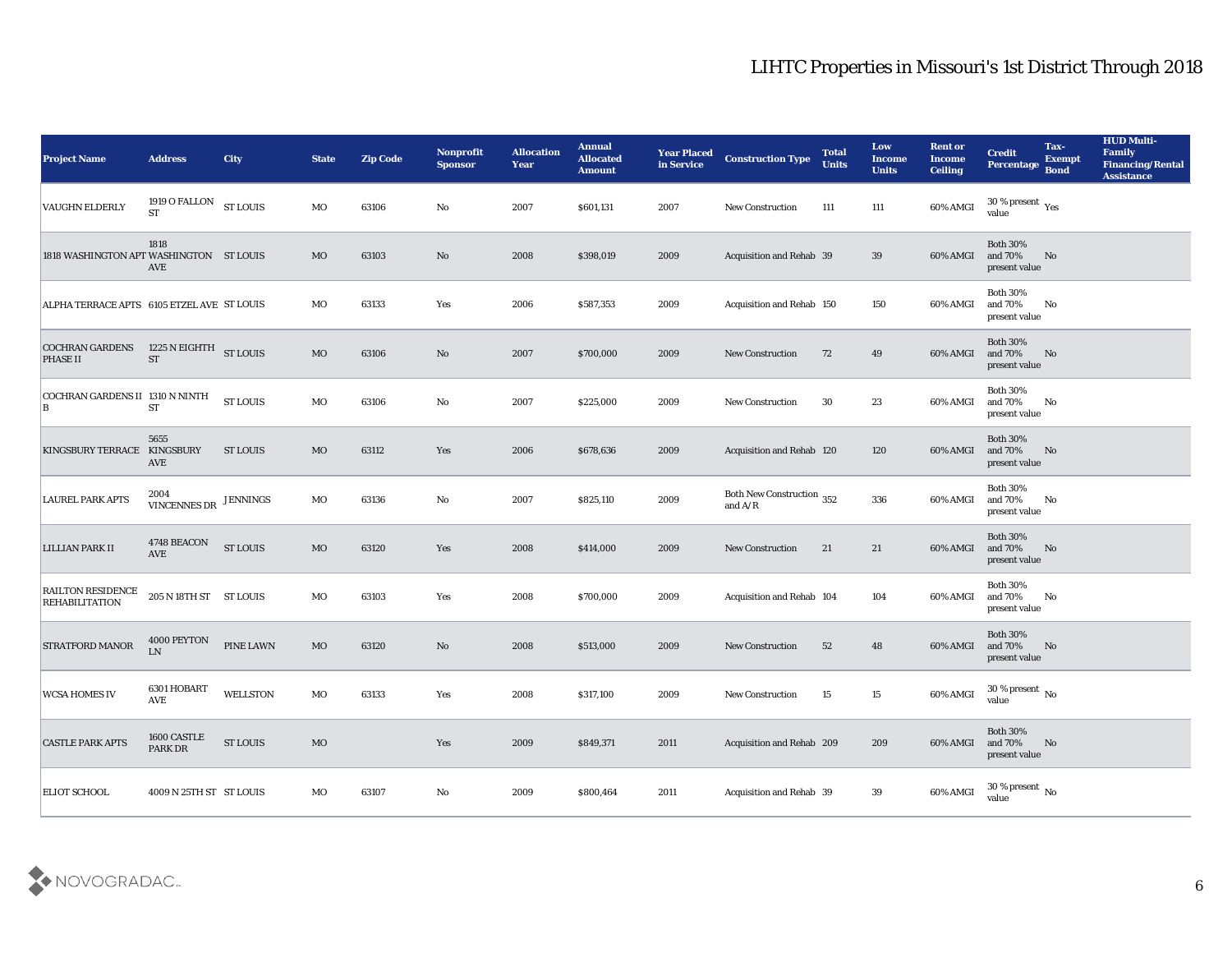| <b>Project Name</b>                             | <b>Address</b>                                          | <b>City</b>                          | <b>State</b> | <b>Zip Code</b> | Nonprofit<br><b>Sponsor</b> | <b>Allocation</b><br><b>Year</b> | <b>Annual</b><br>Allocated<br><b>Amount</b> | <b>Year Placed</b><br>in Service | <b>Construction Type</b>       | <b>Total</b><br><b>Units</b> | Low<br><b>Income</b><br><b>Units</b> | <b>Rent or</b><br><b>Income</b><br><b>Ceiling</b> | <b>Credit</b><br>Percentage Bond            | Tax-<br><b>Exempt</b> | <b>HUD Multi-</b><br>Family<br><b>Financing/Rental</b><br><b>Assistance</b> |
|-------------------------------------------------|---------------------------------------------------------|--------------------------------------|--------------|-----------------|-----------------------------|----------------------------------|---------------------------------------------|----------------------------------|--------------------------------|------------------------------|--------------------------------------|---------------------------------------------------|---------------------------------------------|-----------------------|-----------------------------------------------------------------------------|
| <b>FAIRVIEW VILLAGE</b><br><b>SENIOR LIVING</b> | 2120 SWITZER<br>AVE                                     | <b>JENNINGS</b>                      | MO           | 63136           | Yes                         | 2009                             | \$685,000                                   | 2011                             | New Construction               | 50                           | 50                                   | 60% AMGI                                          | <b>Both 30%</b><br>and 70%<br>present value | No                    |                                                                             |
| <b>REYLAND</b>                                  | 8741 TRUMBELL $_{\rm ST~LOUIS}$<br>$\operatorname{AVE}$ |                                      | MO           | 63121           |                             | 1991                             | $\$0$                                       | 1991                             | New Construction               | $\blacksquare$               | 1                                    |                                                   | Not<br>Indicated                            | No                    |                                                                             |
| 8671 TRUMBELL                                   | 8671 TRUMBELL $_{\rm BEL\text{-}RIDGE}$<br>AVE          |                                      | MO           | 63121-4113      | No                          | 1991                             | \$4,336                                     | 1991                             | New Construction               | $\blacksquare$               | $\mathbf{1}$                         | 60% AMGI                                          | $70\,\%$ present $\,$ No value              |                       | $\mathbf{N}\mathbf{o}$                                                      |
| 1312 EASTOVER AVE                               | <b>AVE</b>                                              | 1312 EASTOVER UNIVERSITY CITY MO     |              | 63130           |                             | 1991                             | \$0\$                                       | 1992                             | New Construction               | $\overline{1}$               | $\mathbf{1}$                         |                                                   | Not<br>$\operatorname{Indicated}$           | No                    |                                                                             |
| 1361 TEMPLE PL                                  | 1361 TEMPLE PL ST LOUIS                                 |                                      | MO           | 63112           |                             | 1992                             | \$0\$                                       | 1992                             | Acquisition and Rehab 1        |                              | $\mathbf{1}$                         |                                                   | Not<br>Indicated                            |                       |                                                                             |
| 1911 BREMEN AVE                                 | 1911 BREMEN<br>AVE                                      | ${\hbox{\footnotesize\rm ST}}$ LOUIS | MO           | 63107           |                             | 1991                             | \$0\$                                       | 1992                             | Acquisition and Rehab 2        |                              | $\boldsymbol{2}$                     |                                                   | Not<br>Indicated                            | No                    |                                                                             |
| 2217-19 SALISBURY                               | $2217$ SALISBURY $$\rm{ST}$ LOUIS $$$                   |                                      | MO           | 63107           |                             | 1991                             | \$0                                         | 1992                             | Acquisition and Rehab 4        |                              | $\overline{4}$                       |                                                   | Not<br>Indicated                            | No                    |                                                                             |
| 3510 N 21ST ST                                  | 3510 N 21ST ST ST LOUIS                                 |                                      | MO           | 63107           |                             | 1992                             | \$0                                         | 1992                             | <b>Acquisition and Rehab 2</b> |                              | $\boldsymbol{2}$                     |                                                   | Not<br>Indicated                            |                       |                                                                             |
| 429 MUELLER AVE                                 | 429 MUELLER<br>AVE                                      | <b>FERGUSON</b>                      | MO           | 63135           |                             | 1992                             | \$0                                         | 1992                             | Acquisition and Rehab 1        |                              | $\mathbf{1}$                         |                                                   | Not<br>Indicated                            |                       |                                                                             |
| 4300 STRODTMAN PL                               | 4300<br>STRODTMAN PL ST LOUIS                           |                                      | MO           | 63107           |                             | 1992                             | \$0\$                                       | 1992                             | <b>Acquisition and Rehab 2</b> |                              | $\boldsymbol{2}$                     |                                                   | Not<br>Indicated                            |                       |                                                                             |
| 5730 TERRY AVE                                  | 5730 TERRY AVE ST LOUIS                                 |                                      | MO           | 63120           |                             | 1992                             | \$0\$                                       | 1992                             | Acquisition and Rehab 1        |                              | 1                                    |                                                   | Not<br>Indicated                            |                       |                                                                             |
| <b>GRIMSHAW AVE APTS</b>                        | 60531/2<br><b>GRIMSHAW</b><br>AVE                       | <b>ST LOUIS</b>                      | MO           | 63120           |                             | 1992                             | $\$0$                                       | 1992                             | Acquisition and Rehab 1        |                              | <sup>1</sup>                         |                                                   | Not<br>Indicated                            |                       |                                                                             |
| <b>BECKERI</b>                                  | 201 BECKER DR ST LOUIS                                  |                                      | $_{\rm MO}$  | 63135           |                             | 1991                             | $\$0$                                       | 1992                             | New Construction               | $\blacksquare$               | $\mathbf{1}$                         |                                                   | Not<br>Indicated                            | No                    |                                                                             |

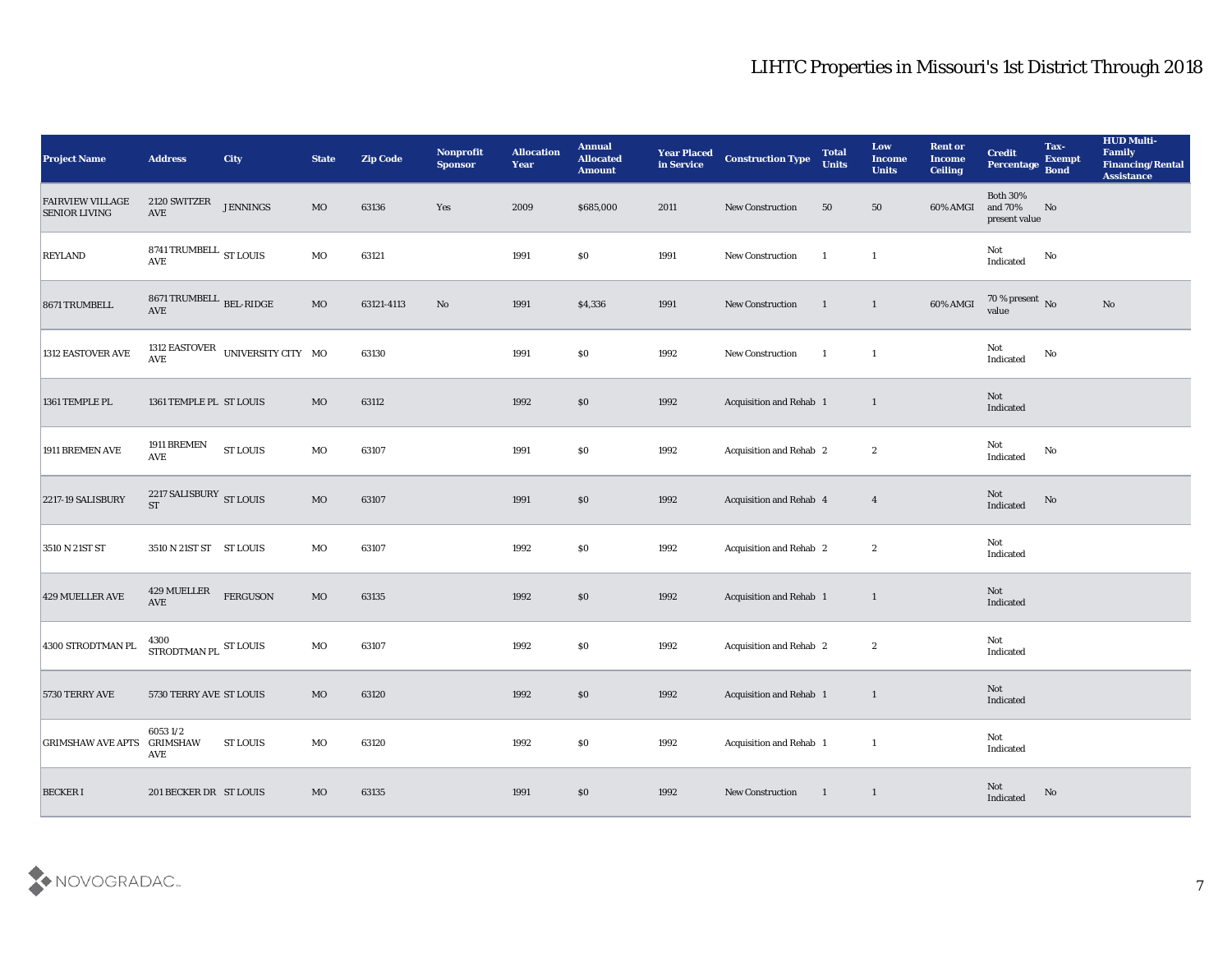| <b>Project Name</b>                    | <b>Address</b>                          | City            | <b>State</b> | <b>Zip Code</b> | Nonprofit<br>Sponsor | <b>Allocation</b><br><b>Year</b> | <b>Annual</b><br><b>Allocated</b><br><b>Amount</b> | <b>Year Placed</b><br>in Service | <b>Construction Type</b>        | <b>Total</b><br><b>Units</b> | Low<br><b>Income</b><br><b>Units</b> | <b>Rent or</b><br><b>Income</b><br><b>Ceiling</b> | <b>Credit</b><br>Percentage Bond | Tax-<br><b>Exempt</b> | <b>HUD Multi-</b><br>Family<br><b>Financing/Rental</b><br>Assistance |
|----------------------------------------|-----------------------------------------|-----------------|--------------|-----------------|----------------------|----------------------------------|----------------------------------------------------|----------------------------------|---------------------------------|------------------------------|--------------------------------------|---------------------------------------------------|----------------------------------|-----------------------|----------------------------------------------------------------------|
| <b>BECKER II</b>                       | 200 BECKER DR ST LOUIS                  |                 | MO           | 63135           |                      | 1992                             | $\$0$                                              | 1992                             | New Construction                | -1                           | <sup>1</sup>                         |                                                   | Not<br>Indicated                 |                       |                                                                      |
| <b>JENNINGS PLACE</b>                  | $8748$ GRANADA $\,$ JENNINGS $\,$<br>PL |                 | $_{\rm MO}$  | 63136           |                      | 1991                             | \$0                                                | 1992                             | New Construction                | 8                            | $8\phantom{1}$                       |                                                   | Not<br>Indicated                 | No                    |                                                                      |
| LORD I                                 | 10055 LORD DR ST LOUIS                  |                 | MO           | 63136           |                      | 1991                             | \$0                                                | 1992                             | New Construction                | $\blacksquare$               | $\mathbf{1}$                         |                                                   | Not<br>Indicated                 | No                    |                                                                      |
| LORD II                                | 10053 LORD DR ST LOUIS                  |                 | MO           | 63136           |                      | 1991                             | \$0                                                | 1992                             | <b>New Construction</b>         | $\blacksquare$               | $\mathbf{1}$                         |                                                   | Not<br>Indicated                 | No                    |                                                                      |
| $P-W$ APTS                             | 4400W<br><b>FLORISSANT</b><br>AVE       | <b>ST LOUIS</b> | MO           | 63115           |                      | 1991                             | \$0                                                | 1992                             | <b>Acquisition and Rehab 12</b> |                              | 6                                    |                                                   | Not<br>Indicated                 | No                    |                                                                      |
| PAGE WEST APTS                         | 5536 PAGE BLVD ST LOUIS                 |                 | MO           | 63112           |                      | 1991                             | \$0                                                | 1992                             | Acquisition and Rehab 6         |                              | $6\phantom{.}6$                      |                                                   | Not<br>Indicated                 | No                    |                                                                      |
| <b>SOMMERS VI</b>                      | 2152 69TH ST                            | <b>ST LOUIS</b> | MO           | 63121           |                      | 1991                             | $\$0$                                              | 1992                             | Acquisition and Rehab 1         |                              | $\mathbf{1}$                         |                                                   | Not<br>Indicated                 | No                    |                                                                      |
| <b>WOLTER</b>                          | 2200 WOLTER<br><b>AVE</b>               | <b>ST LOUIS</b> | $_{\rm MO}$  | 63114           |                      | 1991                             | \$0                                                | 1992                             | <b>New Construction</b>         | $\blacksquare$               | $\overline{1}$                       |                                                   | Not<br>Indicated                 | No                    |                                                                      |
| 107 REASNOR AVE                        | 107 REASNOR<br>AVE                      | <b>ST LOUIS</b> | MO           | 63119           |                      | 1993                             | \$0\$                                              | 1993                             | New Construction                | $\blacksquare$               | <sup>1</sup>                         |                                                   | Not<br>Indicated                 | No                    |                                                                      |
| 4737-39 WASHINGTON WASHINGTON ST LOUIS | 4737<br><b>BLVD</b>                     |                 | MO           | 63108           |                      | 1992                             | \$0                                                | 1993                             | Acquisition and Rehab 4         |                              | $\overline{4}$                       |                                                   | <b>Not</b><br>Indicated          |                       |                                                                      |
| 6101 GARFIELD AVE                      | 6101 GARFIELD<br>$\operatorname{AVE}$   | <b>BERKELEY</b> | MO           | 63134           |                      | 1992                             | \$0\$                                              | 1993                             | Acquisition and Rehab 1         |                              | -1                                   |                                                   | Not<br>Indicated                 |                       |                                                                      |
| <b>ABNER</b>                           | 3311 ABNER PL ST LOUIS                  |                 | $_{\rm MO}$  | 63120           |                      | 1993                             | $\$0$                                              | 1993                             | Acquisition and Rehab 1         |                              | $\mathbf{1}$                         |                                                   | Not<br>Indicated                 | ${\bf No}$            |                                                                      |
| BLAIR #2                               | 4007 BLAIR AVE ST LOUIS                 |                 | $_{\rm MO}$  | 63107           |                      | 1991                             | $\$0$                                              | 1993                             | Acquisition and Rehab 1         |                              | $\mathbf{1}$                         |                                                   | Not<br>Indicated                 | ${\bf No}$            |                                                                      |

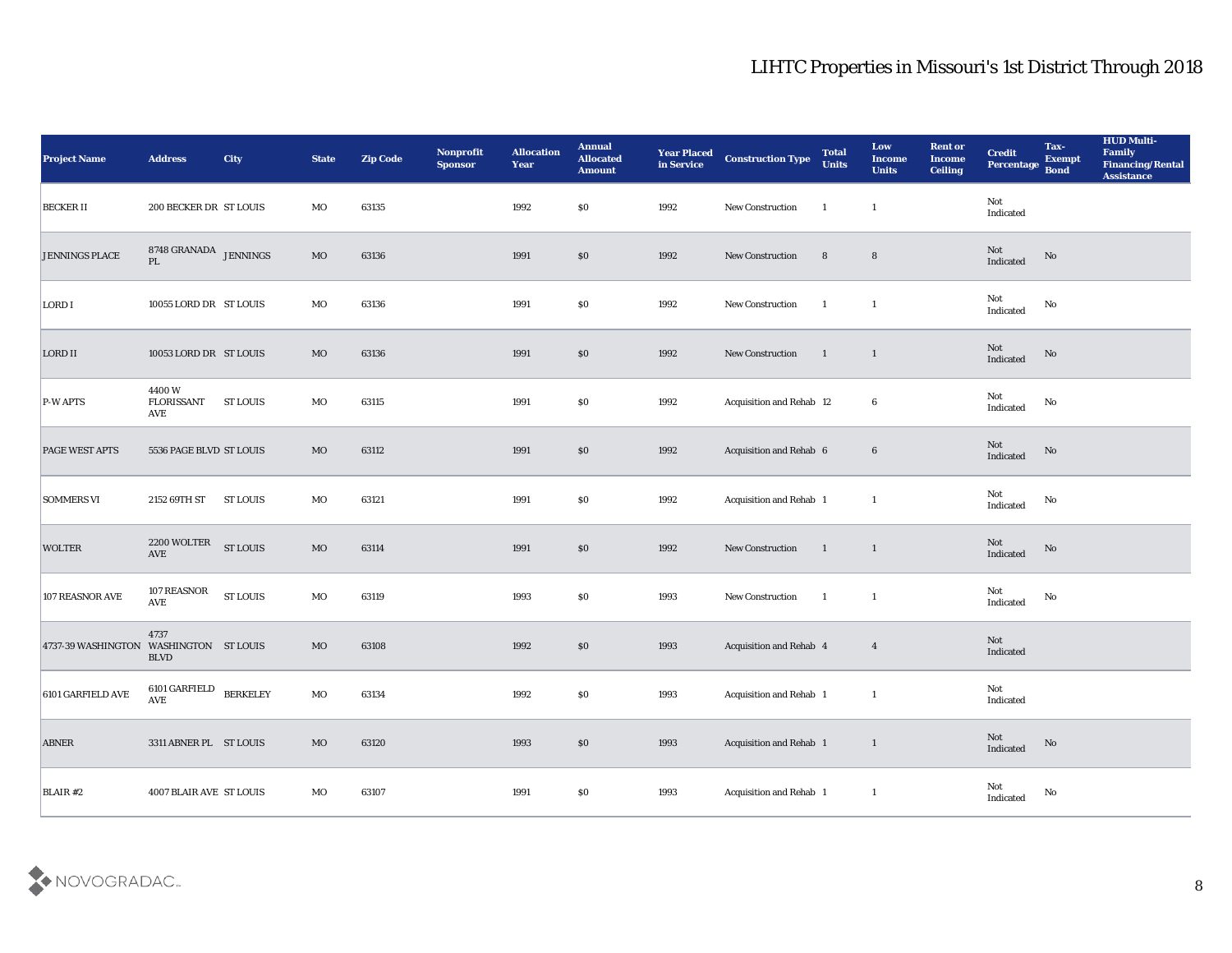| <b>Project Name</b>                                                                                                    | <b>Address</b>                       | <b>City</b>                          | <b>State</b> | <b>Zip Code</b> | Nonprofit<br><b>Sponsor</b> | <b>Allocation</b><br><b>Year</b> | <b>Annual</b><br><b>Allocated</b><br><b>Amount</b> | <b>Year Placed</b><br>in Service | <b>Construction Type</b>       | <b>Total</b><br><b>Units</b> | Low<br><b>Income</b><br><b>Units</b> | <b>Rent or</b><br><b>Income</b><br><b>Ceiling</b> | <b>Credit</b><br>Percentage Bond  | Tax-<br><b>Exempt</b> | <b>HUD Multi-</b><br>Family<br><b>Financing/Rental</b><br><b>Assistance</b> |
|------------------------------------------------------------------------------------------------------------------------|--------------------------------------|--------------------------------------|--------------|-----------------|-----------------------------|----------------------------------|----------------------------------------------------|----------------------------------|--------------------------------|------------------------------|--------------------------------------|---------------------------------------------------|-----------------------------------|-----------------------|-----------------------------------------------------------------------------|
| DR TAYLOR APTS                                                                                                         | 4374 W BELLE<br>$\mathbf{PL}$        | <b>ST LOUIS</b>                      | $_{\rm MO}$  | 63108           |                             | 1992                             | $\$0$                                              | 1993                             | Acquisition and Rehab 24       |                              | 24                                   |                                                   | Not<br>Indicated                  |                       |                                                                             |
| ECUMENICAL 4                                                                                                           | 833 MARVIN<br>AVE                    | <b>FERGUSON</b>                      | MO           | 63135           |                             | 1992                             | \$0                                                | 1993                             | <b>New Construction</b>        | 10                           | 10                                   |                                                   | Not<br>Indicated                  |                       |                                                                             |
| <b>EMERSON</b>                                                                                                         | 5267 EMERSON<br>$\operatorname{AVE}$ | <b>ST LOUIS</b>                      | $_{\rm MO}$  | 63120           |                             | 1993                             | $\$0$                                              | 1993                             | Acquisition and Rehab 1        |                              | $\mathbf{1}$                         |                                                   | Not<br>Indicated                  | No                    |                                                                             |
| HAMPDEN HALL-<br>NORTH TOWER                                                                                           | 4404<br><b>MCPHERSON</b><br>AVE      | <b>ST LOUIS</b>                      | MO           | 63108           |                             | 1992                             | $\boldsymbol{\mathsf{S}}\boldsymbol{\mathsf{0}}$   | 1993                             | Acquisition and Rehab 40       |                              | 40                                   |                                                   | Not<br>Indicated                  |                       |                                                                             |
| HAMPDEN HALL-<br><b>SOUTH TOWER</b>                                                                                    | 4400<br><b>MCPHERSON</b><br>AVE      | ST LOUIS                             | MO           | 63108           |                             | 1993                             | $\$0$                                              | 1993                             | Acquisition and Rehab 35       |                              | 11                                   |                                                   | Not<br>Indicated                  | Yes                   |                                                                             |
| <b>IMPERIAL</b><br><b>PROPERTIES APTS</b>                                                                              | 20 E ALLISON<br>AVE                  | <b>ST LOUIS</b>                      | MO           | 63119           |                             | 1993                             | $\boldsymbol{\mathsf{S}}\boldsymbol{\mathsf{0}}$   | 1993                             | <b>New Construction</b>        | 15                           | 15                                   |                                                   | Not<br>Indicated                  | No                    |                                                                             |
| <b>ST PAUL PLACE</b>                                                                                                   | 6044 ST PAUL<br>PL                   | <b>ST LOUIS</b>                      | $_{\rm MO}$  | 63120           |                             | 1993                             | $\$0$                                              | 1993                             | Acquisition and Rehab 1        |                              | $\mathbf{1}$                         |                                                   | Not<br>Indicated                  | No                    |                                                                             |
| HAMILTON & HORTON 1019 HAMILTON ST LOUIS<br><b>APTS</b>                                                                | AVE                                  |                                      | MO           | 63112           | $\mathbf {No}$              | 1991                             | \$0                                                | 1993                             | Acquisition and Rehab 36       |                              | 36                                   |                                                   | Not<br>Indicated                  | No                    |                                                                             |
| 1634 STOCKARD AVE                                                                                                      | 1634 STOCKARD RICHMOND<br>AVE        | <b>HEIGHTS</b>                       | $_{\rm MO}$  | 63117           |                             | 1992                             | \$0                                                | 1994                             | <b>Acquisition and Rehab</b>   | $\mathbf{1}$                 | $\overline{1}$                       |                                                   | Not<br>Indicated                  |                       |                                                                             |
| 1913 BREMEN AVE                                                                                                        | 1913 BREMEN<br>$\operatorname{AVE}$  | ${\hbox{\footnotesize\rm ST}}$ LOUIS | MO           | 63107           |                             | 1994                             | $\$0$                                              | 1994                             | <b>Acquisition and Rehab 2</b> |                              | $\boldsymbol{2}$                     |                                                   | Not<br>Indicated                  | No                    |                                                                             |
| IOWA AVENUE TOWNH 2635 IOWA AVE ST LOUIS                                                                               |                                      |                                      | MO           | 63118           |                             | 1993                             | \$0                                                | 1994                             | Acquisition and Rehab 12       |                              | 12                                   |                                                   | Not<br>Indicated                  | No                    |                                                                             |
| UNIVERSITY CLUB TOW 607 N GRAND                                                                                        |                                      | <b>ST LOUIS</b>                      | $_{\rm MO}$  | 63103           |                             | 1993                             | $\$0$                                              | 1994                             | Acquisition and Rehab 87       |                              | ${\bf 50}$                           |                                                   | Not<br>$\operatorname{Indicated}$ | No                    |                                                                             |
| $\begin{tabular}{ll} \bf{WESTMINSTER \; PLACE} & 3931 \; OLIVE \; ST & \; ST \; LOUIS \\ \hline III-B & \end{tabular}$ |                                      |                                      | $\rm MO$     | 63108           |                             | 1993                             | $\$0$                                              | 1994                             | New Construction               | 36                           | 36                                   |                                                   | Not<br>Indicated                  | $\rm No$              |                                                                             |

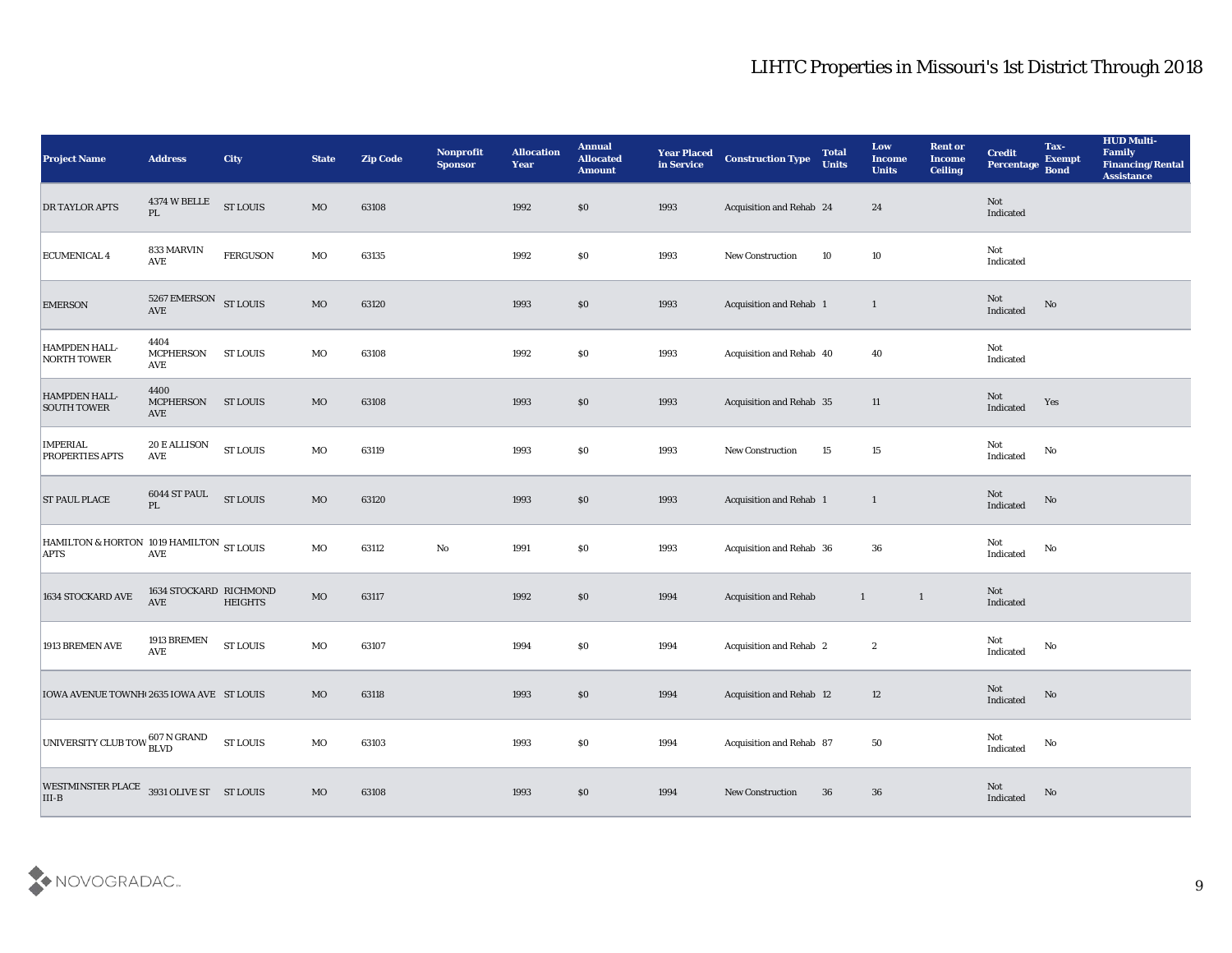| <b>Project Name</b>                           | <b>Address</b>                                                                       | City            | <b>State</b> | <b>Zip Code</b> | Nonprofit<br><b>Sponsor</b> | <b>Allocation</b><br><b>Year</b> | <b>Annual</b><br><b>Allocated</b><br><b>Amount</b> | <b>Year Placed</b><br>in Service | <b>Construction Type</b>         | <b>Total</b><br><b>Units</b> | Low<br><b>Income</b><br><b>Units</b> | <b>Rent or</b><br><b>Income</b><br><b>Ceiling</b> | <b>Credit</b><br>Percentage                 | Tax-<br><b>Exempt</b><br><b>Bond</b> | <b>HUD Multi-</b><br>Family<br><b>Financing/Rental</b><br><b>Assistance</b> |
|-----------------------------------------------|--------------------------------------------------------------------------------------|-----------------|--------------|-----------------|-----------------------------|----------------------------------|----------------------------------------------------|----------------------------------|----------------------------------|------------------------------|--------------------------------------|---------------------------------------------------|---------------------------------------------|--------------------------------------|-----------------------------------------------------------------------------|
| 10135 LORD DR                                 | 10135 LORD DR ST LOUIS                                                               |                 | MO           | 63136           | No                          | 1995                             | $\$0$                                              | 1995                             | Acquisition and Rehab 1          |                              | $\mathbf{1}$                         |                                                   | <b>Both 30%</b><br>and 70%<br>present value | $\mathbf{N}\mathbf{o}$               |                                                                             |
| <b>5570 FLOY AVE</b>                          | 5570 FLOY AVE ST LOUIS                                                               |                 | MO           | 63136           | No                          | 1995                             | $\$0$                                              | 1995                             | Acquisition and Rehab 1          |                              | $\mathbf{1}$                         |                                                   | <b>Both 30%</b><br>and 70%<br>present value | No                                   |                                                                             |
| CCBF--VIRGINIA<br>ASSOC                       | 7143 VIRGINIA<br><b>AVE</b>                                                          | <b>ST LOUIS</b> | MO           | 63111           | Yes                         | 1994                             | \$0\$                                              | 1995                             | <b>Acquisition and Rehab 14</b>  |                              | 14                                   |                                                   | 70 % present $\,$ No $\,$<br>value          |                                      |                                                                             |
| <b>CHIPPEWA</b><br><b>AFFORDABLE APTS</b>     | 2907 CHIPPEWA ST LOUIS<br><b>ST</b>                                                  |                 | MO           | 63118           | No                          | 1994                             | \$0\$                                              | 1995                             | Acquisition and Rehab 20         |                              | 20                                   |                                                   | <b>Both 30%</b><br>and 70%<br>present value | No                                   |                                                                             |
| <b>HALLS FERRY APTS</b>                       | 8612 HALLS<br><b>FERRY RD</b>                                                        | <b>ST LOUIS</b> | MO           | 63147           | Yes                         | 1993                             | $\$0$                                              | 1995                             | Acquisition and Rehab 42         |                              | 42                                   |                                                   | 70 % present $\,$ No $\,$<br>value          |                                      |                                                                             |
| <b>HERBERT PLACE</b>                          | 1945 HEBERT ST ST LOUIS                                                              |                 | MO           | 63107           | No                          | 1994                             | \$0                                                | 1995                             | Acquisition and Rehab 6          |                              | $6\phantom{.}6$                      |                                                   | $70\,\%$ present $\,$ No value              |                                      |                                                                             |
| MACH <sub>1</sub>                             | ${\begin{tabular}{ll} 5500\;NATURAL & \; ST LOUIS \\ BRIDGE \; AVE & \end{tabular}}$ |                 | MO           | 63120           | Yes                         | 1993                             | $\$0$                                              | 1995                             | Acquisition and Rehab 27         |                              | 27                                   |                                                   | 70 % present $\,$ No $\,$<br>value          |                                      |                                                                             |
| <b>OAKWOOD</b>                                | 4525 OAKWOOD ST LOUIS<br><b>AVE</b>                                                  |                 | MO           | 63121           | No                          | 1995                             | $\$0$                                              | 1995                             | <b>Acquisition and Rehab 1</b>   |                              | $\mathbf{1}$                         |                                                   | 70 % present $\,$ No $\,$<br>value          |                                      |                                                                             |
| <b>SHANNON FOX APTS</b>                       | 8850 SHANNON $$\rm JENNINGS$$<br>FOX CIR                                             |                 | MO           | 63136           | No                          | 1994                             | \$0\$                                              | 1995                             | Acquisition and Rehab 46         |                              | 46                                   |                                                   | 70 % present $\overline{N_0}$<br>value      |                                      |                                                                             |
| WINSTON CHURCHILL 5475 CABANNE<br><b>APTS</b> | AVE                                                                                  | <b>ST LOUIS</b> | MO           | 63112           | $\mathbf{N}\mathbf{o}$      | 1993                             | $\$0$                                              | 1995                             | <b>Acquisition and Rehab 113</b> |                              | 98                                   |                                                   | <b>Both 30%</b><br>and 70%<br>present value | No                                   |                                                                             |
| VIRGINIA MANOR<br><b>APARTMENTS</b>           | 7143 VIRGINIA<br><b>AVE</b>                                                          | SAINT LOUIS     | MO           | 63111-3017      | No                          | 1994                             | \$108,800                                          | 1995                             | Acquisition and Rehab 14         |                              | 14                                   | 60% AMGI                                          | 70 % present $\,$ No $\,$<br>value          |                                      | $\mathbf{N}\mathbf{o}$                                                      |
| 4736-4738 OLIVE                               | 4736 OLIVE ST ST LOUIS                                                               |                 | $\rm MO$     | 63108           | $\mathbf {No}$              | 1995                             | $\$0$                                              | 1996                             | Acquisition and Rehab 4          |                              | $\overline{4}$                       |                                                   | $70\,\%$ present $\,$ No value              |                                      |                                                                             |
| AROYA APTS                                    | $4200\,\mathrm{MERAMEC}\ \mathrm{ST}\ \mathrm{LOUIS}$                                |                 | $_{\rm MO}$  | 63116           | $\mathbf {No}$              | 1994                             | $\$0$                                              | 1996                             | Acquisition and Rehab 64         |                              | 64                                   |                                                   | $70\,\%$ present $\,$ No value              |                                      |                                                                             |

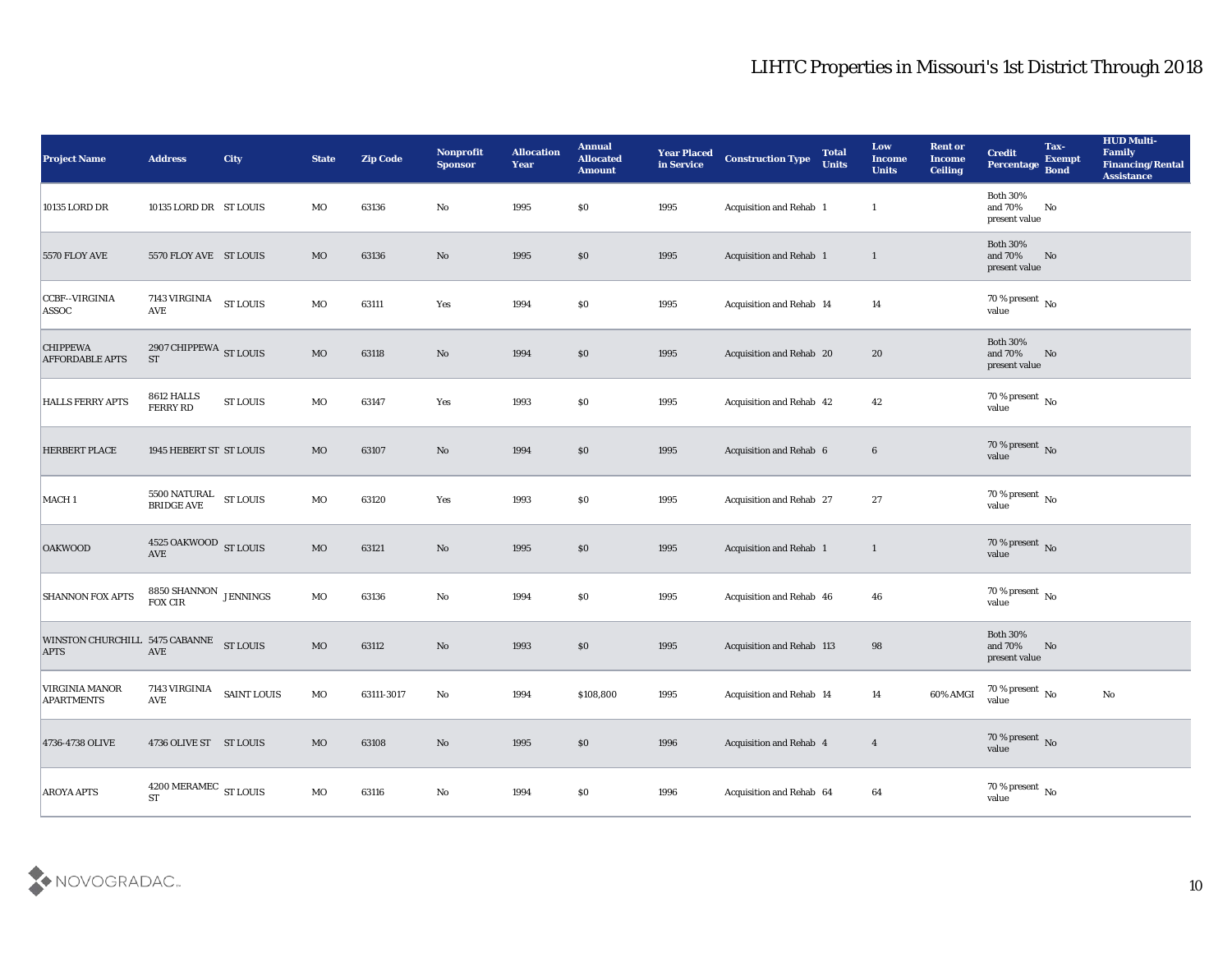| <b>Project Name</b>                                                                                                                                                     | <b>Address</b>                                         | City                                 | <b>State</b> | <b>Zip Code</b> | Nonprofit<br><b>Sponsor</b> | <b>Allocation</b><br><b>Year</b> | <b>Annual</b><br><b>Allocated</b><br><b>Amount</b> | <b>Year Placed</b><br>in Service | <b>Construction Type</b>       | <b>Total</b><br><b>Units</b> | Low<br><b>Income</b><br><b>Units</b> | <b>Rent or</b><br><b>Income</b><br><b>Ceiling</b> | <b>Credit</b><br><b>Percentage</b>             | Tax-<br><b>Exempt</b><br><b>Bond</b> | <b>HUD Multi-</b><br>Family<br><b>Financing/Rental</b><br><b>Assistance</b> |
|-------------------------------------------------------------------------------------------------------------------------------------------------------------------------|--------------------------------------------------------|--------------------------------------|--------------|-----------------|-----------------------------|----------------------------------|----------------------------------------------------|----------------------------------|--------------------------------|------------------------------|--------------------------------------|---------------------------------------------------|------------------------------------------------|--------------------------------------|-----------------------------------------------------------------------------|
| <b>ARTLOFT</b>                                                                                                                                                          | 1531<br>WASHINGTON ST LOUIS<br><b>AVE</b>              |                                      | MO           | 63103           | No                          | 1995                             | \$0                                                | 1996                             | Acquisition and Rehab 63       |                              | 63                                   |                                                   | $70\,\%$ present $\,$ No value                 |                                      |                                                                             |
| <b>CALIFORNIA</b><br><b>TOWNHOMES</b>                                                                                                                                   | 2625<br><b>CALIFORNIA</b><br>AVE                       | ST LOUIS                             | MO           | 63118           | No                          | 1994                             | $\$0$                                              | 1996                             | <b>Acquisition and Rehab 3</b> |                              | 3                                    |                                                   | $70\,\%$ present $\,$ No value                 |                                      |                                                                             |
| <b>CALIFORNIA</b><br><b>TOWNHOMES PHASE</b><br>П                                                                                                                        | 2615<br><b>CALIFORNIA</b><br>AVE                       | <b>ST LOUIS</b>                      | MO           |                 | Yes                         | 1995                             | $\$0$                                              | 1996                             | Acquisition and Rehab 12       |                              | 12                                   |                                                   | $70\,\%$ present $\,$ No value                 |                                      |                                                                             |
| EHPC 6                                                                                                                                                                  | 7594 BLANDING $\,$ ST LOUIS<br>DR                      |                                      | MO           | 63135           | $\mathbf {No}$              | 1994                             | $\$0$                                              | 1996                             | New Construction               | 11                           | 11                                   |                                                   | $70\,\%$ present $\,$ No value                 |                                      |                                                                             |
| <b>GOODFELLOW APTS</b>                                                                                                                                                  | 853<br><b>GOODFELLOW ST LOUIS</b><br><b>BLVD</b>       |                                      | MO           | 63112           | $\mathbf{N}\mathbf{o}$      | 1994                             | \$0                                                | 1996                             | <b>Acquisition and Rehab 8</b> |                              | $8\phantom{1}$                       |                                                   | $70\,\%$ present $\,$ No value                 |                                      |                                                                             |
| HICKORY TRACE APTS 3591 DEHART PL ST ANN                                                                                                                                |                                                        |                                      | MO           | 63074           | No                          | 1995                             | $\$0$                                              | 1996                             | Acquisition and Rehab 126      |                              | 116                                  |                                                   | <b>Both 30%</b><br>and $70\%$<br>present value | No                                   |                                                                             |
| <b>HOMEWARD BOUND</b>                                                                                                                                                   | 4561 ST<br><b>FERDINAND</b><br>AVE                     | <b>ST LOUIS</b>                      | MO           | 63113           | Yes                         | 1995                             | \$0                                                | 1996                             | <b>New Construction</b>        | 14                           | 14                                   |                                                   | $70\,\%$ present $\,$ No value                 |                                      |                                                                             |
| <b>KENNERLY-MAFFIT</b><br><b>APTS</b>                                                                                                                                   | $4529$ KENNERLY $_{\rm ST~LOUIS}$<br><b>AVE</b>        |                                      | MO           | 63113           | Yes                         | 1994                             | \$0                                                | 1996                             | Acquisition and Rehab 68       |                              | 68                                   |                                                   | <b>Both 30%</b><br>and $70\%$<br>present value | No                                   |                                                                             |
| <b>MARY RYDER HOME</b>                                                                                                                                                  | 4335 OLIVE ST ST LOUIS                                 |                                      | MO           | 63108           | Yes                         | 1996                             | \$0                                                | 1996                             | <b>New Construction</b>        | 48                           | 42                                   |                                                   | $70\,\%$ present $\,$ No value                 |                                      |                                                                             |
| $\begin{array}{ l } \hline \textbf{NOTE} \textbf{ MARKET}\textbf{ APTS} & \begin{array}{l} 3615\textbf{ GARFIELD} \end{array} & \textbf{ST}\textbf{ LOUIS} \end{array}$ |                                                        |                                      | MO           | 63113           | No                          | 1995                             | $\$0$                                              | 1996                             | New Construction               | 8                            | ${\bf 8}$                            |                                                   | $70\,\%$ present $\,$ No value                 |                                      |                                                                             |
| PARKVIEW GARDENS 6305 CABANNE<br><b>REHABILITATION I</b>                                                                                                                | AVE                                                    | UNIVERSITY CITY MO                   |              | 63130           | Yes                         | 1995                             | \$0\$                                              | 1996                             | Acquisition and Rehab 64       |                              | 64                                   |                                                   | 70 % present No<br>value                       |                                      |                                                                             |
| 10353 CASTLE DR                                                                                                                                                         | 10353 CASTLE<br>DR                                     | ${\hbox{\footnotesize\rm ST}}$ LOUIS | $_{\rm MO}$  | 63136           | $\mathbf {No}$              | 1996                             | $\$0$                                              | 1996                             | Acquisition and Rehab 2        |                              | $\boldsymbol{2}$                     |                                                   | 70 % present $\,$ No $\,$<br>value             |                                      |                                                                             |
| <b>GOODFELLOW</b><br><b>APARTMENTS</b>                                                                                                                                  | 853<br>GOODFELLOW SAINT LOUIS<br>$\operatorname{BLVD}$ |                                      | $_{\rm MO}$  | 63112-2619      | $\mathbf {No}$              | 1994                             | \$38,453                                           | 1996                             | Acquisition and Rehab 8        |                              | $\bf 8$                              | 60% AMGI                                          | $70$ % present $\,$ No value                   |                                      | $\rm No$                                                                    |

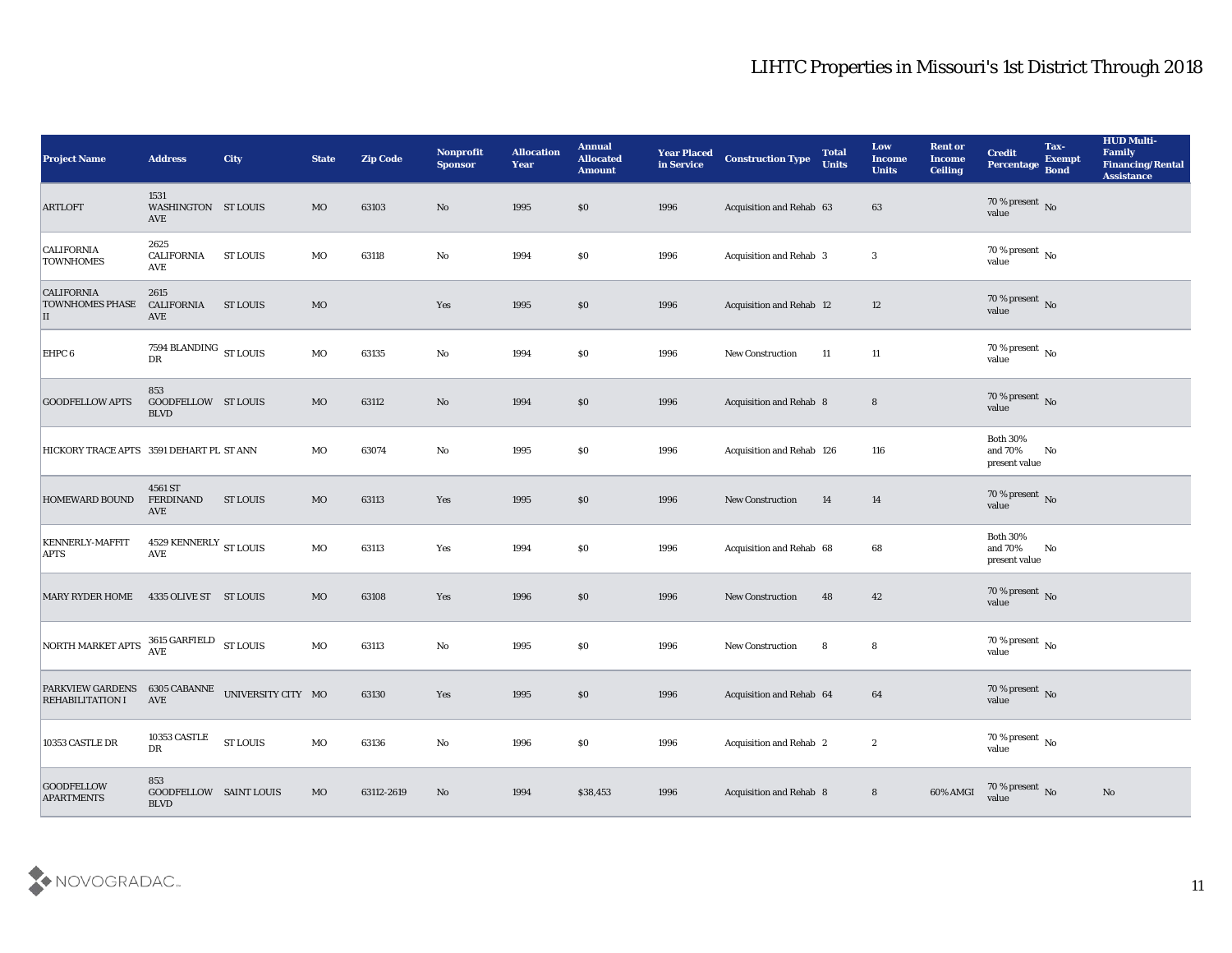| <b>Project Name</b>                                                          | <b>Address</b>                           | <b>City</b>     | <b>State</b> | <b>Zip Code</b> | Nonprofit<br><b>Sponsor</b> | <b>Allocation</b><br><b>Year</b> | <b>Annual</b><br><b>Allocated</b><br><b>Amount</b> | <b>Year Placed</b><br>in Service | <b>Construction Type</b>  | <b>Total</b><br><b>Units</b> | Low<br><b>Income</b><br><b>Units</b> | <b>Rent or</b><br><b>Income</b><br><b>Ceiling</b> | <b>Credit</b><br>Percentage                 | Tax-<br><b>Exempt</b><br><b>Bond</b> | <b>HUD Multi-</b><br>Family<br><b>Financing/Rental</b><br><b>Assistance</b> |
|------------------------------------------------------------------------------|------------------------------------------|-----------------|--------------|-----------------|-----------------------------|----------------------------------|----------------------------------------------------|----------------------------------|---------------------------|------------------------------|--------------------------------------|---------------------------------------------------|---------------------------------------------|--------------------------------------|-----------------------------------------------------------------------------|
| <b>BLAIR SCHOOL APTS</b>                                                     | 2707<br>RAUSCHENBAC ST LOUIS<br>H AVE    |                 | MO           | 63106           | No                          | 1997                             | $\$0$                                              | 1997                             | Acquisition and Rehab 35  |                              | 35                                   |                                                   | <b>Both 30%</b><br>and 70%<br>present value | No                                   |                                                                             |
| CENTENARY TOWERS 1528 LOCUST ST ST LOUIS                                     |                                          |                 | MO           | 63103           | No                          | 1997                             | $\$0$                                              | 1997                             | Acquisition and Rehab 100 |                              | 100                                  |                                                   | $30\,\%$ present $\,$ Yes value             |                                      |                                                                             |
| COMPTON PLACE APTS $\frac{5310 \text{ S}}{\text{COMPTON AVE}}$ ST LOUIS      |                                          |                 | MO           | 63111           | Yes                         | 1996                             | \$0                                                | 1997                             | Acquisition and Rehab 14  |                              | 14                                   |                                                   | $70\,\%$ present $\,$ No value              |                                      |                                                                             |
| EHPC 7                                                                       | 8983 RAMONA<br>AVE                       | <b>ST LOUIS</b> | MO           |                 | Yes                         | 1996                             | \$0                                                | 1997                             | New Construction          | $\overline{7}$               | $\overline{7}$                       |                                                   | $70\,\%$ present $\,$ No value              |                                      |                                                                             |
| <b>ELMWOOD PARK</b><br><b>REDEVELOPMENT</b>                                  | 9605<br>PRIMMGARDEN OLIVETTE<br>CT       |                 | MO           | 63132           | Yes                         | 1997                             | \$0                                                | 1997                             | Acquisition and Rehab 128 |                              | 128                                  |                                                   | $70\,\%$ present $\,$ Yes value             |                                      |                                                                             |
| <b>ETZEL PLACE APTS</b>                                                      | 5849<br>PLYMOUTH AVE ST LOUIS            |                 | MO           | 63112           | Yes                         | 1995                             | $\$0$                                              | 1997                             | <b>New Construction</b>   | 42                           | 42                                   |                                                   | $70\,\%$ present $\,$ No value              |                                      |                                                                             |
| <b>HERITAGE APTS</b>                                                         | 8895 WELDON<br><b>AVE</b>                | <b>ST LOUIS</b> | MO           |                 | No                          | 1995                             | $\$0$                                              | 1997                             | <b>New Construction</b>   | 30                           | 30                                   |                                                   | $70\,\%$ present $\,$ No value              |                                      |                                                                             |
| <b>LINDELL PARK</b><br><b>DEVELOPMENT</b>                                    | 3520 N<br><b>GARRISON AVE</b>            | ST LOUIS        | $_{\rm MO}$  | 63107           | No                          | 1995                             | \$0                                                | 1997                             | Acquisition and Rehab 8   |                              | $8\phantom{1}$                       |                                                   | $70\,\%$ present $\,$ No value              |                                      |                                                                             |
| <b>MAPLEWOOD NEW</b><br><b>HERITAGE APTS</b>                                 | 7157 LYNDOVER MAPLEWOOD<br>$\mathbf{PL}$ |                 | $_{\rm MO}$  | 63143           | Yes                         | 1995                             | \$0                                                | 1997                             | Acquisition and Rehab 16  |                              | 16                                   |                                                   | $70\,\%$ present $\,$ No value              |                                      |                                                                             |
| MARK TWAIN HOTEL 205 N NINTH ST ST LOUIS                                     |                                          |                 | MO           | 63101           | No                          | 1996                             | \$0                                                | 1997                             | Acquisition and Rehab 235 |                              | 200                                  |                                                   | $70\,\%$ present $\,$ No value              |                                      |                                                                             |
| PARKVIEW GARDENS 626 EASTGATE<br><b>REHABILITATION II AVE</b>                |                                          | ST LOUIS        | MO           | 63130           |                             | 1996                             | \$0                                                | 1997                             | Acquisition and Rehab 50  |                              | 50                                   |                                                   | 70 % present $\,$ No $\,$<br>value          |                                      |                                                                             |
| SHAW/HEREFORD APT $_{\,5047}$ SHAW AVE $\,$ ST LOUIS<br><b>DEV'T PROJECT</b> |                                          |                 | $_{\rm MO}$  | 63110           | $\mathbf{Yes}$              | 1995                             | $\$0$                                              | 1997                             | New Construction          | $\overline{\mathbf{4}}$      | $\overline{\mathbf{4}}$              |                                                   | $70\,\%$ present $\,$ No value              |                                      |                                                                             |
| <b>VAUGHN RESIDENCE</b><br><b>AT MURPHY PK I</b>                             | 1455 HOGAN ST ST LOUIS                   |                 | $_{\rm MO}$  | 63106           | ${\bf No}$                  | 1996                             | \$0                                                | 1997                             | Acquisition and Rehab 160 |                              | $114\,$                              |                                                   | 70 % present $\,$ No $\,$<br>value          |                                      |                                                                             |

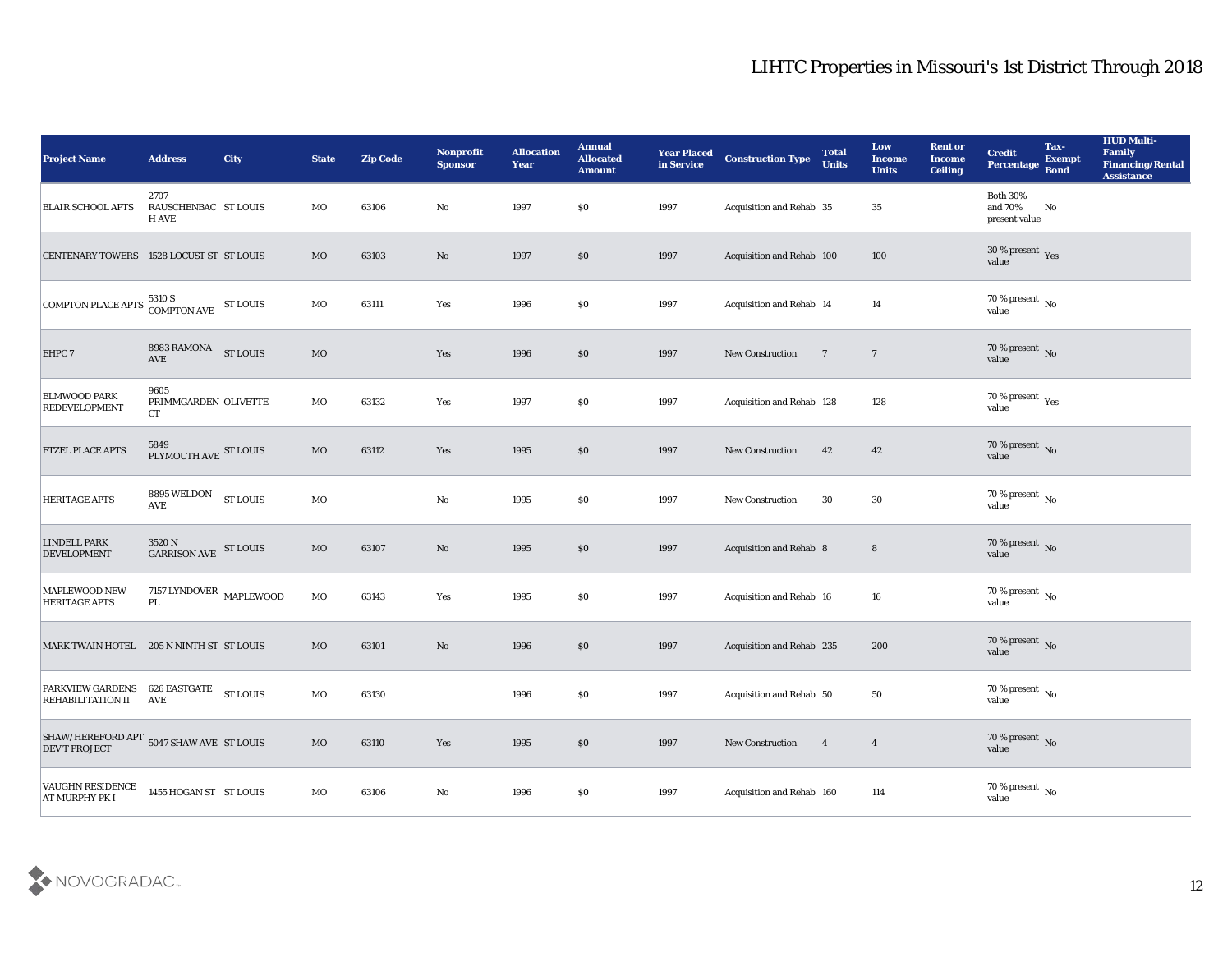| <b>Project Name</b>                          | <b>Address</b>                                                                       | <b>City</b>     | <b>State</b> | <b>Zip Code</b> | Nonprofit<br><b>Sponsor</b> | <b>Allocation</b><br><b>Year</b> | <b>Annual</b><br><b>Allocated</b><br><b>Amount</b> | <b>Year Placed</b><br>in Service | <b>Construction Type</b>       | <b>Total</b><br><b>Units</b> | Low<br><b>Income</b><br><b>Units</b> | <b>Rent or</b><br><b>Income</b><br><b>Ceiling</b> | <b>Credit</b><br>Percentage Bond  | Tax-<br><b>Exempt</b> | <b>HUD Multi-</b><br>Family<br><b>Financing/Rental</b><br><b>Assistance</b> |
|----------------------------------------------|--------------------------------------------------------------------------------------|-----------------|--------------|-----------------|-----------------------------|----------------------------------|----------------------------------------------------|----------------------------------|--------------------------------|------------------------------|--------------------------------------|---------------------------------------------------|-----------------------------------|-----------------------|-----------------------------------------------------------------------------|
| <b>VILLE PROPERTIES</b>                      | 4309 W<br>MAFFITT AVE                                                                | <b>ST LOUIS</b> | MO           | 63113           | $\mathbf{N}\mathbf{o}$      | 1996                             | \$0                                                | 1997                             | <b>New Construction</b>        | 14                           | <b>14</b>                            |                                                   | $70\,\%$ present $\,$ No value    |                       |                                                                             |
| <b>WAYNE PLAZA</b>                           | ${\begin{tabular}{ll} 5540\;NATURAL & \; ST LOUIS \\ BRIDGE \; AVE & \end{tabular}}$ |                 | MO           | 63120           | Yes                         | 1996                             | $\$0$                                              | 1997                             | Acquisition and Rehab 18       |                              | 18                                   |                                                   | $70\,\%$ present $\,$ No value    |                       |                                                                             |
| <b>LINDELL PARK</b><br><b>APARTMENTS</b>     | 3520 N<br>GARRISON AVE SAINT LOUIS                                                   |                 | $_{\rm MO}$  | 63107-2506      | No                          | 1995                             | \$65,605                                           | 1997                             | Acquisition and Rehab 8        |                              | $8\phantom{.}$                       | 60% AMGI                                          | $70\,\%$ present $\,$ No value    |                       | $\rm\thinspace No$                                                          |
| HERITAGE PLACE<br><b>SENIOR LIVING</b>       | 10701 ST<br><b>COSMAS LN</b>                                                         | <b>ST ANN</b>   | MO           | 63074           | $\mathbf {No}$              | 1997                             | $\$0$                                              | 1998                             | New Construction               | 113                          | 113                                  |                                                   | Not<br>Indicated                  | No                    |                                                                             |
| <b>HYDE PARK 1</b>                           | 1415<br>DESTREHAN ST ST LOUIS                                                        |                 | $_{\rm MO}$  | 63107           | Yes                         | 1996                             | \$0                                                | 1998                             | <b>Acquisition and Rehab 8</b> |                              | $8\phantom{1}$                       |                                                   | $70\,\%$ present $\,$ No value    |                       |                                                                             |
| PHOENIX I                                    | 1637 HELEN ST ST LOUIS                                                               |                 | MO           | 63106           | Yes                         | 1996                             | \$0                                                | 1998                             | Acquisition and Rehab 16       |                              | 16                                   |                                                   | $70\,\%$ present $\,$ No value    |                       |                                                                             |
| <b>SOULARD LOFTS</b>                         | 1910 S EIGHTH ST LOUIS<br><b>ST</b>                                                  |                 | $_{\rm MO}$  | 63104           | Yes                         | 1997                             | $\$0$                                              | 1998                             | Acquisition and Rehab 19       |                              | $\overline{5}$                       |                                                   | Not<br>Indicated                  | No                    |                                                                             |
| <b>WESTMINSTER</b><br><b>ASSISTED LIVING</b> | 3901 OLIVE ST ST LOUIS                                                               |                 | MO           | 63108           | $\mathbf{No}$               | 1996                             | \$0                                                | 1998                             | New Construction               | 96                           | 70                                   |                                                   | Not<br>Indicated                  | No                    |                                                                             |
| <b>BELLE GLADE</b><br><b>PROPERTIES</b>      | <b>1712 BELLE</b><br>$\operatorname{GLADE}$ AVE                                      | <b>ST LOUIS</b> | MO           | 63113           | $\mathbf{N}\mathbf{o}$      | 1997                             | $\$0$                                              | 1999                             | New Construction               | $6\phantom{.}6$              | $6\phantom{.}6$                      |                                                   | Not<br>Indicated                  | No                    |                                                                             |
| EHPC 8                                       | 2609 HIGH<br><b>RIDGE AVE</b>                                                        | <b>JENNINGS</b> | MO           | 63136           | Yes                         | 1997                             | $\$0$                                              | 1999                             | <b>New Construction</b>        | 6                            | 6                                    |                                                   | Not<br>Indicated                  | No                    |                                                                             |
| <b>HERITAGE-DUNBAR</b><br><b>APTS</b>        | 8909 WELDON<br>AVE                                                                   | <b>ST LOUIS</b> | MO           |                 | $\mathbf{N}\mathbf{o}$      | 1997                             | \$0                                                | 1999                             | <b>New Construction</b>        | 64                           | 64                                   |                                                   | Not<br>Indicated                  | No                    |                                                                             |
| LIVING CITY PROJECT                          | $5956$ THEODORE AVE $\,$ ST LOUIS $\,$                                               |                 | $_{\rm MO}$  | 63136           | $\mathbf{Yes}$              | 1997                             | $\$0$                                              | 1999                             | New Construction               | 12                           | 12                                   |                                                   | Not<br>$\operatorname{Indicated}$ | $\mathbf {No}$        |                                                                             |
| <b>O'FALLON III</b>                          | 4116 E LEE AVE ST LOUIS                                                              |                 | MO           |                 | Yes                         | 1997                             | $\$0$                                              | 1999                             | <b>New Construction</b>        | 25                           | 25                                   |                                                   | Not<br>Indicated                  | No                    |                                                                             |

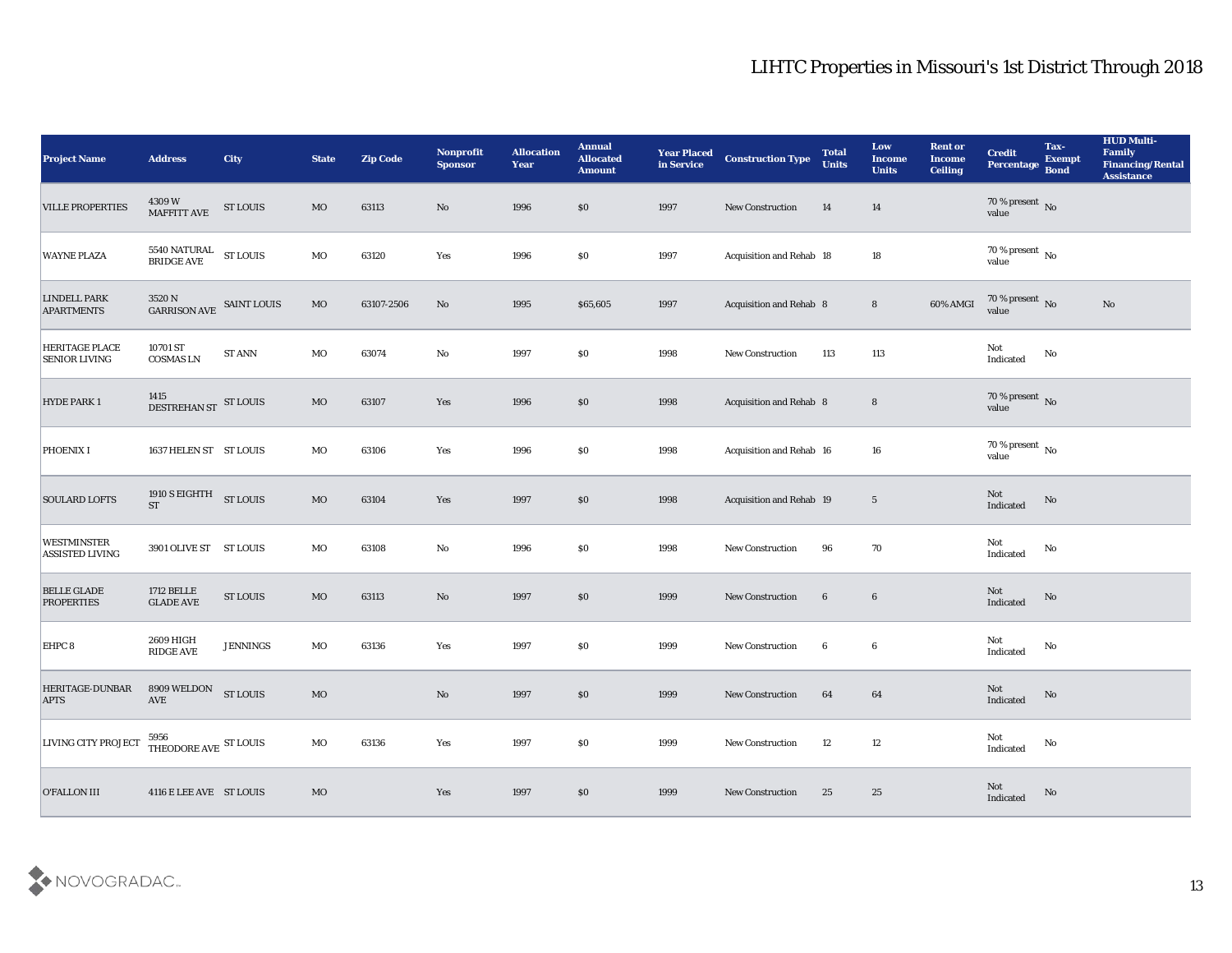| <b>Project Name</b>                                          | <b>Address</b>                                       | City                             | <b>State</b> | <b>Zip Code</b> | Nonprofit<br><b>Sponsor</b> | <b>Allocation</b><br><b>Year</b> | <b>Annual</b><br><b>Allocated</b><br><b>Amount</b> | <b>Year Placed</b><br>in Service | <b>Construction Type</b>        | <b>Total</b><br><b>Units</b> | Low<br><b>Income</b><br><b>Units</b> | <b>Rent or</b><br><b>Income</b><br><b>Ceiling</b> | <b>Credit</b><br>Percentage                 | Tax-<br><b>Exempt</b><br><b>Bond</b> | <b>HUD Multi-</b><br>Family<br><b>Financing/Rental</b><br><b>Assistance</b> |
|--------------------------------------------------------------|------------------------------------------------------|----------------------------------|--------------|-----------------|-----------------------------|----------------------------------|----------------------------------------------------|----------------------------------|---------------------------------|------------------------------|--------------------------------------|---------------------------------------------------|---------------------------------------------|--------------------------------------|-----------------------------------------------------------------------------|
| <b>VILLAGE OF GRAND</b><br><b>OAKS</b>                       | <b>3633 COTE</b><br><b>BRILLIANTE</b><br>AVE         | <b>ST LOUIS</b>                  | MO           | 63113           | No                          | 1998                             | $\$0$                                              | 1999                             | <b>New Construction</b>         | 10                           | 10                                   |                                                   | Not<br>Indicated                            | No                                   |                                                                             |
| <b>CENTURY GARDENS</b><br><b>APTS</b>                        | <b>1601 PAGE</b><br><b>INDUSTRIAL</b><br><b>BLVD</b> | <b>ST LOUIS</b>                  | MO           | 63132           | No                          | 2002                             | \$0                                                | 2000                             | Acquisition and Rehab 76        |                              | 76                                   |                                                   | 30 % present $_{\rm Yes}$<br>value          |                                      |                                                                             |
| EHPC <sub>9</sub>                                            | <b>AVE</b>                                           | 1323 WESTOVER UNIVERSITY CITY MO |              | 63130           | Yes                         | 1999                             | \$0\$                                              | 2000                             | <b>New Construction</b>         | 11                           | 11                                   |                                                   | 70 % present $\,$ No $\,$<br>value          |                                      |                                                                             |
| <b>ETZEL PLACE APTS</b><br><b>PHASE III</b>                  | 5847<br>PLYMOUTH AVE ST LOUIS                        |                                  | MO           | 63112           | Yes                         | 1999                             | \$0\$                                              | 2000                             | <b>New Construction</b>         | 19                           | 19                                   |                                                   | $70\,\%$ present $\,$ No value              |                                      |                                                                             |
| GEO L VAUGHN RES AT 1920 CASS AVE ST LOUIS MURPHY PARK PHS 2 |                                                      |                                  | MO           | 63106           | No                          | 1998                             | $\$0$                                              | 2000                             | <b>New Construction</b>         | 127                          | 80                                   |                                                   | 70 % present $\overline{N_0}$<br>value      |                                      |                                                                             |
| <b>GLEN TRAILS WEST</b><br><b>APTS</b>                       | 840 DAWNVIEW $_{\rm FLORISSANT}$<br><b>CT</b>        |                                  | MO           | 63031           | No                          | 2002                             | \$0                                                | 2000                             | Acquisition and Rehab 26        |                              | 26                                   |                                                   | $30\,\%$ present $\,$ Yes value             |                                      |                                                                             |
| <b>GREATER BETHLEHEM</b><br><b>ELDERLY APTS</b>              | 3969<br>WASHINGTON ST LOUIS<br><b>BLVD</b>           |                                  | MO           | 63108           | Yes                         | 1998                             | $\$0$                                              | 2000                             | <b>New Construction</b>         | 38                           | 38                                   |                                                   | $70\,\%$ present $\,$ No value              |                                      |                                                                             |
| NORTH NEWSTEAD I                                             | 4020 PALM ST ST LOUIS                                |                                  | MO           | 63107           | Yes                         | 1998                             | \$0                                                | 2000                             | Acquisition and Rehab 26        |                              | 26                                   |                                                   | 70 % present $\sqrt{\ }$ No<br>value        |                                      |                                                                             |
| <b>UNIVERSITY LOFTS</b>                                      | 1627<br>WASHINGTON ST LOUIS<br>AVE                   |                                  | MO           | 63103           | No                          | 1999                             | \$0\$                                              | 2000                             | Acquisition and Rehab 26        |                              | 16                                   |                                                   | <b>Both 30%</b><br>and 70%<br>present value | No                                   |                                                                             |
| <b>DESALES MHA 2000</b>                                      | 2642<br><b>CALIFORNIA</b><br>AVE                     | <b>ST LOUIS</b>                  | MO           | 63118           | Yes                         | 2000                             | \$0                                                | 2001                             | <b>Acquisition and Rehab 17</b> |                              | 17                                   |                                                   | $70\,\%$ present $\,$ No value              |                                      |                                                                             |
| <b>GLEN TRAILS E APTS</b>                                    | 1808<br><b>CHAMBERS RD</b>                           | ST LOUIS                         | MO           | 63136           | No                          | 2002                             | \$0                                                | 2001                             | Acquisition and Rehab 28        |                              | 28                                   |                                                   | 30 % present $_{\rm Yes}$<br>value          |                                      |                                                                             |
| <b>HANLEY CROSSING</b><br><b>APTS</b>                        | 8802<br>DRAGONWYK NORMANDY<br>${\rm D}{\rm R}$       |                                  | $\rm MO$     | 63121           | $\mathbf {No}$              | 2001                             | $\$0$                                              | 2001                             | Acquisition and Rehab 208       |                              | 208                                  |                                                   | $30\,\%$ present $\,$ Yes value             |                                      |                                                                             |
| <b>JVL RENAISSANCE I</b>                                     | 2801 DAYTON<br><b>ST</b>                             | <b>ST LOUIS</b>                  | $_{\rm MO}$  | 63106           | $\mathbf{Yes}$              | 2001                             | $\$0$                                              | 2001                             | Acquisition and Rehab 135       |                              | $135\,$                              |                                                   | $30\,\%$ present $\,$ Yes value             |                                      |                                                                             |

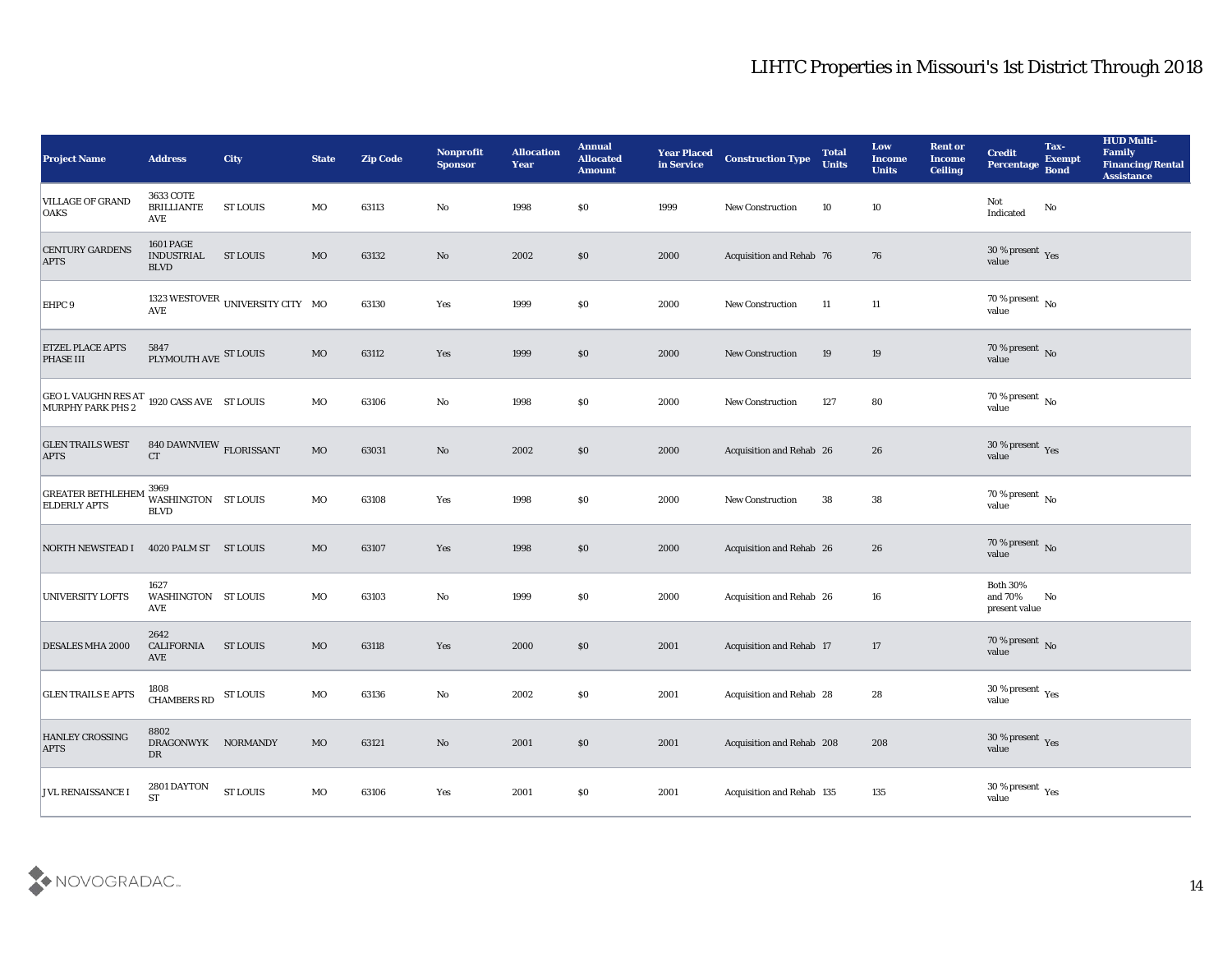| <b>Project Name</b>                                     | <b>Address</b>                      | <b>City</b>     | <b>State</b> | <b>Zip Code</b> | Nonprofit<br><b>Sponsor</b> | <b>Allocation</b><br><b>Year</b>                     | <b>Annual</b><br><b>Allocated</b><br><b>Amount</b> | <b>Year Placed</b><br>in Service | <b>Construction Type</b>        | <b>Total</b><br><b>Units</b> | Low<br><b>Income</b><br><b>Units</b> | <b>Rent or</b><br><b>Income</b><br><b>Ceiling</b> | <b>Credit</b><br>Percentage                   | Tax-<br><b>Exempt</b><br><b>Bond</b> | <b>HUD Multi-</b><br>Family<br><b>Financing/Rental</b><br><b>Assistance</b> |
|---------------------------------------------------------|-------------------------------------|-----------------|--------------|-----------------|-----------------------------|------------------------------------------------------|----------------------------------------------------|----------------------------------|---------------------------------|------------------------------|--------------------------------------|---------------------------------------------------|-----------------------------------------------|--------------------------------------|-----------------------------------------------------------------------------|
| KING LOUIS SQUARE 1501 S 13TH ST ST LOUIS               |                                     |                 | MO           | 63104           | No                          | 1999                                                 | \$0                                                | 2001                             | <b>New Construction</b>         | 141                          | 65                                   |                                                   | $70\,\%$ present $\,$ No value                |                                      |                                                                             |
| <b>MARVIN GARDENS</b><br><b>APTS</b>                    | 1 MARVIN GDNS ST LOUIS              |                 | MO           | 63114           | No                          | 2002                                                 | \$0                                                | 2001                             | Acquisition and Rehab 46        |                              | 46                                   |                                                   | 30 % present $\,\rm \gamma_{\rm es}$<br>value |                                      |                                                                             |
| NORTH NEWSTEAD II                                       | 4129 W<br>KOSSUTH AVE ST LOUIS      |                 | MO           | 63115           | Yes                         | 2000                                                 | \$0                                                | 2001                             | Acquisition and Rehab 16        |                              | 16                                   |                                                   | 70 % present $\sqrt{\ }$ No<br>value          |                                      |                                                                             |
| <b>PRESERVATION</b><br>SQUARE                           | 1443 OFALLON<br><b>ST</b>           | <b>ST LOUIS</b> | $_{\rm MO}$  |                 | $\rm\thinspace No$          | 2001                                                 | \$0                                                | 2001                             | Acquisition and Rehab 475       |                              | 357                                  |                                                   | $30\,\%$ present $\,$ Yes value               |                                      |                                                                             |
| <b>OAK TREE APTS</b>                                    | <b>1817 CEDAR</b><br><b>GLEN DR</b> | <b>OVERLAND</b> | MO           | 63114           | No                          | 2000                                                 | \$0                                                | 2001                             | Acquisition and Rehab 140       |                              | 140                                  |                                                   | <b>Both 30%</b><br>and 70%<br>present value   | No                                   |                                                                             |
| <b>BARTON APTS I</b>                                    | 2406 S 11TH ST ST LOUIS             |                 | MO           | 63104           | $\mathbf{No}$               | 2002                                                 | \$0                                                | 2002                             | Acquisition and Rehab 8         |                              | $\boldsymbol{2}$                     |                                                   | $30\,\%$ present $\,$ Yes value               |                                      |                                                                             |
| <b>BARTON APTS III</b>                                  | 1324<br>SHENANDOAH ST LOUIS<br>AVE  |                 | MO           | 63104           | No                          | 2002                                                 | \$0                                                | 2002                             | Acquisition and Rehab 8         |                              | $\boldsymbol{2}$                     |                                                   | $30\,\%$ present $\,$ Yes value               |                                      |                                                                             |
| <b>BARTON APTS IV</b>                                   | 2201 S 11TH ST ST LOUIS             |                 | MO           | 63104           | No                          | 2002                                                 | \$0                                                | 2002                             | Acquisition and Rehab 4         |                              | $\mathbf{1}$                         |                                                   | 30 % present $_{\rm Yes}$<br>value            |                                      |                                                                             |
| <b>BARTON APTS V</b>                                    | 2401 MENARD<br><b>ST</b>            | <b>ST LOUIS</b> | $_{\rm MO}$  | 63104           | No                          | 2002                                                 | \$0                                                | 2002                             | Acquisition and Rehab 8         |                              | $\mathbf{2}$                         |                                                   | $30\,\%$ present $\,$ Yes value               |                                      |                                                                             |
| <b>BAVARIAN</b><br><b>TOWERS/BEVO PLACE</b>             | 4635<br>RIDGEWOOD<br><b>AVE</b>     | <b>ST LOUIS</b> | MO           | 63116           | $\mathbf{No}$               | 2003                                                 | \$0                                                | 2002                             | Acquisition and Rehab 273       |                              | 273                                  |                                                   | $30\,\%$ present $\,$ Yes value               |                                      |                                                                             |
| CHARBONIER MANOR 876 THOMPSON FLORISSANT<br><b>APTS</b> | ${\rm DR}$                          |                 | MO           | 63031           | No                          | 2002                                                 | \$0\$                                              | 2002                             | <b>Acquisition and Rehab 71</b> |                              | 71                                   |                                                   | <b>Both 30%</b><br>and 70%<br>present value   | No                                   |                                                                             |
| DE SALES MHA 2001                                       | 3307<br>HUMPHREY ST ST LOUIS        |                 | $_{\rm MO}$  | 63118           | Yes                         | 2001                                                 | $\boldsymbol{\mathsf{S}}\boldsymbol{\mathsf{O}}$   | 2002                             | Acquisition and Rehab 14        |                              | 14                                   |                                                   | 70 % present $\,$ No $\,$<br>value            |                                      |                                                                             |
| <b>ARLINGTON GROVE</b>                                  | 1601 BURD AVE ST LOUIS              |                 | $_{\rm MO}$  | 63112           |                             | $\label{lem:inert} In sufficient$<br>$\mathbf{Data}$ | $\boldsymbol{\mathsf{S}}\boldsymbol{\mathsf{O}}$   | Insufficient<br>Data             | Not Indicated                   | 82                           | $\bf{0}$                             |                                                   | Not<br>Indicated                              |                                      |                                                                             |

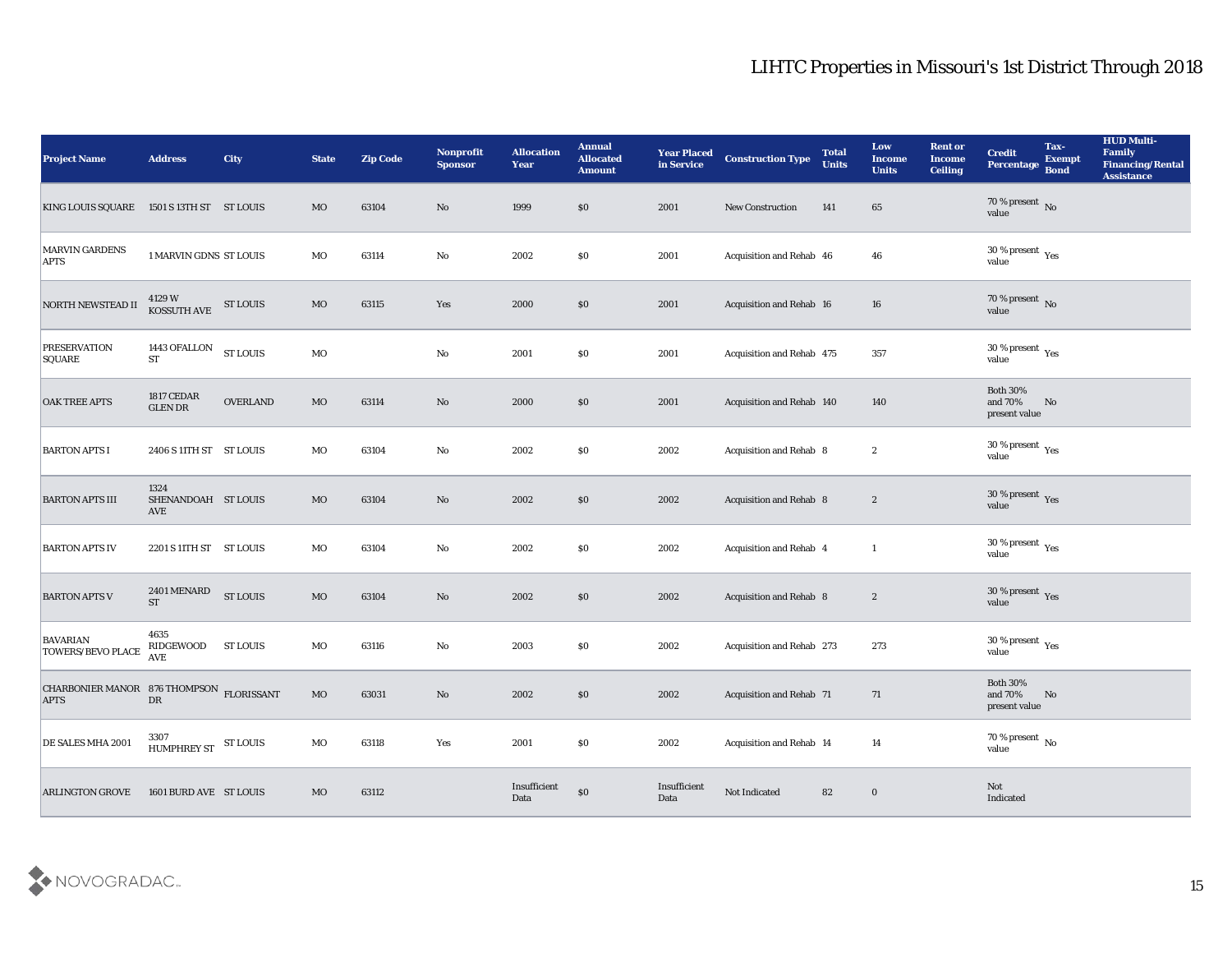| <b>Project Name</b>                                                   | <b>Address</b>                            | <b>City</b>                          | <b>State</b> | <b>Zip Code</b> | Nonprofit<br><b>Sponsor</b> | <b>Allocation</b><br><b>Year</b> | <b>Annual</b><br>Allocated<br><b>Amount</b> | <b>Year Placed<br/>in Service</b> | <b>Construction Type</b>                | <b>Total</b><br><b>Units</b> | Low<br><b>Income</b><br><b>Units</b> | <b>Rent or</b><br><b>Income</b><br><b>Ceiling</b> | <b>Credit</b><br>Percentage Bond | Tax-<br><b>Exempt</b> | <b>HUD Multi-</b><br>Family<br><b>Financing/Rental</b><br><b>Assistance</b> |
|-----------------------------------------------------------------------|-------------------------------------------|--------------------------------------|--------------|-----------------|-----------------------------|----------------------------------|---------------------------------------------|-----------------------------------|-----------------------------------------|------------------------------|--------------------------------------|---------------------------------------------------|----------------------------------|-----------------------|-----------------------------------------------------------------------------|
| <b>COCHRAN GARDENS</b>                                                | 1320 N EIGHTH $$\rm{ST}$ LOUIS $$\rm{ST}$ |                                      | MO           | 63106           |                             | Insufficient<br>Data             | $\$0$                                       | Insufficient<br>Data              | Not Indicated                           | 76                           | $\bf{0}$                             |                                                   | Not<br>Indicated                 |                       |                                                                             |
| <b>COUNCIL TOWER</b><br><b>SENIOR APTS</b>                            | 310 S GRAND<br><b>BLVD</b>                | ${\hbox{\footnotesize\rm ST}}$ LOUIS | MO           |                 |                             | Insufficient<br>Data             | $\$0$                                       | Insufficient<br>Data              | Not Indicated                           | 57                           | $\bf{0}$                             |                                                   | Not<br>Indicated                 |                       |                                                                             |
| DICK GREGORY PLACE 1700 DICK<br><b>APTS</b>                           | <b>GREGORY PL</b>                         | <b>ST LOUIS</b>                      | MO           | 63113           |                             | Insufficient<br>Data             | $\$0$                                       | Insufficient<br>Data              | Not Indicated                           | 8                            | $\bf{0}$                             |                                                   | Not<br>Indicated                 |                       |                                                                             |
| <b>DOWNTOWNER APTS</b>                                                | 1133<br>WASHINGTON ST LOUIS<br>AVE        |                                      | MO           | 63101           |                             | Insufficient<br>Data             | $\$0$                                       | Insufficient<br>Data              | Not Indicated                           | 18                           | $\bf{0}$                             |                                                   | Not<br>Indicated                 |                       |                                                                             |
| EHPC5                                                                 | 109 REASOR DR ST LOUIS                    |                                      | MO           | 63135           |                             | Insufficient<br>Data             | $\$0$                                       | Insufficient<br>Data              | Not Indicated                           | 3                            | $\bf{0}$                             |                                                   | Not<br>Indicated                 |                       |                                                                             |
| <b>ECUMENICAL 10</b>                                                  | 8517 KEMPLAND $_{\rm ST~LOUIS}$ PL        |                                      | $_{\rm MO}$  |                 |                             | Insufficient<br>Data             | $\$0$                                       | Insufficient<br>Data              | Not Indicated                           | 9                            | $\bf{0}$                             |                                                   | <b>Not</b><br>Indicated          |                       |                                                                             |
| <b>FRANKIE FREEMAN</b><br>HOMES                                       | 4035 LINCOLN ST LOUIS<br><b>AVE</b>       |                                      | MO           | 63113           |                             | Insufficient<br>Data             | $\$0$                                       | Insufficient<br>Data              | $\operatorname{\mathsf{Not}}$ Indicated | 9                            | $\bf{0}$                             |                                                   | Not<br>Indicated                 |                       |                                                                             |
| <b>GEORGE L VAUGHN</b><br><b>RES@ MURPHY PARK</b><br>PHS <sub>2</sub> | 2033 HOWARD ST LOUIS<br><b>ST</b>         |                                      | $_{\rm MO}$  | 63106           |                             | Insufficient<br>Data             | $\$0$                                       | Insufficient<br>Data              | Not Indicated                           | 71                           | $\bf{0}$                             |                                                   | Not<br>Indicated                 |                       |                                                                             |
| <b>GLENFIELD APTS</b>                                                 | <b>9621 CEDAR</b><br><b>GLEN DR</b>       | <b>OVERLAND</b>                      | MO           | 63114           |                             | Insufficient<br>Data             | $\$0$                                       | Insufficient<br>Data              | Not Indicated                           | 108                          | $\bf{0}$                             |                                                   | Not<br>Indicated                 |                       |                                                                             |
| <b>GRAND SOUTH</b><br><b>SENIOR APTS</b>                              | 3530<br>WINNEBAGO ST ST LOUIS             |                                      | MO           | 63118           |                             | Insufficient<br>Data             | $\$0$                                       | Insufficient<br>Data              | Not Indicated                           | 85                           | $\bf{0}$                             |                                                   | Not<br>Indicated                 |                       |                                                                             |
| <b>HILLSDALE MANOR</b><br>2009                                        | 2115 CHERRY<br>AVE                        | <b>ST LOUIS</b>                      | MO           |                 |                             | Insufficient<br>Data             | $\$0$                                       | Insufficient<br>Data              | Not Indicated                           | 37                           | $\bf{0}$                             |                                                   | Not<br>Indicated                 |                       |                                                                             |
| <b>HOMER G PHILLIPS</b><br><b>DIGNITY HOUSE</b>                       | 2601 WHITTIER ST LOUIS<br><b>ST</b>       |                                      | $\rm MO$     | 63113           |                             | Insufficient<br>Data             | $\$0$                                       | Insufficient<br>Data              | Not Indicated                           | 218                          | $\bf{0}$                             |                                                   | Not<br>Indicated                 |                       |                                                                             |
| <b>LUCAS &amp; HUNT</b><br><b>HEIGHTS</b>                             | 6426 ST LOUIS<br>$\operatorname{AVE}$     | <b>ST LOUIS</b>                      | MO           | 63121           |                             | Insufficient<br>Data             | $\$0$                                       | Insufficient<br>Data              | Not Indicated                           | 17                           | $\bf{0}$                             |                                                   | Not<br>Indicated                 |                       |                                                                             |

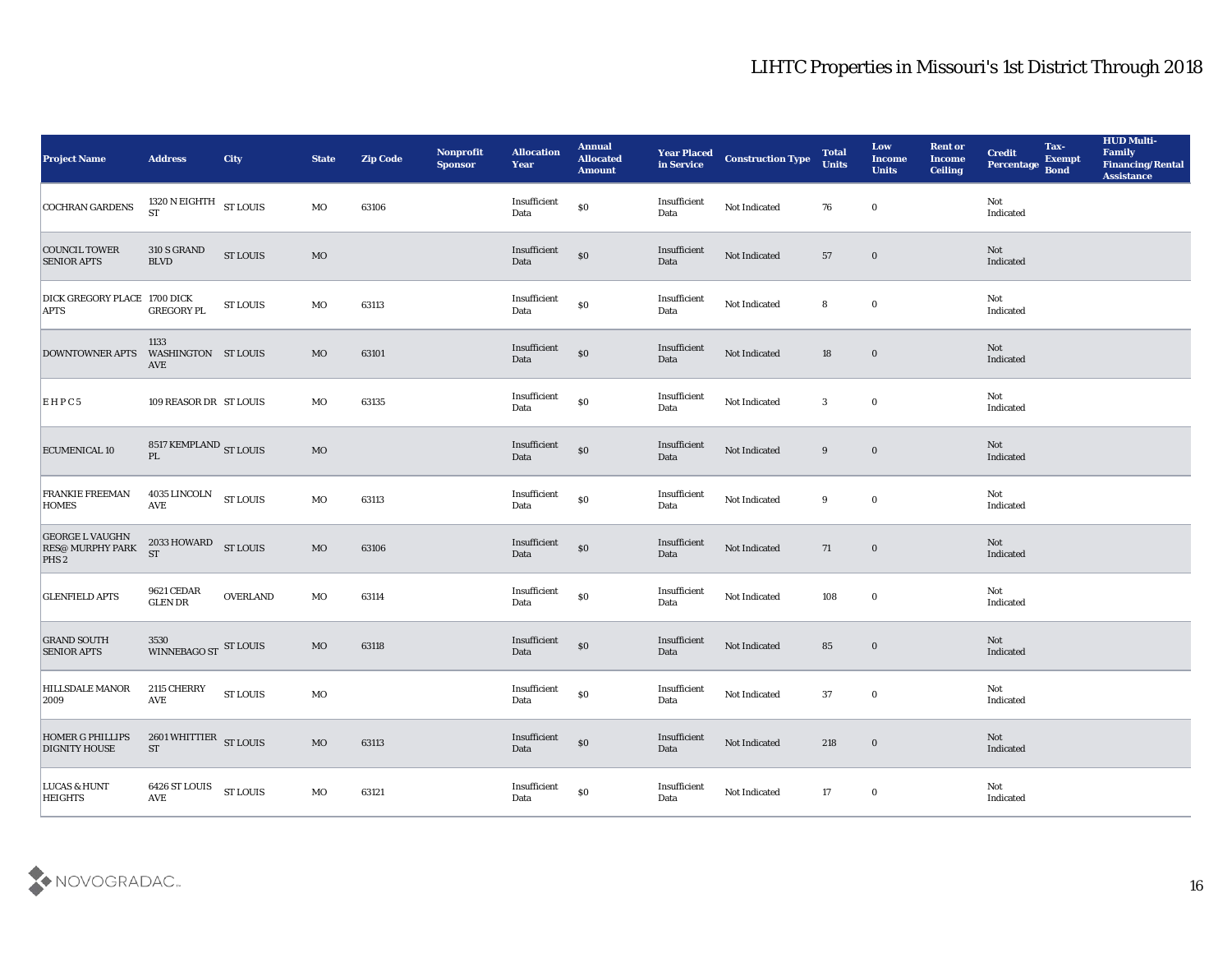| <b>Project Name</b>                                          | <b>Address</b>                           | <b>City</b>       | <b>State</b> | <b>Zip Code</b> | Nonprofit<br><b>Sponsor</b> | <b>Allocation</b><br><b>Year</b>          | <b>Annual</b><br><b>Allocated</b><br><b>Amount</b> | <b>Year Placed<br/>in Service</b> | <b>Construction Type</b> | <b>Total</b><br><b>Units</b> | Low<br><b>Income</b><br><b>Units</b> | <b>Rent or</b><br><b>Income</b><br><b>Ceiling</b> | <b>Credit</b><br>Percentage | Tax-<br><b>Exempt</b><br><b>Bond</b> | <b>HUD Multi-</b><br>Family<br><b>Financing/Rental</b><br><b>Assistance</b> |
|--------------------------------------------------------------|------------------------------------------|-------------------|--------------|-----------------|-----------------------------|-------------------------------------------|----------------------------------------------------|-----------------------------------|--------------------------|------------------------------|--------------------------------------|---------------------------------------------------|-----------------------------|--------------------------------------|-----------------------------------------------------------------------------|
| <b>MARY LOUISE</b><br><b>ESTATES</b>                         | 1325<br>KINGSLAND<br><b>AVE</b>          | <b>PAGEDALE</b>   | MO           | 63133           |                             | Insufficient<br>Data                      | $\$0$                                              | Insufficient<br>Data              | Not Indicated            | 16                           | $\bf{0}$                             |                                                   | Not<br>Indicated            |                                      |                                                                             |
| METRO APTS AT 70<br><b>AKAHANLEY</b><br><b>CROSSING APTS</b> | 8861 TORII DR NORMANDY                   |                   | MO           | 63121           |                             | Insufficient<br>Data                      | $\$0$                                              | Insufficient<br>Data              | Not Indicated            | 142                          | $\bf{0}$                             |                                                   | Not<br>Indicated            |                                      |                                                                             |
| <b>NORTH NEWSTEAD V</b>                                      | $4132$ N $$\rm NEWSTEAD\;AVE$$ ST LOUIS  |                   | MO           | 63115           |                             | Insufficient<br>Data                      | $\boldsymbol{\mathsf{S}}\boldsymbol{\mathsf{O}}$   | Insufficient<br>Data              | Not Indicated            | $\mathbf{3}$                 | $\bf{0}$                             |                                                   | Not<br>Indicated            |                                      |                                                                             |
| PARK RIDGE APTS<br>(FERGUSON)                                | 1341<br>SHARONDALE FERGUSON<br>$\rm CIR$ |                   | MO           | 63135           |                             | $\label{lem:inert} In sufficient$<br>Data | $\$0$                                              | Insufficient<br>Data              | Not Indicated            | 33                           | $\bf{0}$                             |                                                   | Not<br>Indicated            |                                      |                                                                             |
| <b>RIVER ROADS FAMILY</b>                                    | 9160 COZENS<br><b>AVE</b>                | <b>JENNINGS</b>   | MO           | 63136           |                             | Insufficient<br>Data                      | $\$0$                                              | Insufficient<br>Data              | Not Indicated            | 20                           | $\bf{0}$                             |                                                   | Not<br>Indicated            |                                      |                                                                             |
| <b>SALISBURY PARK</b><br><b>THREE</b>                        | 2515 FARRAR ST ST LOUIS                  |                   | MO           | 63107           |                             | Insufficient<br>Data                      | $\$0$                                              | Insufficient<br>Data              | Not Indicated            | $\mathbf{3}$                 | $\bf{0}$                             |                                                   | Not<br>Indicated            |                                      |                                                                             |
| <b>SENIOR LIVING AT</b><br><b>CAMBRIDGE HEIGHTS ST</b>       | 1121 S SEVENTH ST LOUIS                  |                   | $_{\rm MO}$  | 63104           |                             | Insufficient<br>Data                      | $\boldsymbol{\mathsf{S}}\boldsymbol{\mathsf{O}}$   | Insufficient<br>Data              | Not Indicated            | 117                          | $\bf{0}$                             |                                                   | Not<br>Indicated            |                                      |                                                                             |
| <b>ST FERDINAND</b><br><b>HOMES</b>                          | 3928 ST<br><b>FERDINAND</b><br>AVE       | ST LOUIS          | MO           | 63113           |                             | Insufficient<br>Data                      | $\$0$                                              | Insufficient<br>Data              | Not Indicated            | 18                           | $\bf{0}$                             |                                                   | Not<br>Indicated            |                                      |                                                                             |
| <b>STONEBRIDGE</b><br><b>TOWNHOMES</b>                       | 1457A<br>STONEBURY CT                    | <b>FLORISSANT</b> | MO           | 63033           |                             | Insufficient<br>Data                      | $\$0$                                              | Insufficient<br>Data              | Not Indicated            | 90                           | $\bf{0}$                             |                                                   | Not<br>Indicated            |                                      |                                                                             |
| TRINITY PARK                                                 | 1087 WISKOW<br>DR                        | <b>ST LOUIS</b>   | MO           | 63138           |                             | Insufficient<br>Data                      | $\$0$                                              | Insufficient<br>Data              | Not Indicated            | 109                          | $\bf{0}$                             |                                                   | Not<br>Indicated            |                                      |                                                                             |
| TRINITY PARK SENIOR 11035<br>MOLLERUS DR ST LOUIS            |                                          |                   | MO           | 63138           |                             | Insufficient<br>Data                      | $\$0$                                              | Insufficient<br>Data              | Not Indicated            | 69                           | $\bf{0}$                             |                                                   | Not<br>Indicated            |                                      |                                                                             |
| <b>TUDOR BUILDING</b><br><b>APTS</b>                         | 1901<br>WASHINGTON ST LOUIS<br>AVE       |                   | MO           | 63103           |                             | Insufficient<br>Data                      | $\$0$                                              | Insufficient<br>Data              | Not Indicated            | 46                           | $\bf{0}$                             |                                                   | Not<br>Indicated            |                                      |                                                                             |
| <b>VILLAGE OF GRAND</b><br><b>OAKS</b>                       | 3737 GARFIELD<br>$\operatorname{AVE}$    | <b>ST LOUIS</b>   | $_{\rm MO}$  | 63113           |                             | Insufficient<br>Data                      | $\$0$                                              | Insufficient<br>Data              | Not Indicated            | 9                            | $\bf{0}$                             |                                                   | Not<br>Indicated            |                                      |                                                                             |

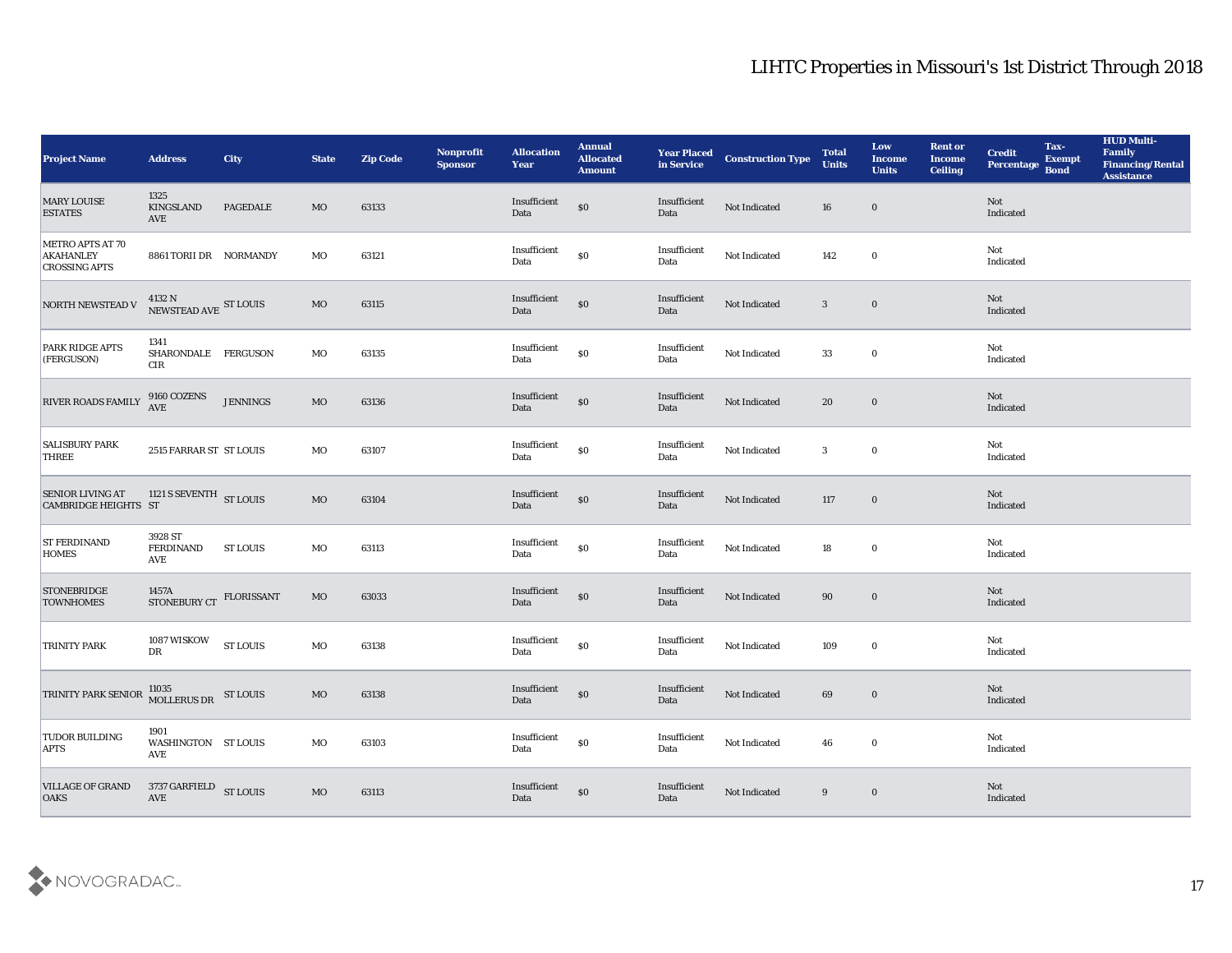| <b>Project Name</b>                            | <b>Address</b>                         | <b>City</b>     | <b>State</b> | <b>Zip Code</b> | Nonprofit<br><b>Sponsor</b> | <b>Allocation</b><br><b>Year</b> | <b>Annual</b><br><b>Allocated</b><br><b>Amount</b> | <b>Year Placed</b><br>in Service | <b>Construction Type</b> | <b>Total</b><br><b>Units</b> | Low<br><b>Income</b><br><b>Units</b> | <b>Rent or</b><br><b>Income</b><br><b>Ceiling</b> | <b>Credit</b><br>Percentage Bond | Tax-<br><b>Exempt</b> | <b>HUD Multi-</b><br>Family<br><b>Financing/Rental</b><br><b>Assistance</b> |
|------------------------------------------------|----------------------------------------|-----------------|--------------|-----------------|-----------------------------|----------------------------------|----------------------------------------------------|----------------------------------|--------------------------|------------------------------|--------------------------------------|---------------------------------------------------|----------------------------------|-----------------------|-----------------------------------------------------------------------------|
| <b>WATER TOWER PLACE</b>                       | $2001\,\mathrm{E}\,\mathrm{OBEAR}$ AVE | <b>ST LOUIS</b> | MO           | 63107           |                             | Insufficient<br>Data             | $\$0$                                              | Insufficient<br>Data             | Not Indicated            | 111                          | $\bf{0}$                             |                                                   | Not<br>Indicated                 |                       |                                                                             |
| <b>WELLSTON HOMES</b>                          | 6245 ELLA AVE WELLSTON                 |                 | MO           | 63133           |                             | Insufficient<br>Data             | $\$0$                                              | Insufficient<br>Data             | Not Indicated            | 21                           | $\bf{0}$                             |                                                   | Not<br>Indicated                 |                       |                                                                             |
| <b>10216 DUKE DR</b>                           | 10216 DUKE DR ST LOUIS                 |                 | MO           | 63136           | $\mathbf{No}$               | 1987                             | \$0\$                                              | 1987                             | Acquisition and Rehab 1  |                              | $\mathbf{1}$                         |                                                   | Not<br>Indicated                 |                       |                                                                             |
| <b>10353 DUKE DR</b>                           | 10353 DUKE DR ST LOUIS                 |                 | MO           | 63136           | No                          | 1987                             | $\$0$                                              | 1987                             | Acquisition and Rehab 1  |                              | $\mathbf{1}$                         |                                                   | Not<br>Indicated                 |                       |                                                                             |
| 1331 & 1333 N<br><b>FLORISSANT RD</b>          | 1331 N<br>FLORISSANT RD ST LOUIS       |                 | MO           | 63135           | No                          | 1987                             | \$0\$                                              | 1987                             | New Construction         | $\boldsymbol{2}$             | $\boldsymbol{2}$                     |                                                   | Not<br>Indicated                 |                       |                                                                             |
| 1909 FERRY ST                                  | 1909 FERRY ST ST LOUIS                 |                 | MO           | 63107           | No                          | 1987                             | \$0                                                | 1987                             | Acquisition and Rehab 2  |                              | $\boldsymbol{2}$                     |                                                   | <b>Not</b><br>Indicated          |                       |                                                                             |
| 1910 FERRY ST                                  | 1910 FERRY ST ST LOUIS                 |                 | MO           | 63107           | No                          | 1987                             | $\$0$                                              | 1987                             | Acquisition and Rehab 2  |                              | $\boldsymbol{2}$                     |                                                   | Not<br>Indicated                 |                       |                                                                             |
| 2106-08-10 WAVERLY 2106 WAVERLY ST LOUIS<br>PL | $\mathbf{P}\mathbf{L}$                 |                 | $_{\rm MO}$  | 63104           | No                          | 1987                             | \$0                                                | 1987                             | Acquisition and Rehab 10 |                              | 10                                   |                                                   | Not<br>Indicated                 |                       |                                                                             |
| <b>PASTEUR AVE APTS</b>                        | 3016 PASTEUR<br>$\operatorname{AVE}$   | <b>OVERLAND</b> | MO           | 63114           | $\mathbf {No}$              | 1987                             | $\$0$                                              | 1987                             | Acquisition and Rehab 4  |                              | $\overline{4}$                       |                                                   | Not<br>Indicated                 |                       |                                                                             |
| <b>IRVING SCHOOL</b>                           | 3604 N 25TH ST ST LOUIS                |                 | MO           | 63107           | $\mathbf{N}\mathbf{o}$      | 1987                             | $\$0$                                              | 1987                             | Acquisition and Rehab 2  |                              | $\boldsymbol{2}$                     |                                                   | Not<br>Indicated                 |                       |                                                                             |
| 3608 N 25TH ST                                 | 3608 N 25TH ST ST LOUIS                |                 | MO           | 63107           | No                          | 1987                             | \$0\$                                              | 1987                             | Acquisition and Rehab 2  |                              | $\boldsymbol{2}$                     |                                                   | Not<br>Indicated                 |                       |                                                                             |
| 3610-12 NORTH 25TH<br><b>ST</b>                | 3610 N 25TH ST ST LOUIS                |                 | $\rm MO$     | 63107           | $\rm\thinspace No$          | 1987                             | $\$0$                                              | 1987                             | Acquisition and Rehab 4  |                              | $\overline{4}$                       |                                                   | Not<br>Indicated                 |                       |                                                                             |
| 3889-B HUMPHREY                                | 3889B<br>HUMPHREY ST ST LOUIS          |                 | MO           | 63116           | $\mathbf {No}$              | 1987                             | $\$0$                                              | 1987                             | Acquisition and Rehab 1  |                              | -1                                   |                                                   | Not<br>Indicated                 |                       |                                                                             |

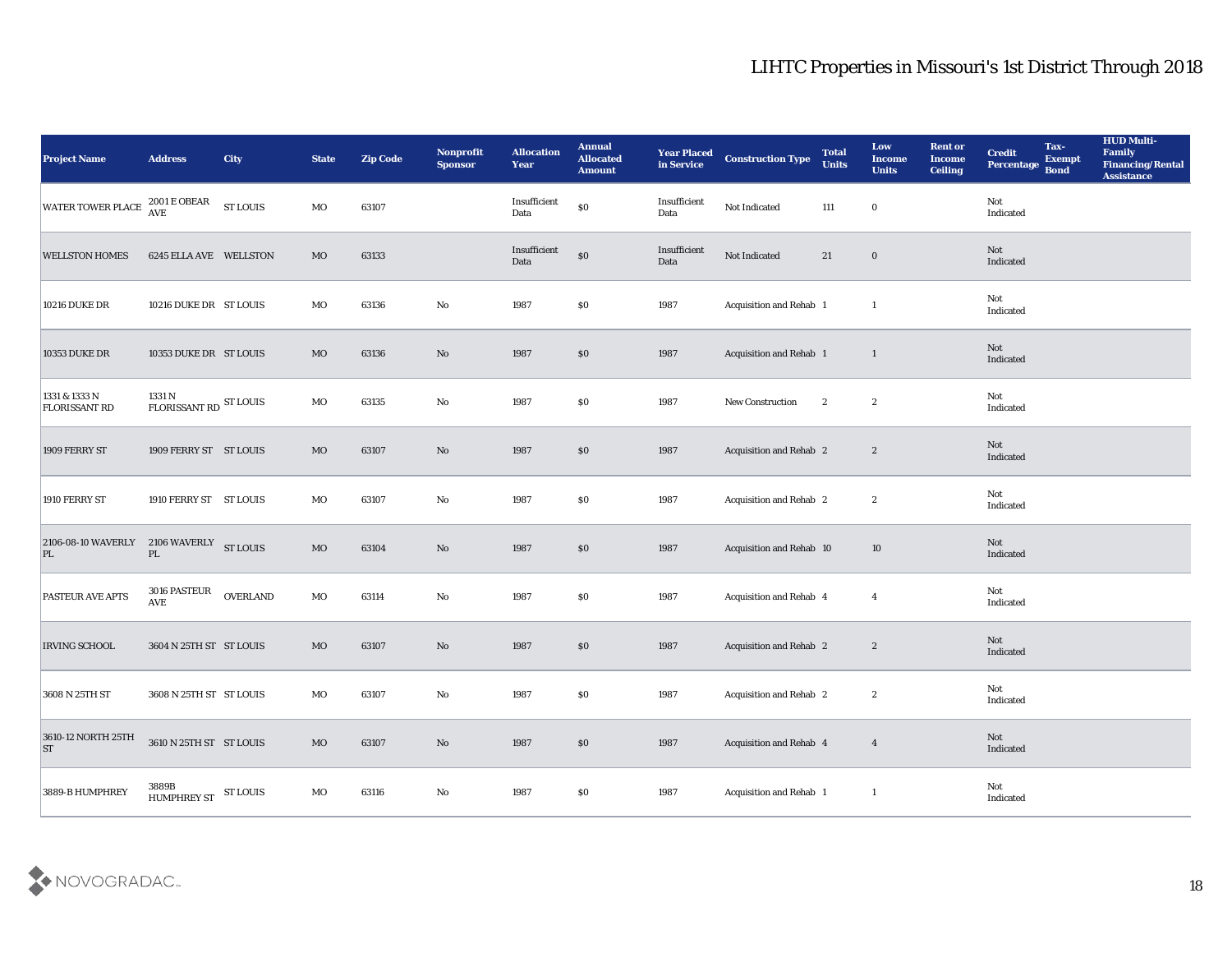| <b>Project Name</b>                 | <b>Address</b>                      | <b>City</b>       | <b>State</b> | <b>Zip Code</b> | Nonprofit<br><b>Sponsor</b> | <b>Allocation</b><br><b>Year</b> | <b>Annual</b><br><b>Allocated</b><br><b>Amount</b> | Year Placed<br>in Service | <b>Construction Type</b>       | <b>Total</b><br><b>Units</b> | Low<br><b>Income</b><br><b>Units</b> | <b>Rent or</b><br><b>Income</b><br><b>Ceiling</b> | <b>Credit</b><br>Percentage Bond | Tax-<br><b>Exempt</b>  | <b>HUD Multi-</b><br>Family<br><b>Financing/Rental</b><br><b>Assistance</b> |
|-------------------------------------|-------------------------------------|-------------------|--------------|-----------------|-----------------------------|----------------------------------|----------------------------------------------------|---------------------------|--------------------------------|------------------------------|--------------------------------------|---------------------------------------------------|----------------------------------|------------------------|-----------------------------------------------------------------------------|
| 4007-09 NORTH 20TH<br><b>STREET</b> | 4007 N 20TH ST ST LOUIS             |                   | MO           | 63107           | No                          | 1987                             | $\$0$                                              | 1987                      | Acquisition and Rehab 4        |                              | $\overline{4}$                       |                                                   | Not<br>Indicated                 |                        |                                                                             |
| 4223 COLLEGE AVE                    | 4223 COLLEGE ST LOUIS<br><b>AVE</b> |                   | MO           | 63107           | No                          | 1987                             | $\$0$                                              | 1987                      | <b>Acquisition and Rehab 2</b> |                              | $\boldsymbol{2}$                     |                                                   | Not<br>Indicated                 |                        |                                                                             |
| <b>4240 JOHN AVE</b>                | 4240 JOHN AVE ST LOUIS              |                   | MO           | 63107           | $\rm No$                    | 1987                             | $\$0$                                              | 1987                      | <b>Acquisition and Rehab 2</b> |                              | $\boldsymbol{2}$                     |                                                   | Not<br>Indicated                 |                        |                                                                             |
| 4303 STRODTMAN PL                   | 4303<br>STRODTMAN PL $\,$ ST LOUIS  |                   | MO           | 63107           | No                          | 1987                             | \$0                                                | 1987                      | <b>Acquisition and Rehab 2</b> |                              | $\boldsymbol{2}$                     |                                                   | Not<br>Indicated                 |                        |                                                                             |
| 4417 N 20TH ST                      | 4417 N 20TH ST ST LOUIS             |                   | MO           | 63107           | No                          | 1987                             | \$0\$                                              | 1987                      | <b>Acquisition and Rehab 2</b> |                              | $\boldsymbol{2}$                     |                                                   | Not<br>Indicated                 |                        |                                                                             |
| 4509 N 19TH ST                      | 4509 N 19TH ST ST LOUIS             |                   | MO           | 63107           | No                          | 1987                             | $\$0$                                              | 1987                      | Acquisition and Rehab 2        |                              | $\boldsymbol{2}$                     |                                                   | Not<br>Indicated                 |                        |                                                                             |
| 6236 GREER AVE                      | <b>6236 GREER</b><br>AVE            | <b>ST LOUIS</b>   | MO           | 63121           | No                          | 1987                             | $\$0$                                              | 1987                      | Acquisition and Rehab 1        |                              | $\mathbf{1}$                         |                                                   | Not<br>Indicated                 |                        |                                                                             |
| 806 HOLLAND AVE                     | 806 HOLLAND<br><b>AVE</b>           | WEBSTER GROVES MO |              | 63119           | No                          | 1987                             | \$0                                                | 1987                      | Acquisition and Rehab 1        |                              | $\mathbf{1}$                         |                                                   | Not<br>Indicated                 |                        |                                                                             |
| <b>SHERDAN APTS</b>                 | 4301 N 20TH ST ST LOUIS             |                   | MO           | 63107           | No                          | 1987                             | $\$0$                                              | 1987                      | Acquisition and Rehab 9        |                              | 9                                    |                                                   | Not<br>Indicated                 |                        |                                                                             |
| 10053 MONARCH DR                    | 10053<br>MONARCH DR                 | ST LOUIS          | MO           | 63136           | Yes                         | 1988                             | $\$0$                                              | 1988                      | <b>New Construction</b>        | $\blacksquare$               | $\mathbf{1}$                         |                                                   | Not<br>Indicated                 | No                     |                                                                             |
| 1533 PURDUE AVE                     | 1533 PURDUE<br>AVE                  | <b>ST LOUIS</b>   | MO           | 63133           | No                          | 1988                             | $\$0$                                              | 1988                      | Acquisition and Rehab 1        |                              | 1                                    |                                                   | Not<br>Indicated                 | No                     |                                                                             |
| 161 CHAMBERS RD                     | 161 CHAMBERS ST LOUIS<br>RD         |                   | $_{\rm MO}$  | 63137           | $\mathbf {No}$              | 1988                             | $\$0$                                              | 1988                      | Acquisition and Rehab 18       |                              | ${\bf 18}$                           |                                                   | Not<br>Indicated                 | $\mathbf {No}$         |                                                                             |
| 1907 SIDNEY ST                      | 1907 SIDNEY ST ST LOUIS             |                   | $_{\rm MO}$  | 63104           | $\mathbf {No}$              | 1988                             | \$0                                                | 1988                      | Acquisition and Rehab 3        |                              | $\sqrt{3}$                           |                                                   | Not<br>Indicated                 | $\mathbf{N}\mathbf{o}$ |                                                                             |

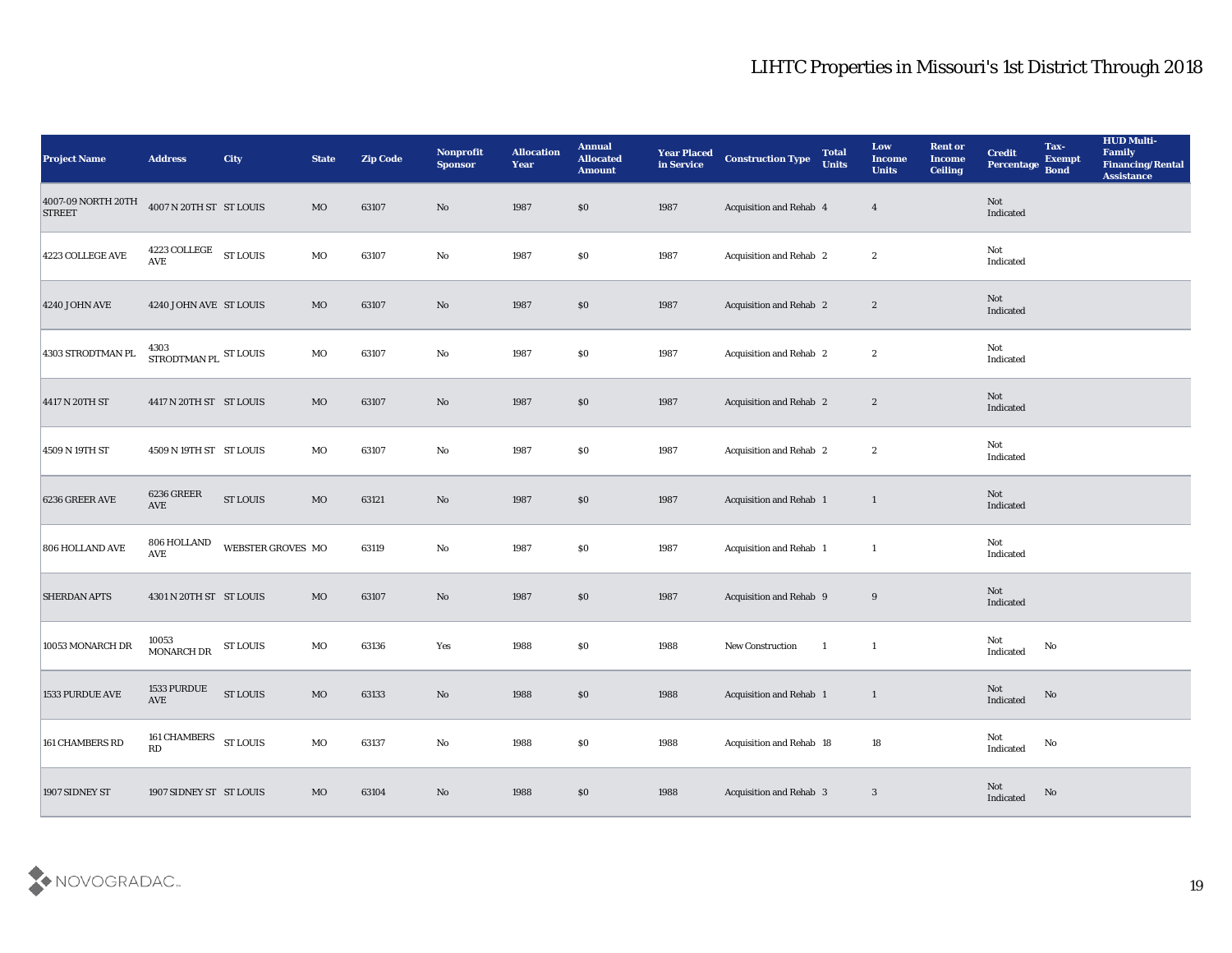| <b>Project Name</b>                        | <b>Address</b>                                     | City                                 | <b>State</b> | <b>Zip Code</b> | Nonprofit<br>Sponsor | <b>Allocation</b><br><b>Year</b> | <b>Annual</b><br><b>Allocated</b><br><b>Amount</b> | <b>Year Placed</b><br>in Service | <b>Construction Type</b> | <b>Total</b><br><b>Units</b> | Low<br><b>Income</b><br><b>Units</b> | <b>Rent or</b><br><b>Income</b><br><b>Ceiling</b> | <b>Credit</b><br>Percentage                | Tax-<br><b>Exempt</b><br><b>Bond</b> | <b>HUD Multi-</b><br>Family<br><b>Financing/Rental</b><br><b>Assistance</b> |
|--------------------------------------------|----------------------------------------------------|--------------------------------------|--------------|-----------------|----------------------|----------------------------------|----------------------------------------------------|----------------------------------|--------------------------|------------------------------|--------------------------------------|---------------------------------------------------|--------------------------------------------|--------------------------------------|-----------------------------------------------------------------------------|
| 1927 MARCUS AVE                            | 1927 MARCUS<br><b>AVE</b>                          | ${\hbox{\footnotesize\rm ST}}$ LOUIS | MO           | 63113           | Yes                  | 1988                             | \$0                                                | 1988                             | New Construction         | -1                           | $\mathbf{1}$                         |                                                   | Not<br>Indicated                           | $\rm\thinspace No$                   |                                                                             |
| <b>2301 PALM ST</b>                        | 2301 PALM ST ST LOUIS                              |                                      | MO           | 63107           | No                   | 1988                             | $\$0$                                              | 1988                             | Acquisition and Rehab 2  |                              | $\mathbf{2}$                         |                                                   | Not<br>Indicated                           | No                                   |                                                                             |
| 2802 CLARA AVE                             | <b>2802 CLARA</b><br><b>AVE</b>                    | <b>ST LOUIS</b>                      | MO           | 63120           | Yes                  | 1988                             | \$0                                                | 1988                             | Acquisition and Rehab 5  |                              | $5\phantom{.0}$                      |                                                   | Not<br>Indicated                           | $\mathbf{N}\mathbf{o}$               |                                                                             |
| 3521-27 FAIR                               | 3521 FAIR AVE ST LOUIS                             |                                      | $_{\rm MO}$  | 63115           | No                   | 1988                             | \$0                                                | 1988                             | Acquisition and Rehab 12 |                              | 12                                   |                                                   | Not<br>Indicated                           | $\rm\thinspace No$                   |                                                                             |
| 3718 SYLVAN PL                             | 3718 SYLVAN PL ST LOUIS                            |                                      | MO           | 63121           | $\rm\thinspace No$   | 1988                             | \$0                                                | 1988                             | Acquisition and Rehab 1  |                              | -1                                   |                                                   | Not<br>Indicated                           | No                                   |                                                                             |
| 4005-07 ASHLAND                            | 4005 ASHLAND<br>AVE                                | <b>ST LOUIS</b>                      | $_{\rm MO}$  | 63107           | No                   | 1988                             | $\$0$                                              | 1988                             | Acquisition and Rehab 2  |                              | $\mathbf{2}$                         |                                                   | Not<br>Indicated                           | No                                   |                                                                             |
| 4012 SHIRLEY DR                            | 4012 SHIRLEY<br>DR                                 | <b>ST LOUIS</b>                      | MO           | 63121           | No                   | 1988                             | \$0                                                | 1988                             | Acquisition and Rehab 1  |                              | -1                                   |                                                   | Not<br>Indicated                           | No                                   |                                                                             |
| 4017 MCREE AVE                             | <b>4017 MCREE</b><br><b>AVE</b>                    | <b>ST LOUIS</b>                      | $\rm MO$     | 63110           | No                   | 1988                             | \$0                                                | 1988                             | Acquisition and Rehab 4  |                              | $\overline{4}$                       |                                                   | Not<br>Indicated                           | No                                   |                                                                             |
| 4022-26 BLAINE                             | 4022 BLAINE<br><b>AVE</b>                          | <b>ST LOUIS</b>                      | MO           | 63110           | No                   | 1988                             | \$0                                                | 1988                             | Acquisition and Rehab 4  |                              | $\overline{4}$                       |                                                   | Not<br>Indicated                           | ${\bf No}$                           |                                                                             |
| 4061 BLAINE AVE                            | 4061 BLAINE<br>AVE                                 | <b>ST LOUIS</b>                      | $_{\rm MO}$  | 63110           | No                   | 1988                             | $\$0$                                              | 1988                             | Acquisition and Rehab 4  |                              | $\overline{4}$                       |                                                   | Not<br>Indicated                           | No                                   |                                                                             |
| 4101-03 NORTH 20TH 4101 N 20TH ST ST LOUIS |                                                    |                                      | MO           | 63107           | No                   | 1988                             | \$0                                                | 1988                             | Acquisition and Rehab 2  |                              | $\boldsymbol{2}$                     |                                                   | Not<br>Indicated                           | No                                   |                                                                             |
| 4134-40 NORTH KINGS<br><b>HIGHWAY</b>      | 4134 N<br><b>KINGSHWY</b><br>$\operatorname{BLVD}$ | <b>ST LOUIS</b>                      | $\rm MO$     | 63115           | $\mathbf {No}$       | 1988                             | \$0                                                | 1988                             | Acquisition and Rehab 4  |                              | $\overline{4}$                       |                                                   | $\operatorname{\mathsf{Not}}$<br>Indicated | $\mathbf {No}$                       |                                                                             |
| 4144-46 ST LOUIS<br><b>AVENUE</b>          | 4144 ST LOUIS<br>$\operatorname{AVE}$              | <b>ST LOUIS</b>                      | $_{\rm MO}$  | 63115           | $\mathbf {No}$       | 1988                             | $\$0$                                              | 1988                             | Acquisition and Rehab 4  |                              | $\boldsymbol{4}$                     |                                                   | Not<br>Indicated                           | ${\bf No}$                           |                                                                             |

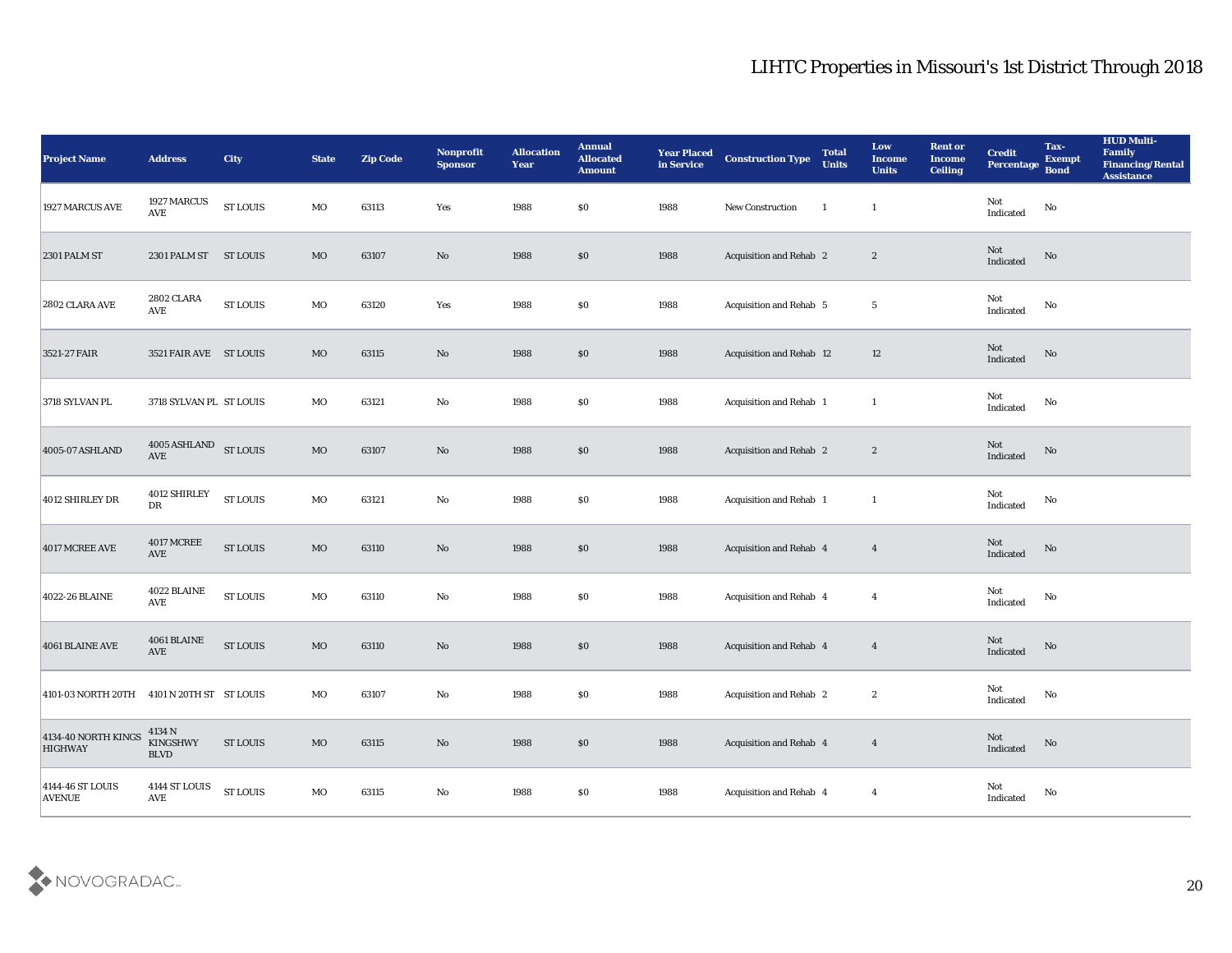| <b>Project Name</b>               | <b>Address</b>                            | <b>City</b>                          | <b>State</b> | <b>Zip Code</b> | Nonprofit<br><b>Sponsor</b> | <b>Allocation</b><br><b>Year</b> | <b>Annual</b><br><b>Allocated</b><br><b>Amount</b> | <b>Year Placed</b><br>in Service | <b>Construction Type</b>       | <b>Total</b><br><b>Units</b> | Low<br><b>Income</b><br><b>Units</b> | <b>Rent or</b><br><b>Income</b><br><b>Ceiling</b> | <b>Credit</b><br>Percentage Bond      | Tax-<br><b>Exempt</b>  | <b>HUD Multi-</b><br>Family<br><b>Financing/Rental</b><br><b>Assistance</b> |
|-----------------------------------|-------------------------------------------|--------------------------------------|--------------|-----------------|-----------------------------|----------------------------------|----------------------------------------------------|----------------------------------|--------------------------------|------------------------------|--------------------------------------|---------------------------------------------------|---------------------------------------|------------------------|-----------------------------------------------------------------------------|
| 4150 CHOUTEAU AVE                 | 4150<br>CHOUTEAU AVE ST LOUIS             |                                      | MO           | 63110           | No                          | 1988                             | $\$0$                                              | 1988                             | <b>Acquisition and Rehab 2</b> |                              | $\boldsymbol{2}$                     |                                                   | Not<br>Indicated                      | $\rm \bf No$           |                                                                             |
| 4152-54 FOLSOM                    | 4152 FOLSOM<br><b>AVE</b>                 | ${\hbox{\footnotesize\rm ST}}$ LOUIS | MO           | 63110           | No                          | 1988                             | $\$0$                                              | 1988                             | Acquisition and Rehab 4        |                              | $\boldsymbol{4}$                     |                                                   | Not<br>Indicated                      | No                     |                                                                             |
| 4222 EDGEWOOD<br><b>BLVD</b>      | 4222<br><b>EDGEWOOD</b><br><b>BLVD</b>    | <b>ST LOUIS</b>                      | MO           | 63121           | $\mathbf {No}$              | 1988                             | $\$0$                                              | 1988                             | Acquisition and Rehab 1        |                              | $\mathbf{1}$                         |                                                   | Not<br>Indicated                      | No                     |                                                                             |
| 4236 MANCHESTER<br><b>AVE</b>     | 4236<br>MANCHESTER ST LOUIS<br>AVE        |                                      | MO           | 63110           | $\rm\thinspace No$          | 1988                             | \$0                                                | 1988                             | Acquisition and Rehab 1        |                              | <sup>1</sup>                         |                                                   | Not<br>$\operatorname{Indicated}$     | No                     |                                                                             |
| 4243 N 20TH ST                    | 4243 N 20TH ST ST LOUIS                   |                                      | MO           | 63107           | No                          | 1988                             | \$0\$                                              | 1988                             | <b>Acquisition and Rehab 2</b> |                              | $\boldsymbol{2}$                     |                                                   | Not<br>Indicated                      | No                     |                                                                             |
| 4301-07 NORTH 20TH                | 4301 N 20TH ST ST LOUIS                   |                                      | MO           | 63107           | No                          | 1988                             | \$0                                                | 1988                             | Acquisition and Rehab 12       |                              | 10                                   |                                                   | Not<br>Indicated                      | No                     |                                                                             |
| 4310-12 CHOUTEAU                  | $4310$ CHOUTEAU AVE $\,$ ST LOUIS $\,$    |                                      | MO           | 63110           | $\rm No$                    | 1988                             | $\$0$                                              | 1988                             | Acquisition and Rehab 4        |                              | $\overline{4}$                       |                                                   | $\operatorname{\bf Not}$<br>Indicated | No                     |                                                                             |
| 4318-20 WEST<br><b>FLORISSANT</b> | 4318W<br><b>FLORISSANT</b><br>AVE         | <b>ST LOUIS</b>                      | MO           | 63115           | $\mathbf{N}\mathbf{o}$      | 1988                             | \$0                                                | 1988                             | Acquisition and Rehab 6        |                              | 6                                    |                                                   | Not<br>Indicated                      | No                     |                                                                             |
| 4326 RUSSET DR                    | 4326 RUSSET<br>${\rm DR}$                 | <b>ST LOUIS</b>                      | MO           | 63134           | $\rm\thinspace No$          | 1988                             | $\$0$                                              | 1988                             | <b>Acquisition and Rehab 1</b> |                              | $\mathbf{1}$                         |                                                   | Not<br>Indicated                      | $\mathbf{N}\mathbf{o}$ |                                                                             |
| $4405$ GIBSON AVE                 | 4405 GIBSON<br>AVE                        | ${\hbox{\footnotesize\rm ST}}$ LOUIS | MO           | 63110           | $\mathbf{N}\mathbf{o}$      | 1988                             | \$0\$                                              | 1988                             | <b>Acquisition and Rehab 2</b> |                              | $\boldsymbol{2}$                     |                                                   | Not<br>Indicated                      | No                     |                                                                             |
| 4449-51 WEST BELLE                | <b>4449 W BELLE</b><br>PL                 | <b>ST LOUIS</b>                      | $_{\rm MO}$  | 63108           | No                          | 1988                             | \$0\$                                              | 1988                             | Acquisition and Rehab 4        |                              | $\overline{4}$                       |                                                   | Not<br>Indicated                      | No                     |                                                                             |
| 4507 N 19TH ST                    | 4507 N 19TH ST ST LOUIS                   |                                      | $_{\rm MO}$  | 63107           | ${\bf No}$                  | 1988                             | $\$0$                                              | 1988                             | Acquisition and Rehab 2        |                              | $\boldsymbol{2}$                     |                                                   | Not<br>$\operatorname{Indicated}$     | $\mathbf{N}\mathbf{o}$ |                                                                             |
| 4542 PAGE BLVD                    | <b>4542 PAGE</b><br>$\operatorname{BLVD}$ | <b>ST LOUIS</b>                      | $_{\rm MO}$  | 63113           | $\mathbf {No}$              | 1988                             | $\$0$                                              | 1988                             | Acquisition and Rehab 4        |                              | $\overline{\mathbf{4}}$              |                                                   | Not<br>Indicated                      | No                     |                                                                             |

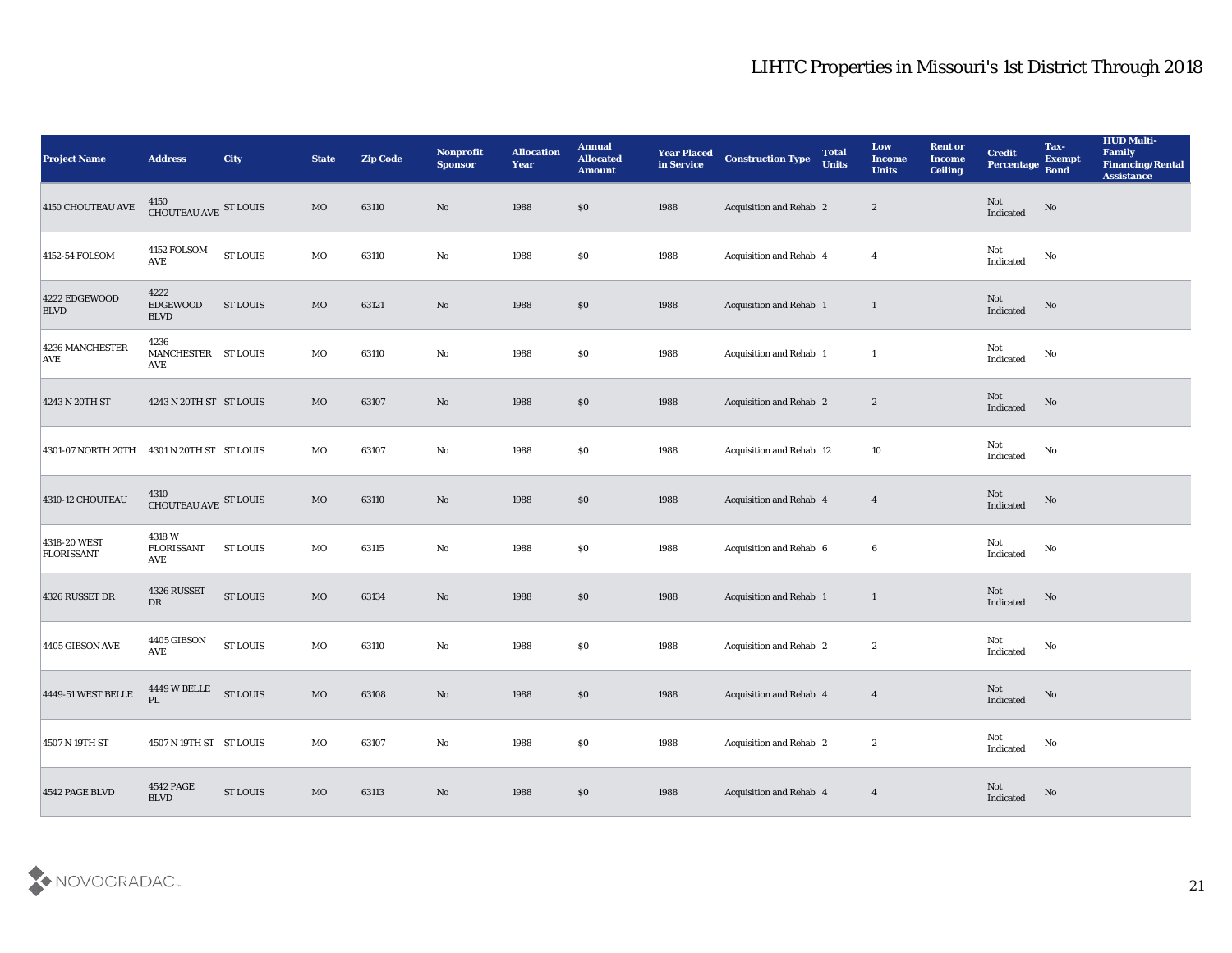| <b>Project Name</b>                      | <b>Address</b>                                | <b>City</b>                                            | <b>State</b> | <b>Zip Code</b> | Nonprofit<br><b>Sponsor</b> | <b>Allocation</b><br><b>Year</b> | <b>Annual</b><br><b>Allocated</b><br><b>Amount</b> | <b>Year Placed</b><br>in Service | <b>Construction Type</b>                     | <b>Total</b><br><b>Units</b> | Low<br><b>Income</b><br><b>Units</b> | <b>Rent or</b><br><b>Income</b><br><b>Ceiling</b> | <b>Credit</b><br>Percentage Bond  | Tax-<br><b>Exempt</b> | <b>HUD Multi-</b><br>Family<br><b>Financing/Rental</b><br><b>Assistance</b> |
|------------------------------------------|-----------------------------------------------|--------------------------------------------------------|--------------|-----------------|-----------------------------|----------------------------------|----------------------------------------------------|----------------------------------|----------------------------------------------|------------------------------|--------------------------------------|---------------------------------------------------|-----------------------------------|-----------------------|-----------------------------------------------------------------------------|
| 4565 NEWBERRY TER                        | $4565$ NEWBERRY TER $^{\rm ST}$ LOUIS         |                                                        | MO           | 63113           | No                          | 1988                             | $\$0$                                              | 1988                             | Acquisition and Rehab 2                      |                              | $\boldsymbol{2}$                     |                                                   | Not<br>Indicated                  | No                    |                                                                             |
| 4635 LEDUC ST                            | 4635 LEDUC ST ST LOUIS                        |                                                        | MO           | 63113           | No                          | 1988                             | \$0                                                | 1988                             | Acquisition and Rehab 4                      |                              | $\boldsymbol{4}$                     |                                                   | Not<br>Indicated                  | No                    |                                                                             |
| <b>5024 GENEVIEVE AVE</b>                | 5024<br><b>GENEVIEVE</b><br>AVE               | <b>ST LOUIS</b>                                        | MO           | 63120           | No                          | 1988                             | \$0                                                | 1988                             | Acquisition and Rehab 1                      |                              | $\mathbf{1}$                         |                                                   | Not<br>Indicated                  | No                    |                                                                             |
| 5315 WELLS AVE                           | 5315 WELLS AVE ST LOUIS                       |                                                        | MO           | 63112           | No                          | 1988                             | \$0                                                | 1988                             | Acquisition and Rehab 4                      |                              | $\overline{4}$                       |                                                   | Not<br>Indicated                  | No                    |                                                                             |
| 5459 HELEN AVE                           | <b>5459 HELEN</b><br>$\operatorname{AVE}$     | <b>JENNINGS</b>                                        | MO           | 63136           | No                          | 1988                             | \$0\$                                              | 1988                             | <b>Acquisition and Rehab 1</b>               |                              | $\mathbf{1}$                         |                                                   | Not<br>Indicated                  | No                    |                                                                             |
| 5521 MAFFITT AVE                         | 5521 MAFFITT<br>$\operatorname{AVE}$          | <b>ST LOUIS</b>                                        | $_{\rm MO}$  | 63112           | No                          | 1988                             | \$0                                                | 1988                             | <b>Acquisition and Rehab 1</b>               |                              | $\mathbf{1}$                         |                                                   | Not<br>Indicated                  | No                    |                                                                             |
| 5928 KENNERLY AVE                        | 5928 KENNERLY $_{\rm ST~LOUIS}$<br><b>AVE</b> |                                                        | MO           | 63112           | $\mathbf{No}$               | 1988                             | $\$0$                                              | 1988                             | Acquisition and Rehab 1                      |                              | -1                                   |                                                   | Not<br>Indicated                  | No                    |                                                                             |
| 5969 THEODORE AVE                        | 5969<br>THEODORE AVE ST LOUIS                 |                                                        | $_{\rm MO}$  | 63136           | No                          | 1988                             | \$0                                                | 1988                             | Acquisition and Rehab 1                      |                              | $\mathbf{1}$                         |                                                   | Not<br>Indicated                  | No                    |                                                                             |
| 6019 SHILLINGTON DR SHILLINGTON BERKELEY | 6019<br>DR                                    |                                                        | MO           | 63134           | No                          | 1988                             | $\$0$                                              | 1988                             | Acquisition and Rehab 1                      |                              | $\mathbf{1}$                         |                                                   | Not<br>$\operatorname{Indicated}$ | No                    |                                                                             |
| 6162-6192 PAYNE<br><b>DRIVE</b>          | <b>6162 PAYNE AVE ST LOUIS</b>                |                                                        | MO           | 63135           | No                          | 1988                             | $\$0$                                              | 1988                             | <b>New Construction</b>                      | $\overline{7}$               | $\overline{7}$                       |                                                   | <b>Not</b><br>Indicated           | No                    |                                                                             |
| 6229 DOWLER AVE                          | 6229 DOWLER<br>$\operatorname{AVE}$           | <b>ST LOUIS</b>                                        | MO           | 63121           | No                          | 1988                             | $\$0$                                              | 1988                             | Acquisition and Rehab 1                      |                              | 1                                    |                                                   | Not<br>Indicated                  | No                    |                                                                             |
| 6937 ETZEL AVE                           |                                               | 6937 ETZEL AVE UNIVERSITY CITY MO                      |              | 63130           | $\mathbf {No}$              | 1988                             | $\$0$                                              | 1988                             | Acquisition and Rehab 1                      |                              | $\mathbf{1}$                         |                                                   | Not<br>Indicated                  | $\rm\thinspace No$    |                                                                             |
| 7009 MELROSE AVE                         |                                               | $7009 \, \rm MELROSE$ UNIVERSITY CITY $\,$ MO $\,$ AVE |              | 63130           | Yes                         | 1988                             | $\$0$                                              | 1988                             | New Construction<br>$\overline{\phantom{a}}$ |                              | $\mathbf{1}$                         |                                                   | $\rm Not$ Indicated               | $\mathbf {No}$        |                                                                             |

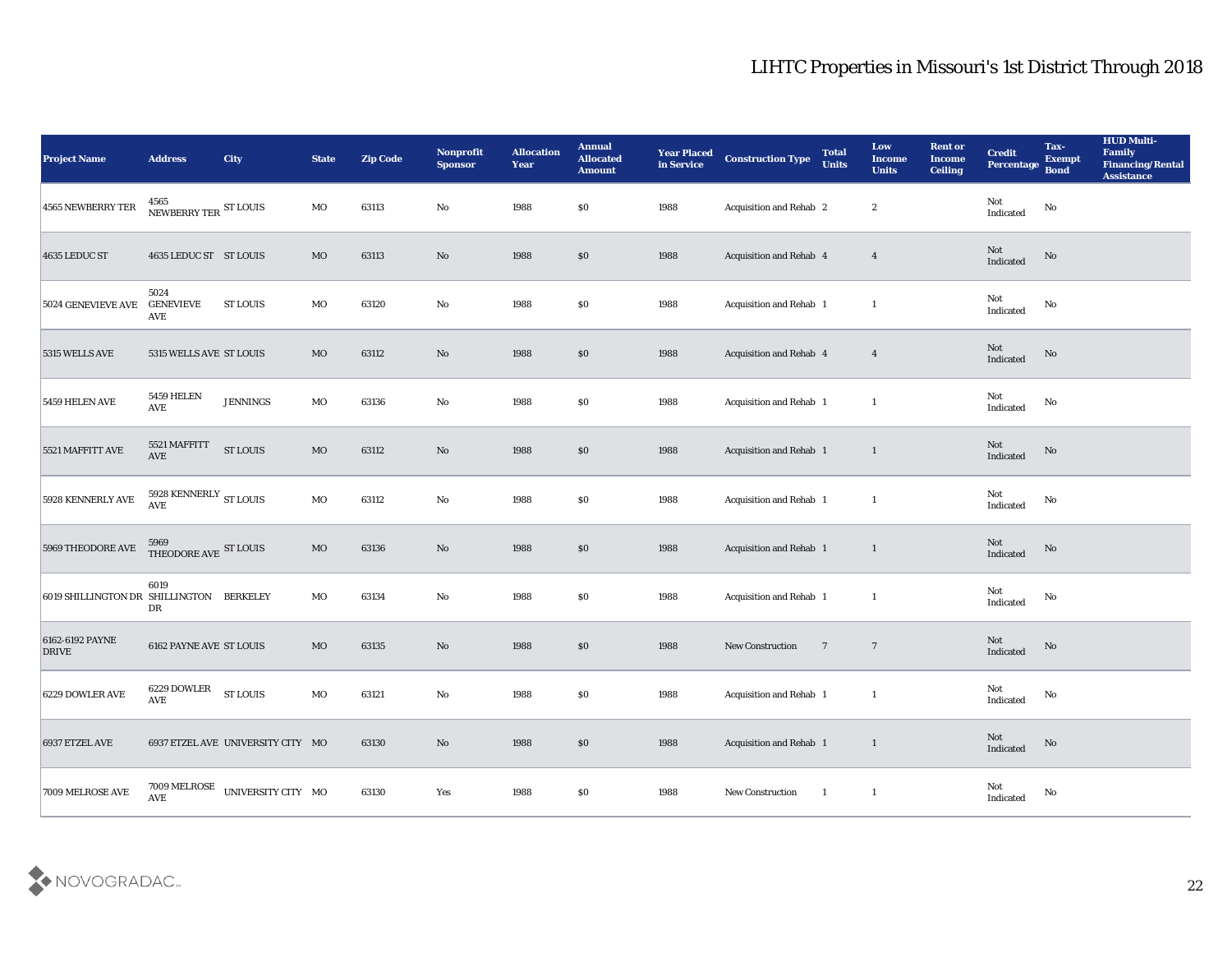| <b>Project Name</b>                     | <b>Address</b>                             | <b>City</b>                          | <b>State</b> | <b>Zip Code</b> | Nonprofit<br><b>Sponsor</b> | <b>Allocation</b><br><b>Year</b> | <b>Annual</b><br><b>Allocated</b><br><b>Amount</b> | <b>Year Placed</b><br>in Service | <b>Construction Type</b>       | <b>Total</b><br><b>Units</b> | Low<br><b>Income</b><br><b>Units</b> | <b>Rent or</b><br><b>Income</b><br><b>Ceiling</b> | <b>Credit</b><br>Percentage | Tax-<br><b>Exempt</b><br><b>Bond</b> | <b>HUD Multi-</b><br>Family<br><b>Financing/Rental</b><br><b>Assistance</b> |
|-----------------------------------------|--------------------------------------------|--------------------------------------|--------------|-----------------|-----------------------------|----------------------------------|----------------------------------------------------|----------------------------------|--------------------------------|------------------------------|--------------------------------------|---------------------------------------------------|-----------------------------|--------------------------------------|-----------------------------------------------------------------------------|
| 704 CORNELL AVE                         | $704$ CORNELL<br>$\operatorname{AVE}$      | WEBSTER GROVES MO                    |              | 63119           | No                          | 1988                             | \$0                                                | 1988                             | Acquisition and Rehab 1        |                              | $\mathbf{1}$                         |                                                   | Not<br>Indicated            | No                                   |                                                                             |
| 8024 ELLERTON AVE                       | 8024 ELLERTON $_{\rm ST~LOUIS}$<br>AVE     |                                      | $_{\rm MO}$  | 63114           | No                          | 1988                             | \$0                                                | 1988                             | Acquisition and Rehab 1        |                              | $\mathbf{1}$                         |                                                   | Not<br>Indicated            | No                                   |                                                                             |
| 823 HOLLAND AVE                         | 823 HOLLAND<br>AVE                         | WEBSTER GROVES MO                    |              | 63119           | $\rm\thinspace No$          | 1988                             | \$0                                                | 1988                             | <b>Acquisition and Rehab 1</b> |                              | $\overline{1}$                       |                                                   | Not<br>Indicated            | No                                   |                                                                             |
| 8237 JEFFERSON AVE                      | 8237<br><b>JEFFERSON</b><br>AVE            | <b>ST LOUIS</b>                      | MO           | 63114           | Yes                         | 1988                             | \$0\$                                              | 1988                             | New Construction               | - 1                          | $\mathbf{1}$                         |                                                   | Not<br>Indicated            | No                                   |                                                                             |
| <b>907 N ELM AVE</b>                    |                                            | 907 N ELM AVE WEBSTER GROVES MO      |              | 63119           | Yes                         | 1988                             | \$0                                                | 1988                             | New Construction               | $\overline{1}$               | $\mathbf{1}$                         |                                                   | Not<br>Indicated            | No                                   |                                                                             |
| <b>911 N ELM AVE</b>                    |                                            | 911 N ELM AVE  WEBSTER GROVES MO     |              | 63119           | Yes                         | 1988                             | \$0                                                | 1988                             | New Construction               | $\overline{\mathbf{1}}$      | $\overline{1}$                       |                                                   | Not<br>Indicated            | No                                   |                                                                             |
| 9131 BEL ACRES CT                       | 9131 BEL ACRES $$\rm{ST}$ LOUIS $$\rm{CT}$ |                                      | $_{\rm MO}$  | 63121           | No                          | 1988                             | \$0                                                | 1988                             | <b>Acquisition and Rehab 1</b> |                              | $\mathbf{1}$                         |                                                   | Not<br>Indicated            | No                                   |                                                                             |
| 9710 GREEN VALLEY<br>DR                 | <b>9710 GREEN</b><br><b>VALLEY DR</b>      | ${\hbox{\footnotesize\rm ST}}$ LOUIS | $_{\rm MO}$  | 63136           | $\rm\thinspace No$          | 1988                             | \$0                                                | 1988                             | Acquisition and Rehab 1        |                              | $\mathbf{1}$                         |                                                   | Not<br>Indicated            | No                                   |                                                                             |
| <b>BOAZ APTS</b>                        | 5530 MABLE<br>$\operatorname{AVE}$         | <b>ST LOUIS</b>                      | $\rm MO$     | 63140           | No                          | 1988                             | $\$0$                                              | 1988                             | Acquisition and Rehab 104      |                              | 104                                  |                                                   | Not<br>Indicated            | No                                   |                                                                             |
| 1209-13 CHAMBERS                        | 1209<br>CHAMBERS RD                        | <b>FERGUSON</b>                      | MO           | 63135           | $\mathbf{N}\mathbf{o}$      | 1989                             | \$0                                                | 1989                             | Acquisition and Rehab 14       |                              | 14                                   |                                                   | Not<br>Indicated            | No                                   |                                                                             |
| 1309 BLACKSTONE AVE BLACKSTONE ST LOUIS | 1309<br>AVE                                |                                      | MO           | 63112           | No                          | 1989                             | \$0                                                | 1989                             | Acquisition and Rehab 1        |                              | 1                                    |                                                   | Not<br>Indicated            | No                                   |                                                                             |
| 1446 70TH ST                            | 1446 70TH ST                               | <b>ST LOUIS</b>                      | $\rm MO$     | 63133           | $\mathbf {No}$              | 1989                             | $\$0$                                              | 1989                             | Acquisition and Rehab 1        |                              | $\mathbf{1}$                         |                                                   | Not<br>Indicated            | $\mathbf {No}$                       |                                                                             |
| 1451 ENGELHOLM AVE ENGELHOLM            | 1451<br>AVE                                | ST LOUIS                             | $\rm MO$     | 63133           | $\rm\thinspace No$          | 1989                             | \$0                                                | 1989                             | Acquisition and Rehab 1        |                              | $\mathbf{1}$                         |                                                   | Not<br>Indicated            | $\rm No$                             |                                                                             |

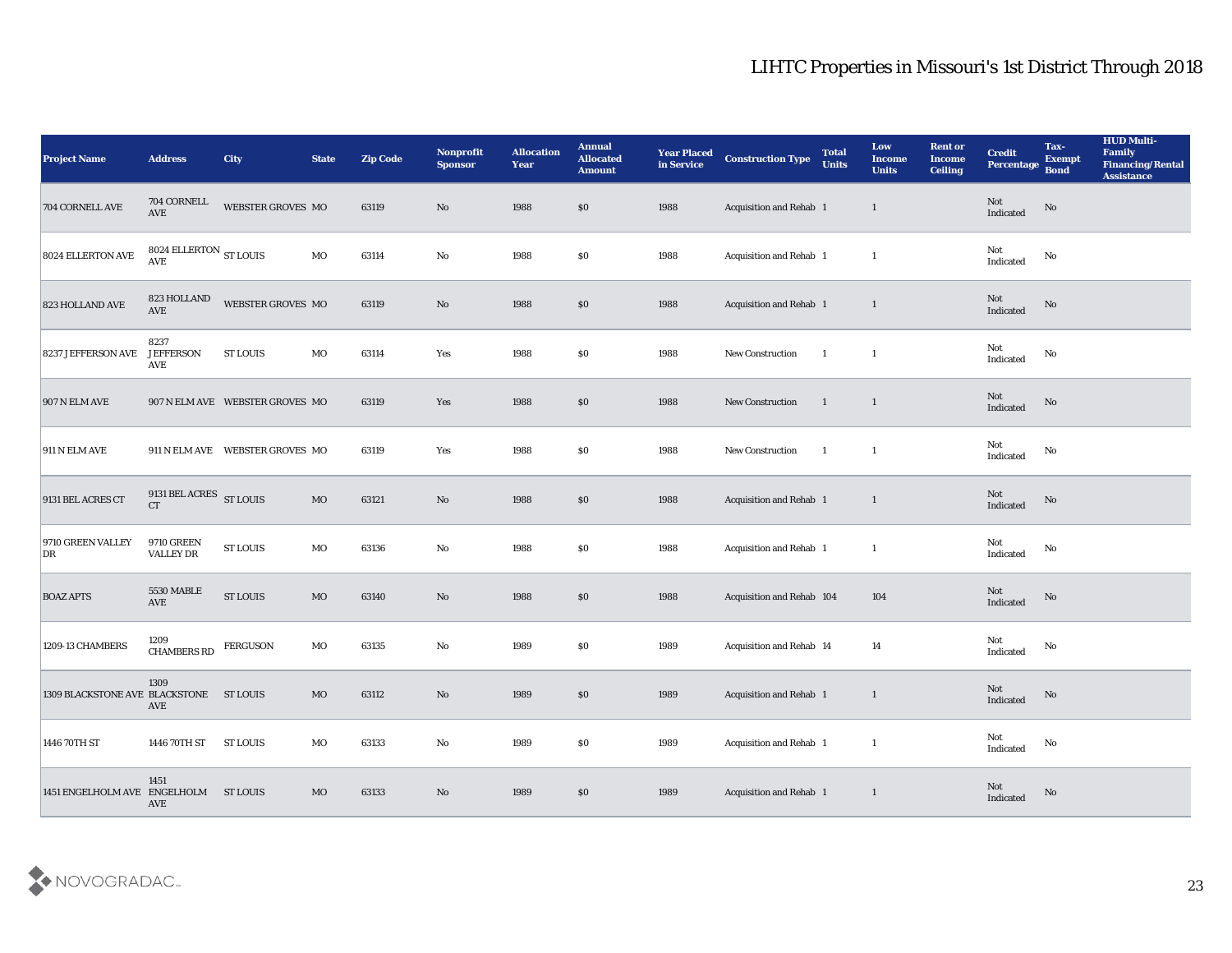| <b>Project Name</b>                        | <b>Address</b>                                 | <b>City</b>                          | <b>State</b> | <b>Zip Code</b> | Nonprofit<br><b>Sponsor</b> | <b>Allocation</b><br><b>Year</b> | <b>Annual</b><br><b>Allocated</b><br><b>Amount</b> | <b>Year Placed</b><br>in Service | <b>Construction Type</b> | <b>Total</b><br><b>Units</b> | Low<br><b>Income</b><br><b>Units</b> | <b>Rent or</b><br><b>Income</b><br><b>Ceiling</b> | <b>Credit</b><br>Percentage           | Tax-<br><b>Exempt</b><br><b>Bond</b> | <b>HUD Multi-</b><br>Family<br><b>Financing/Rental</b><br>Assistance |
|--------------------------------------------|------------------------------------------------|--------------------------------------|--------------|-----------------|-----------------------------|----------------------------------|----------------------------------------------------|----------------------------------|--------------------------|------------------------------|--------------------------------------|---------------------------------------------------|---------------------------------------|--------------------------------------|----------------------------------------------------------------------|
| 1549 FERGUSON AVE                          | 1549 FERGUSON ST LOUIS<br>$\operatorname{AVE}$ |                                      | MO           | 63133           | No                          | 1989                             | $\$0$                                              | 1989                             | Acquisition and Rehab 1  |                              | 1                                    |                                                   | Not<br>Indicated                      | ${\bf No}$                           |                                                                      |
| 1615-17 ARLINGTON                          | 1615<br><b>ARLINGTON</b><br>AVE                | ST LOUIS                             | MO           | 63112           | No                          | 1989                             | $\$0$                                              | 1989                             | Acquisition and Rehab 2  |                              | $\boldsymbol{2}$                     |                                                   | Not<br>Indicated                      | No                                   |                                                                      |
| 1900-02<br>MALLINKRODT                     | 1900<br>MALLINCKROD ST LOUIS<br>T ST           |                                      | MO           | 63107           | $\mathbf {No}$              | 1989                             | \$0\$                                              | 1989                             | Acquisition and Rehab 5  |                              | $5\phantom{.0}$                      |                                                   | Not<br>Indicated                      | No                                   |                                                                      |
| 1903 FERRY ST                              | 1903 FERRY ST ST LOUIS                         |                                      | MO           | 63107           | No                          | 1988                             | $\$0$                                              | 1989                             | Acquisition and Rehab 2  |                              | $\boldsymbol{2}$                     |                                                   | Not<br>Indicated                      | $\rm\thinspace No$                   |                                                                      |
| 2160 EDMUND AVE                            | $2160\ \mathrm{EDMUND}$<br><b>AVE</b>          | <b>ST LOUIS</b>                      | MO           | 63121           | $\mathbf{No}$               | 1989                             | \$0\$                                              | 1989                             | Acquisition and Rehab 1  |                              | -1                                   |                                                   | Not<br>Indicated                      | No                                   |                                                                      |
| 2219-21 ANGELICA                           | 2219 ANGELICA ST LOUIS<br>${\cal S}{\cal T}$   |                                      | MO           | 63107           | No                          | 1989                             | $\$0$                                              | 1989                             | Acquisition and Rehab 2  |                              | $\mathbf{2}$                         |                                                   | Not<br>Indicated                      | No                                   |                                                                      |
| <b>2270 YALE AVE</b>                       | 2270 YALE AVE MAPLEWOOD                        |                                      | MO           | 63143           | No                          | 1989                             | $\$0$                                              | 1989                             | Acquisition and Rehab 12 |                              | 12                                   |                                                   | Not<br>Indicated                      | No                                   |                                                                      |
| 2301-03 ANGELICA                           | 2301 ANGELICA ST LOUIS<br><b>ST</b>            |                                      | $_{\rm MO}$  | 63107           | $\rm No$                    | 1988                             | $\$0$                                              | 1989                             | Acquisition and Rehab 2  |                              | $\mathbf{2}$                         |                                                   | Not<br>Indicated                      | No                                   |                                                                      |
| 2519 CRESCENT AVE                          | 2519 CRESCENT ST LOUIS<br><b>AVE</b>           |                                      | MO           | 63121           | No                          | 1989                             | \$0\$                                              | 1989                             | Acquisition and Rehab 1  |                              | $\mathbf{1}$                         |                                                   | Not<br>Indicated                      | $\mathbf {No}$                       |                                                                      |
| <b>2600-02 OREGON</b>                      | $2600$ OREGON $\,$<br>AVE                      | ${\hbox{\footnotesize\rm ST}}$ LOUIS | MO           | 63118           | No                          | 1989                             | $\$0$                                              | 1989                             | Acquisition and Rehab 4  |                              | $\overline{4}$                       |                                                   | Not<br>Indicated                      | No                                   |                                                                      |
| <b>2654 OSAGE ST</b>                       | 2654 OSAGE ST ST LOUIS                         |                                      | MO           | 63118           | No                          | 1989                             | \$0\$                                              | 1989                             | Acquisition and Rehab 2  |                              | $\boldsymbol{2}$                     |                                                   | Not<br>Indicated                      | No                                   |                                                                      |
| 3259-61 NORTH 20TH 3259 N 20TH ST ST LOUIS |                                                |                                      | $_{\rm MO}$  | 63107           | $\mathbf {No}$              | 1989                             | $\$0$                                              | 1989                             | Acquisition and Rehab 2  |                              | $\mathbf{2}$                         |                                                   | $\operatorname{\bf Not}$<br>Indicated | $\rm \bf No$                         |                                                                      |
| 3718-20 MAFFIT                             | 3718 MAFFITT<br>$\operatorname{AVE}$           | <b>ST LOUIS</b>                      | MO           | 63113           | $\mathbf {No}$              | 1989                             | $\$0$                                              | 1989                             | Acquisition and Rehab 3  |                              | $\sqrt{3}$                           |                                                   | ${\rm Not}$ Indicated                 | $\mathbf {No}$                       |                                                                      |

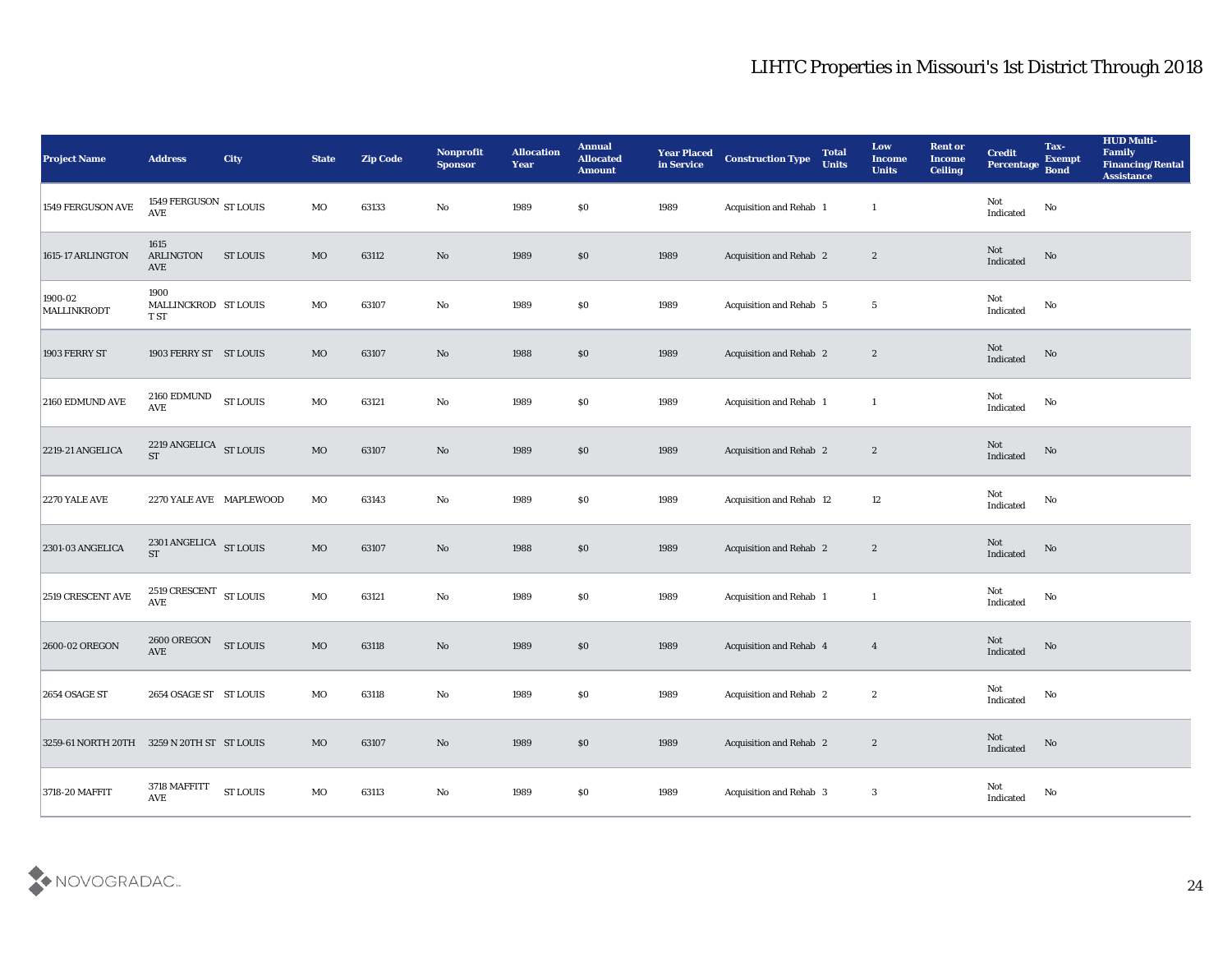| <b>Project Name</b>       | <b>Address</b>                                                                                                       | <b>City</b>     | <b>State</b> | <b>Zip Code</b> | Nonprofit<br><b>Sponsor</b> | <b>Allocation</b><br><b>Year</b> | <b>Annual</b><br><b>Allocated</b><br><b>Amount</b> | <b>Year Placed</b><br>in Service | <b>Construction Type</b>       | <b>Total</b><br><b>Units</b> | Low<br><b>Income</b><br><b>Units</b> | <b>Rent or</b><br><b>Income</b><br><b>Ceiling</b> | <b>Credit</b><br>Percentage       | Tax-<br><b>Exempt</b><br><b>Bond</b> | <b>HUD Multi-</b><br>Family<br><b>Financing/Rental</b><br><b>Assistance</b> |
|---------------------------|----------------------------------------------------------------------------------------------------------------------|-----------------|--------------|-----------------|-----------------------------|----------------------------------|----------------------------------------------------|----------------------------------|--------------------------------|------------------------------|--------------------------------------|---------------------------------------------------|-----------------------------------|--------------------------------------|-----------------------------------------------------------------------------|
| 3819 SHERMAN PL           | $\begin{tabular}{ll} 3819 {\small\bf SHERMAN} & {\small\bf ST LOUIS} \\ {\small\bf PL} & {} & {} & \\ \end{tabular}$ |                 | MO           | 63107           | No                          | 1989                             | \$0                                                | 1989                             | Acquisition and Rehab 1        |                              | $\mathbf{1}$                         |                                                   | Not<br>Indicated                  | No                                   |                                                                             |
| 4028 N 23RD ST            | 4028 N 23RD ST ST LOUIS                                                                                              |                 | MO           | 63107           | No                          | 1989                             | $\$0$                                              | 1989                             | <b>Acquisition and Rehab 2</b> |                              | $\boldsymbol{2}$                     |                                                   | Not<br>Indicated                  | No                                   |                                                                             |
| 4032-34 BLAINE            | 4032 BLAINE<br><b>AVE</b>                                                                                            | <b>ST LOUIS</b> | $_{\rm MO}$  | 63110           | $\rm No$                    | 1989                             | \$0                                                | 1989                             | <b>Acquisition and Rehab 3</b> |                              | $\mathbf{3}$                         |                                                   | Not<br>Indicated                  | No                                   |                                                                             |
| 4034 N 23RD ST            | 4034 N 23RD ST ST LOUIS                                                                                              |                 | MO           | 63107           | $\mathbf {No}$              | 1989                             | \$0                                                | 1989                             | Acquisition and Rehab 2        |                              | $\boldsymbol{2}$                     |                                                   | Not<br>Indicated                  | No                                   |                                                                             |
| 4126 MCREE AVE            | <b>4126 MCREE</b><br>AVE                                                                                             | ST LOUIS        | $_{\rm MO}$  | 63110           | No                          | 1988                             | \$0\$                                              | 1989                             | Acquisition and Rehab 4        |                              | $\overline{\mathbf{4}}$              |                                                   | Not<br>Indicated                  | No                                   |                                                                             |
| 4204 OAKWOOD AVE          | 4204 OAKWOOD $\,$ ST LOUIS<br><b>AVE</b>                                                                             |                 | MO           | 63121           | No                          | 1989                             | \$0\$                                              | 1989                             | Acquisition and Rehab 1        |                              | <sup>1</sup>                         |                                                   | Not<br>Indicated                  | No                                   |                                                                             |
| 4254-56 NORTH 21ST        | 4254 N 21ST ST ST LOUIS                                                                                              |                 | MO           | 63107           | $\rm No$                    | 1989                             | \$0                                                | 1989                             | Acquisition and Rehab 4        |                              | $\overline{4}$                       |                                                   | Not<br>Indicated                  | No                                   |                                                                             |
| <b>OAKWOOD AVE</b>        | $4302\,1/2$ $$\rm{5}T$$ LOUIS OAKWOOD AVE                                                                            |                 | $_{\rm MO}$  | 63121           | $\mathbf {No}$              | 1989                             | \$0                                                | 1989                             | Acquisition and Rehab 1        |                              | <sup>1</sup>                         |                                                   | Not<br>Indicated                  | No                                   |                                                                             |
| 4407 STRODTMAN PL         | $$\,4407$ $$\rm ST~LOUIS$$ $$\rm ST~LOUIS$$                                                                          |                 | MO           | 63107           | No                          | 1989                             | $\$0$                                              | 1989                             | Acquisition and Rehab 1        |                              | $\mathbf{1}$                         |                                                   | Not<br>Indicated                  | No                                   |                                                                             |
| 4413 STRODTMAN PL         | 4413<br>STRODTMAN PL ST LOUIS                                                                                        |                 | MO           | 63107           | $\rm\thinspace No$          | 1989                             | \$0\$                                              | 1989                             | Acquisition and Rehab 1        |                              | $\mathbf{1}$                         |                                                   | Not<br>Indicated                  | No                                   |                                                                             |
| 4419 N 19TH ST            | 4419 N 19TH ST ST LOUIS                                                                                              |                 | MO           | 63107           | No                          | 1989                             | $\$0$                                              | 1989                             | Acquisition and Rehab 1        |                              | 1                                    |                                                   | Not<br>Indicated                  | No                                   |                                                                             |
| 4430 N 19TH ST            | 4430 N 19TH ST ST LOUIS                                                                                              |                 | $_{\rm MO}$  | 63107           | ${\bf No}$                  | 1988                             | $\$0$                                              | 1989                             | Acquisition and Rehab 2        |                              | $\boldsymbol{2}$                     |                                                   | Not<br>$\operatorname{Indicated}$ | $\mathbf{N}\mathbf{o}$               |                                                                             |
| <b>4773 GENEVIEVE AVE</b> | 4773<br><b>GENEVIEVE</b><br><b>AVE</b>                                                                               | ST LOUIS        | MO           | 63120           | $\mathbf{N}\mathbf{o}$      | 1989                             | \$0\$                                              | 1989                             | Acquisition and Rehab 1        |                              | $\mathbf{1}$                         |                                                   | Not<br>Indicated                  | No                                   |                                                                             |

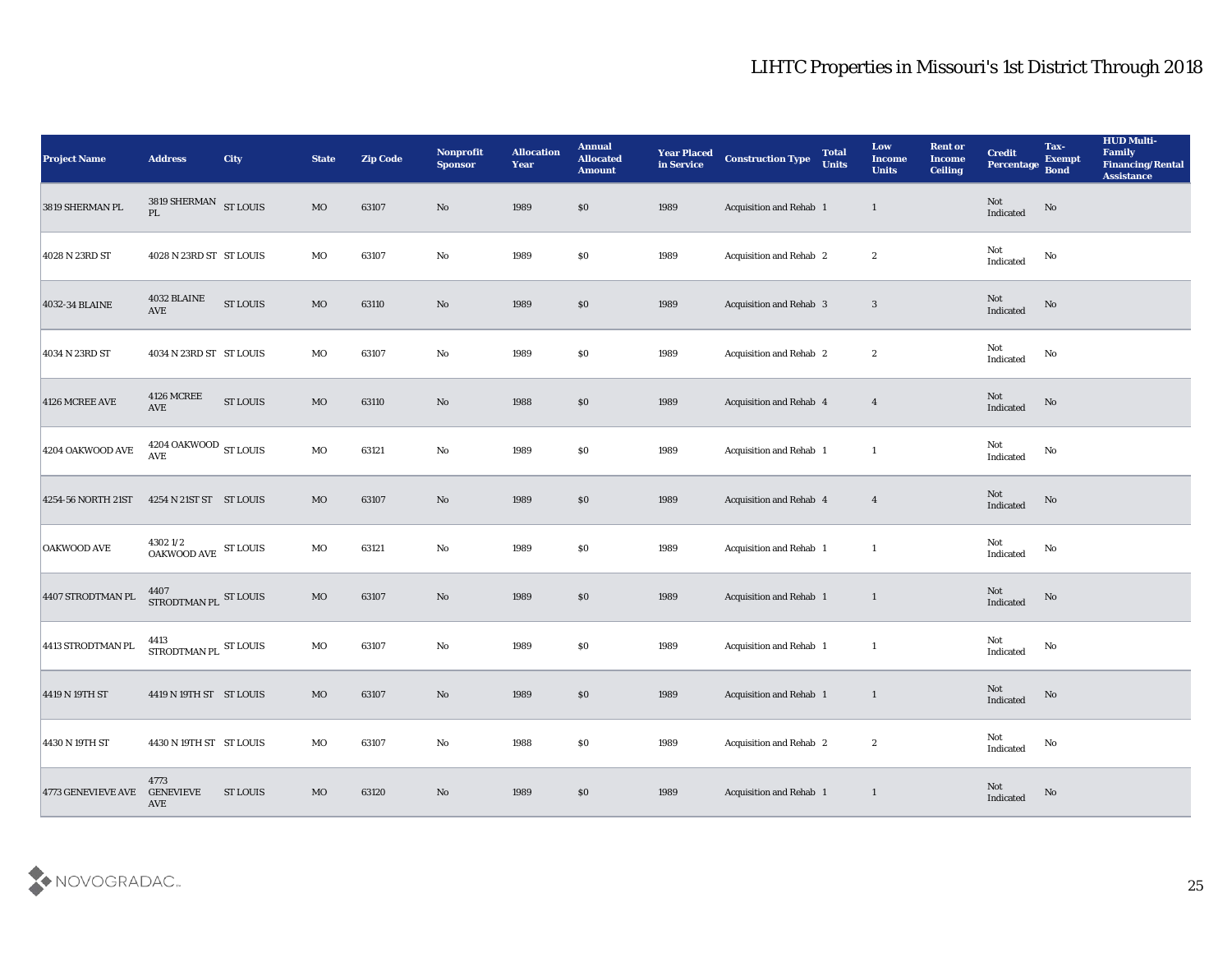| <b>Project Name</b>            | <b>Address</b>                                          | <b>City</b>     | <b>State</b> | <b>Zip Code</b> | Nonprofit<br><b>Sponsor</b> | <b>Allocation</b><br><b>Year</b> | <b>Annual</b><br><b>Allocated</b><br><b>Amount</b> | <b>Year Placed</b><br>in Service | <b>Construction Type</b>       | <b>Total</b><br><b>Units</b> | Low<br><b>Income</b><br><b>Units</b> | <b>Rent or</b><br><b>Income</b><br><b>Ceiling</b> | <b>Credit</b><br>Percentage                | Tax-<br><b>Exempt</b><br><b>Bond</b> | <b>HUD Multi-</b><br>Family<br><b>Financing/Rental</b><br><b>Assistance</b> |
|--------------------------------|---------------------------------------------------------|-----------------|--------------|-----------------|-----------------------------|----------------------------------|----------------------------------------------------|----------------------------------|--------------------------------|------------------------------|--------------------------------------|---------------------------------------------------|--------------------------------------------|--------------------------------------|-----------------------------------------------------------------------------|
| 4947 GENEVIEVE AVE             | 4947<br><b>GENEVIEVE</b><br>AVE                         | ST LOUIS        | MO           | 63120           | No                          | 1989                             | $\$0$                                              | 1989                             | Acquisition and Rehab 1        |                              | $\mathbf{1}$                         |                                                   | Not<br>Indicated                           | $\mathbf {No}$                       |                                                                             |
| 5201-03 CATES                  | 5201 CATES AVE ST LOUIS                                 |                 | MO           | 63108           | No                          | 1989                             | $\$0$                                              | 1989                             | Acquisition and Rehab 4        |                              | $\overline{4}$                       |                                                   | Not<br>Indicated                           | No                                   |                                                                             |
| 5444-46 SHREVE                 | 5444 SHREVE<br>$\operatorname{AVE}$                     | <b>ST LOUIS</b> | MO           | 63115           | No                          | 1989                             | \$0                                                | 1989                             | <b>Acquisition and Rehab 3</b> |                              | 3                                    |                                                   | Not<br>Indicated                           | No                                   |                                                                             |
| 5448-50 SHREVE                 | 5448 SHREVE<br>$\operatorname{AVE}$                     | <b>ST LOUIS</b> | $\rm MO$     | 63115           | No                          | 1989                             | $\$0$                                              | 1989                             | Acquisition and Rehab 3        |                              | 3                                    |                                                   | Not<br>Indicated                           | No                                   |                                                                             |
| 5464-66 SHREVE                 | 5464 SHREVE<br>$\operatorname{AVE}$                     | <b>ST LOUIS</b> | MO           | 63115           | $\mathbf {No}$              | 1989                             | \$0\$                                              | 1989                             | Acquisition and Rehab 4        |                              | $\overline{4}$                       |                                                   | Not<br>Indicated                           | No                                   |                                                                             |
| 5855 WASHINGTON<br><b>BLVD</b> | 5855<br>WASHINGTON ST LOUIS<br><b>BLVD</b>              |                 | MO           | 63112           | No                          | 1989                             | \$0                                                | 1989                             | Acquisition and Rehab 10       |                              | 10                                   |                                                   | Not<br>Indicated                           | No                                   |                                                                             |
| 5887 PAGE BLVD                 | <b>5887 PAGE</b><br><b>BLVD</b>                         | <b>ST LOUIS</b> | MO           | 63112           | $\mathbf{No}$               | 1989                             | $\$0$                                              | 1989                             | Acquisition and Rehab 6        |                              | 6                                    |                                                   | Not<br>Indicated                           | No                                   |                                                                             |
| HAMILTON HORTON<br><b>APTS</b> | <b>6062 CATES AVE ST LOUIS</b>                          |                 | MO           | 63112           | No                          | 1989                             | \$0                                                | 1989                             | Acquisition and Rehab 18       |                              | 18                                   |                                                   | <b>Not</b><br>Indicated                    | No                                   |                                                                             |
| 6106 ST PAUL PL                | 6106 ST PAUL PL ST LOUIS                                |                 | MO           | 63120           | No                          | 1989                             | \$0\$                                              | 1989                             | Acquisition and Rehab 1        |                              | $\mathbf{1}$                         |                                                   | Not<br>Indicated                           | No                                   |                                                                             |
| 6228 LORRAINE AVE              | 6228 LORRAINE ST LOUIS<br>AVE                           |                 | MO           | 63121           | $\rm\thinspace No$          | 1989                             | $\$0$                                              | 1989                             | Acquisition and Rehab 1        |                              | 1                                    |                                                   | Not<br>Indicated                           | No                                   |                                                                             |
| 6230 DARDANELLA<br> AVE        | 6230<br>DARDANELLA ST LOUIS<br>$\operatorname{AVE}$     |                 | MO           | 63121           | No                          | 1989                             | \$0                                                | 1989                             | Acquisition and Rehab 1        |                              | 1                                    |                                                   | Not<br>Indicated                           | No                                   |                                                                             |
| 6304 HANCOCK AVE               | $6304$ HANCOCK $\quad$ BERKELEY<br>$\operatorname{AVE}$ |                 | $\rm MO$     | 63134           | $\mathbf {No}$              | 1989                             | $\$0$                                              | 1989                             | Acquisition and Rehab 1        |                              | $\mathbf{1}$                         |                                                   | $\operatorname{\mathsf{Not}}$<br>Indicated | $\rm\thinspace No$                   |                                                                             |
| 6645 SASSENRATH LN SASSENRATH  | 6645<br>${\rm LN}$                                      | <b>BERKELEY</b> | $_{\rm MO}$  | 63134           | $\mathbf {No}$              | 1989                             | $\$0$                                              | 1989                             | Acquisition and Rehab 1        |                              | $\mathbf{1}$                         |                                                   | Not<br>Indicated                           | No                                   |                                                                             |

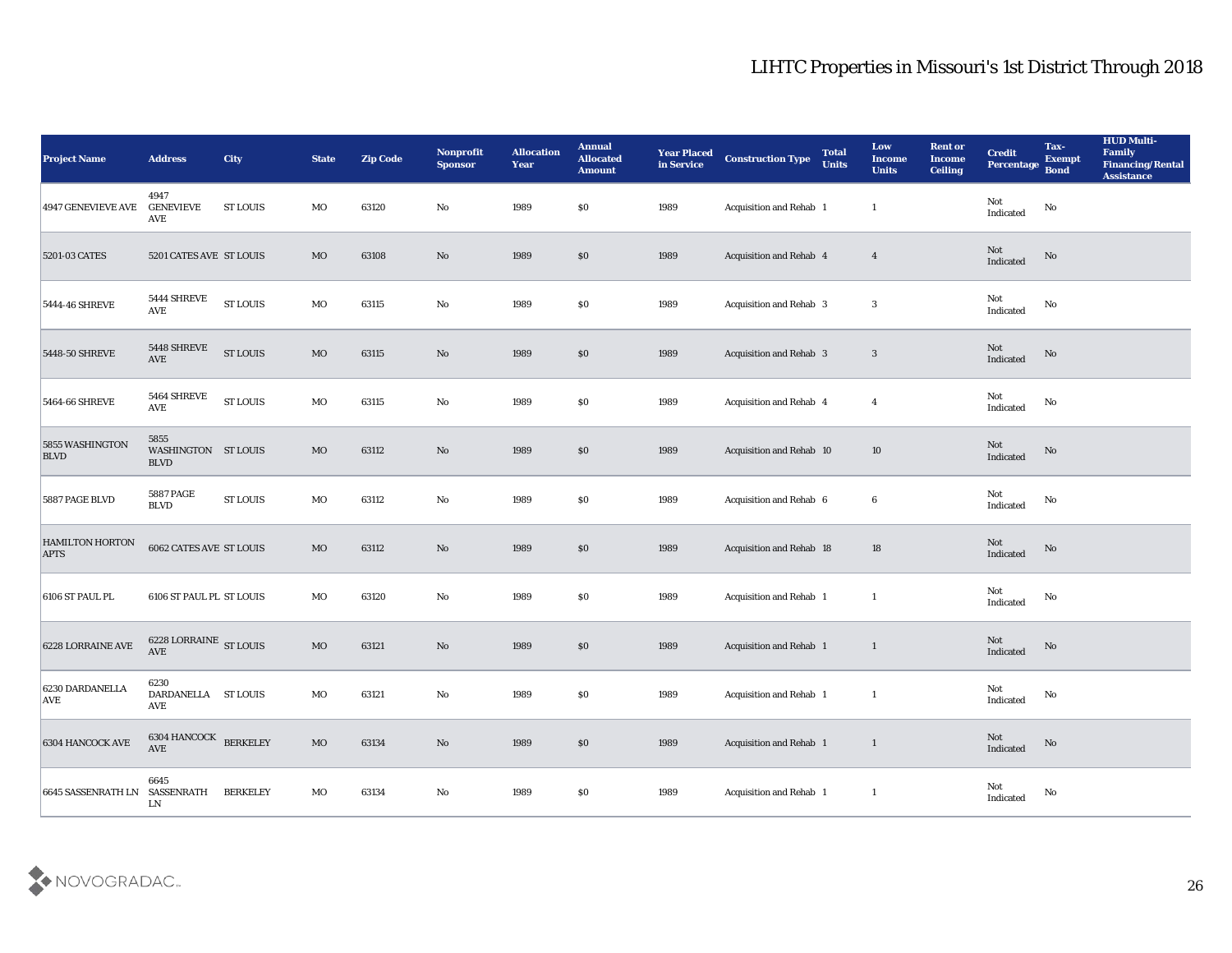| <b>Project Name</b>                                              | <b>Address</b>                    | <b>City</b>                     | <b>State</b> | <b>Zip Code</b> | Nonprofit<br><b>Sponsor</b> | <b>Allocation</b><br><b>Year</b> | <b>Annual</b><br><b>Allocated</b><br><b>Amount</b> | <b>Year Placed</b><br>in Service | <b>Construction Type</b> | <b>Total</b><br><b>Units</b> | Low<br><b>Income</b><br><b>Units</b> | <b>Rent or</b><br><b>Income</b><br><b>Ceiling</b> | <b>Credit</b><br>Percentage                       | Tax-<br><b>Exempt</b><br><b>Bond</b> | <b>HUD Multi-</b><br>Family<br><b>Financing/Rental</b><br><b>Assistance</b> |
|------------------------------------------------------------------|-----------------------------------|---------------------------------|--------------|-----------------|-----------------------------|----------------------------------|----------------------------------------------------|----------------------------------|--------------------------|------------------------------|--------------------------------------|---------------------------------------------------|---------------------------------------------------|--------------------------------------|-----------------------------------------------------------------------------|
| 6750 RAYMOND AVE                                                 | $6750$ RAYMOND $\,$ ST LOUIS AVE  |                                 | MO           | 63133           | No                          | 1989                             | $\$0$                                              | 1989                             | Acquisition and Rehab 1  |                              | $\mathbf{1}$                         |                                                   | Not<br>$\label{lem:indicated} \textbf{Indicated}$ | No                                   |                                                                             |
| 6949 NORMANDALE<br>DR                                            | 6949<br>NORMANDALE ST LOUIS<br>DR |                                 | MO           | 63121           | $\mathbf{N}\mathbf{o}$      | 1989                             | $\$0$                                              | 1989                             | Acquisition and Rehab 1  |                              | <sup>1</sup>                         |                                                   | Not<br>Indicated                                  | No                                   |                                                                             |
| 7003 GLENMORE AVE                                                | 7003<br><b>GLENMORE</b><br>AVE    | <b>ST LOUIS</b>                 | $_{\rm MO}$  | 63121           | No                          | 1989                             | \$0                                                | 1989                             | Acquisition and Rehab 1  |                              | $\mathbf{1}$                         |                                                   | Not<br>Indicated                                  | No                                   |                                                                             |
| 720-22 EASTGATE                                                  | 720 EASTGATE<br>AVE               | UNIVERSITY CITY MO              |              | 63130           | $\rm\thinspace No$          | 1989                             | \$0                                                | 1989                             | Acquisition and Rehab 12 |                              | 12                                   |                                                   | Not<br>Indicated                                  | No                                   |                                                                             |
| 7332 DONCASTER DR                                                | 7332<br>DONCASTER DR ST LOUIS     |                                 | $_{\rm MO}$  | 63133           | No                          | 1989                             | \$0\$                                              | 1989                             | Acquisition and Rehab 1  |                              | $\mathbf{1}$                         |                                                   | Not<br>Indicated                                  | No                                   |                                                                             |
| <b>804 EASTGATE AVE</b>                                          | AVE                               | 804 EASTGATE UNIVERSITY CITY MO |              | 63130           | $\rm\thinspace No$          | 1989                             | \$0\$                                              | 1989                             | Acquisition and Rehab 6  |                              | 6                                    |                                                   | Not<br>Indicated                                  | No                                   |                                                                             |
| 815 CORNELL AVE                                                  | 815 CORNELL<br><b>AVE</b>         | WEBSTER GROVES MO               |              | 63119           | $\rm No$                    | 1989                             | \$0                                                | 1989                             | Acquisition and Rehab 1  |                              | $\mathbf{1}$                         |                                                   | Not<br>Indicated                                  | No                                   |                                                                             |
| 8318-8325 WABASH                                                 | 8318 WABASH<br><b>AVE</b>         | <b>BERKELEY</b>                 | MO           | 63134           | $\mathbf {No}$              | 1989                             | \$0                                                | 1989                             | Acquisition and Rehab 6  |                              | 6                                    |                                                   | Not<br>Indicated                                  | No                                   |                                                                             |
| <b>EHPC EIGHTY NINE</b><br><b>PHASE I</b>                        | 5979 LAURETTE ST LOUIS<br>AVE     |                                 | $_{\rm MO}$  | 63135           | Yes                         | 1989                             | $\$0$                                              | 1989                             | New Construction         | $\overline{1}$               | $\mathbf{1}$                         |                                                   | Not<br>Indicated                                  | No                                   |                                                                             |
| <b>ETZEL PLACE APTS</b><br><b>PHASE I</b><br><b>PRESERVATION</b> | 1221 BELT AVE ST LOUIS            |                                 | MO           | 63112           | Yes                         | 1989                             | \$0\$                                              | 1989                             | <b>New Construction</b>  | 61                           | $\bf{0}$                             |                                                   | Not<br>Indicated                                  | No                                   |                                                                             |
| <b>PROJECT RE-DO II</b>                                          | 5300 PATTON<br>AVE                | <b>ST LOUIS</b>                 | MO           | 63112           | Yes                         | 1988                             | $\$0$                                              | 1989                             | Acquisition and Rehab 11 |                              | 11                                   |                                                   | Not<br>Indicated                                  | Yes                                  |                                                                             |
| WESTMINSTER PLACE 4000 OLIVE ST ST LOUIS                         |                                   |                                 | $_{\rm MO}$  | 63108           | ${\bf No}$                  | 1989                             | \$0\$                                              | 1989                             | New Construction         | 84                           | 84                                   |                                                   | Not<br>$\operatorname{Indicated}$                 | $\mathbf{N}\mathbf{o}$               |                                                                             |
| <b>WHITTIER PLAZA APTS MCPHERSON</b>                             | 4220<br><b>AVE</b>                | <b>ST LOUIS</b>                 | MO           | 63108           | $\mathbf{N}\mathbf{o}$      | 1989                             | \$0\$                                              | 1989                             | Acquisition and Rehab 27 |                              | 9                                    |                                                   | Not<br>Indicated                                  | Yes                                  |                                                                             |

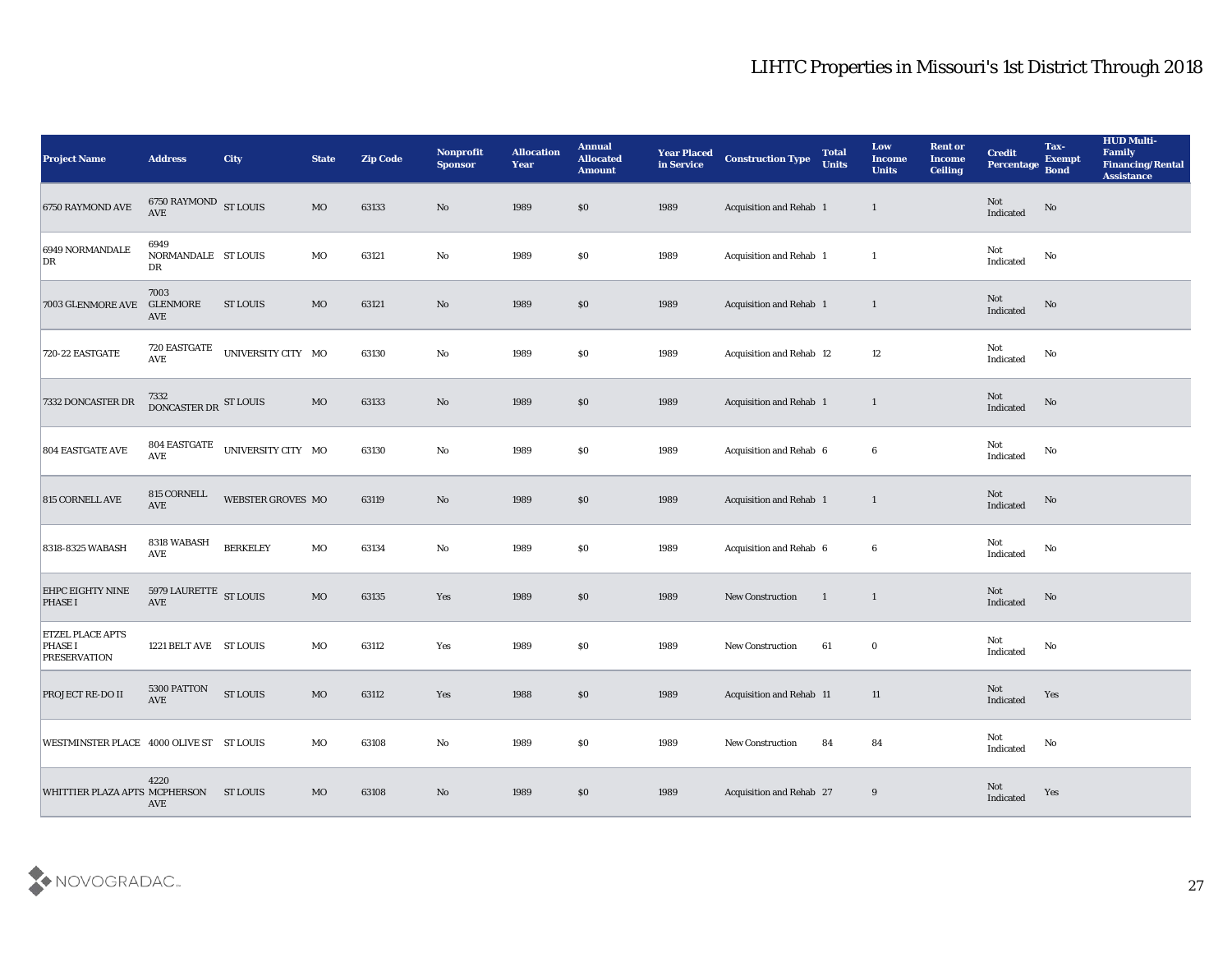| <b>Project Name</b>             | <b>Address</b>                     | City            | <b>State</b> | <b>Zip Code</b> | Nonprofit<br><b>Sponsor</b> | <b>Allocation</b><br><b>Year</b> | <b>Annual</b><br><b>Allocated</b><br><b>Amount</b> | <b>Year Placed</b><br>in Service | <b>Construction Type</b> | <b>Total</b><br><b>Units</b> | Low<br><b>Income</b><br><b>Units</b> | <b>Rent or</b><br><b>Income</b><br><b>Ceiling</b> | <b>Credit</b><br>Percentage | Tax-<br><b>Exempt</b><br><b>Bond</b> | <b>HUD Multi-</b><br>Family<br><b>Financing/Rental</b><br><b>Assistance</b> |
|---------------------------------|------------------------------------|-----------------|--------------|-----------------|-----------------------------|----------------------------------|----------------------------------------------------|----------------------------------|--------------------------|------------------------------|--------------------------------------|---------------------------------------------------|-----------------------------|--------------------------------------|-----------------------------------------------------------------------------|
| 1117 NEWHOUSE AVE               | 1117 NEWHOUSE $_{\rm ST~LOUIS}$    |                 | MO           | 63107           |                             | 1990                             | $\$0$                                              | 1990                             | Acquisition and Rehab 2  |                              | $\boldsymbol{2}$                     |                                                   | Not<br>Indicated            |                                      |                                                                             |
| 1500 PURDUE AVE                 | 1500 PURDUE<br><b>AVE</b>          | <b>ST LOUIS</b> | $_{\rm MO}$  | 63133           |                             | 1990                             | \$0                                                | 1990                             | Acquisition and Rehab 1  |                              | $\mathbf{1}$                         |                                                   | Not<br>Indicated            |                                      |                                                                             |
| 1929-33 BURD                    | 1929 BURD AVE ST LOUIS             |                 | MO           | 63112           | $\mathbf{No}$               | 1989                             | \$0                                                | 1990                             | Acquisition and Rehab 6  |                              | 6                                    |                                                   | Not<br>Indicated            | No                                   |                                                                             |
| 3919-21 NORTH 21ST              | 3919 N 21ST ST ST LOUIS            |                 | $_{\rm MO}$  | 63107           |                             | 1990                             | \$0                                                | 1990                             | Acquisition and Rehab 10 |                              | 10                                   |                                                   | Not<br>Indicated            |                                      |                                                                             |
| 3969 RUSSELL BLVD               | 3969 RUSSELL<br><b>BLVD</b>        | <b>ST LOUIS</b> | MO           | 63110           | $\mathbf{No}$               | 1989                             | \$0                                                | 1990                             | Acquisition and Rehab 4  |                              | $\overline{4}$                       |                                                   | Not<br>Indicated            | $\mathbf{N}\mathbf{o}$               |                                                                             |
| 4012 GLASGOW AVE                | 4012 GLASGOW ST LOUIS<br>AVE       |                 | $_{\rm MO}$  | 63107           |                             | 1990                             | $\$0$                                              | 1990                             | Acquisition and Rehab 2  |                              | $\boldsymbol{2}$                     |                                                   | Not<br>Indicated            |                                      |                                                                             |
| 4015 N 23RD ST                  | 4015 N 23RD ST ST LOUIS            |                 | MO           | 63107           | No                          | 1989                             | $\$0$                                              | 1990                             | Acquisition and Rehab 2  |                              | $\boldsymbol{2}$                     |                                                   | Not<br>Indicated            | No                                   |                                                                             |
| 4021 N 22ND ST                  | 4021 N 22ND ST ST LOUIS            |                 | MO           | 63107           | No                          | 1989                             | \$0                                                | 1990                             | Acquisition and Rehab 3  |                              | 3                                    |                                                   | Not<br>Indicated            | No                                   |                                                                             |
| 4025 N FLORISSANT<br><b>AVE</b> | 4025 N<br><b>FLORISSANT</b><br>AVE | <b>ST LOUIS</b> | MO           | 63107           | No                          | 1989                             | \$0                                                | 1990                             | Acquisition and Rehab 2  |                              | $\boldsymbol{2}$                     |                                                   | Not<br>Indicated            | No                                   |                                                                             |
| 4031 N 22ND ST                  | 4031 N 22ND ST ST LOUIS            |                 | MO           | 63107           |                             | 1990                             | \$0                                                | 1990                             | Acquisition and Rehab 3  |                              | 3                                    |                                                   | Not<br>Indicated            |                                      |                                                                             |
| 4311-15 COLLEGE                 | 4311 COLLEGE<br><b>AVE</b>         | <b>ST LOUIS</b> | MO           | 63107           | No                          | 1989                             | \$0                                                | 1990                             | Acquisition and Rehab 6  |                              | 6                                    |                                                   | Not<br>Indicated            | No                                   |                                                                             |
| <b>4707 GENEVIEVE AVE</b>       | 4707<br><b>GENEVIEVE</b><br>AVE    | <b>ST LOUIS</b> | $\rm MO$     | 63120           |                             | 1990                             | \$0                                                | 1990                             | Acquisition and Rehab 1  |                              | $\mathbf{1}$                         |                                                   | Not<br>Indicated            |                                      |                                                                             |
| 4747 NORTHLAND AVE NORTHLAND    | 4747<br>AVE                        | <b>ST LOUIS</b> | $_{\rm MO}$  | 63113           |                             | 1990                             | $\$0$                                              | 1990                             | Acquisition and Rehab 1  |                              | $\mathbf{1}$                         |                                                   | Not<br>Indicated            |                                      |                                                                             |

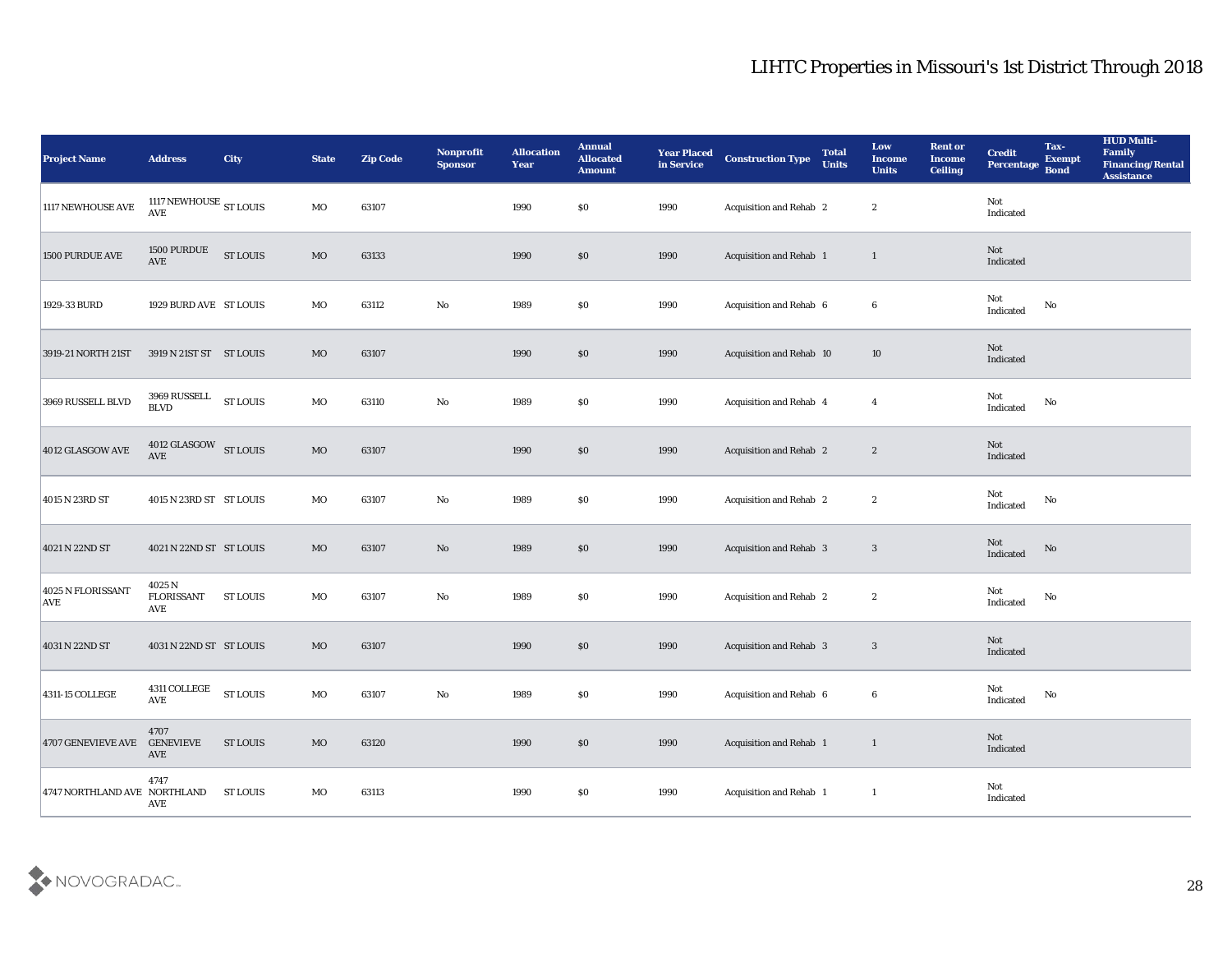| <b>Project Name</b>                              | <b>Address</b>                        | <b>City</b>                       | <b>State</b> | <b>Zip Code</b> | Nonprofit<br>Sponsor | <b>Allocation</b><br><b>Year</b> | <b>Annual</b><br><b>Allocated</b><br><b>Amount</b> | <b>Year Placed</b><br>in Service | <b>Construction Type</b>       | <b>Total</b><br><b>Units</b> | Low<br><b>Income</b><br><b>Units</b> | <b>Rent or</b><br><b>Income</b><br><b>Ceiling</b> | <b>Credit</b><br>Percentage       | Tax-<br><b>Exempt</b><br><b>Bond</b> | <b>HUD Multi-</b><br>Family<br><b>Financing/Rental</b><br><b>Assistance</b> |
|--------------------------------------------------|---------------------------------------|-----------------------------------|--------------|-----------------|----------------------|----------------------------------|----------------------------------------------------|----------------------------------|--------------------------------|------------------------------|--------------------------------------|---------------------------------------------------|-----------------------------------|--------------------------------------|-----------------------------------------------------------------------------|
| 5468-70 SHREVE                                   | 5468 SHREVE<br>AVE                    | <b>ST LOUIS</b>                   | MO           | 63115           |                      | 1990                             | $\$0$                                              | 1990                             | <b>Acquisition and Rehab 5</b> |                              | $5\phantom{.0}$                      |                                                   | Not<br>Indicated                  |                                      |                                                                             |
| <b>557 N ELM AVE</b>                             |                                       | 557 N ELM AVE WEBSTER GROVES MO   |              | 63119           | No                   | 1989                             | $\$0$                                              | 1990                             | Acquisition and Rehab 1        |                              | <sup>1</sup>                         |                                                   | Not<br>$\operatorname{Indicated}$ | No                                   |                                                                             |
| 6011 HANCOCK AVE                                 | 6011 HANCOCK BERKELEY<br><b>AVE</b>   |                                   | MO           | 63134           |                      | 1990                             | \$0                                                | 1990                             | Acquisition and Rehab 1        |                              | $\mathbf{1}$                         |                                                   | Not<br>Indicated                  |                                      |                                                                             |
| 6623 RAYMOND AVE                                 | 6623 RAYMOND ST LOUIS<br><b>AVE</b>   |                                   | MO           | 63133           |                      | 1990                             | \$0                                                | 1990                             | Acquisition and Rehab 1        |                              | $\mathbf{1}$                         |                                                   | Not<br>Indicated                  |                                      |                                                                             |
| 8104 ELLERTON AVE                                | $8104$ ELLERTON $\,$ ST LOUIS AVE     |                                   | MO           | 63114           |                      | 1990                             | \$0\$                                              | 1990                             | Acquisition and Rehab 1        |                              | $\mathbf{1}$                         |                                                   | Not<br>Indicated                  |                                      |                                                                             |
| 8134 RECTOR DR                                   | 8134 RECTOR<br>${\rm DR}$             | <b>BERKELEY</b>                   | MO           | 63134           |                      | 1990                             | \$0\$                                              | 1990                             | Acquisition and Rehab 1        |                              | $\mathbf{1}$                         |                                                   | Not<br>Indicated                  |                                      |                                                                             |
| <b>CATES RESIDENCE</b>                           |                                       | 6318 CATES AVE UNIVERSITY CITY MO |              | 63130           |                      | 1990                             | \$0                                                | 1990                             | Acquisition and Rehab 1        |                              | $\mathbf{1}$                         |                                                   | Not<br>Indicated                  |                                      |                                                                             |
| RAUSCHENBACH<br><b>PLACE</b>                     | 2609<br>RAUSCHENBAC ST LOUIS<br>H AVE |                                   | MO           | 63106           |                      | 1990                             | \$0                                                | 1990                             | Acquisition and Rehab 6        |                              | 6                                    |                                                   | Not<br>Indicated                  |                                      |                                                                             |
| 1422-24 ANGELICA                                 | 1422 ANGELICA ST LOUIS<br><b>ST</b>   |                                   | MO           | 63107           |                      | 1991                             | $\$0$                                              | 1991                             | Acquisition and Rehab 4        |                              | $\overline{4}$                       |                                                   | Not<br>Indicated                  | No                                   |                                                                             |
| 1907 BREMEN AVE                                  | 1907 BREMEN<br><b>AVE</b>             | <b>ST LOUIS</b>                   | MO           | 63107           |                      | 1991                             | \$0\$                                              | 1991                             | Acquisition and Rehab 4        |                              | $\overline{4}$                       |                                                   | Not<br>Indicated                  | No                                   |                                                                             |
| 2137-2139 CALIFORNIA CALIFORNIA                  | 2137<br>AVE                           | ST LOUIS                          | MO           | 63104           |                      | 1991                             | $\$0$                                              | 1991                             | Acquisition and Rehab 4        |                              | $\overline{4}$                       |                                                   | Not<br>Indicated                  | No                                   |                                                                             |
| 2223 SALISBURY ST                                | 2223<br>SALISBURY ST                  | <b>ST LOUIS</b>                   | $_{\rm MO}$  | 63107           |                      | 1991                             | $\$0$                                              | 1991                             | Acquisition and Rehab 3        |                              | $\bf 3$                              |                                                   | Not<br>Indicated                  | $\mathbf {No}$                       |                                                                             |
| 4012-14 NORTH 23RD   4012 N 23RD ST   ST   LOUIS |                                       |                                   | MO           | 63107           |                      | 1990                             | \$0                                                | 1991                             | Acquisition and Rehab 2        |                              | $\mathbf{2}$                         |                                                   | Not<br>Indicated                  |                                      |                                                                             |

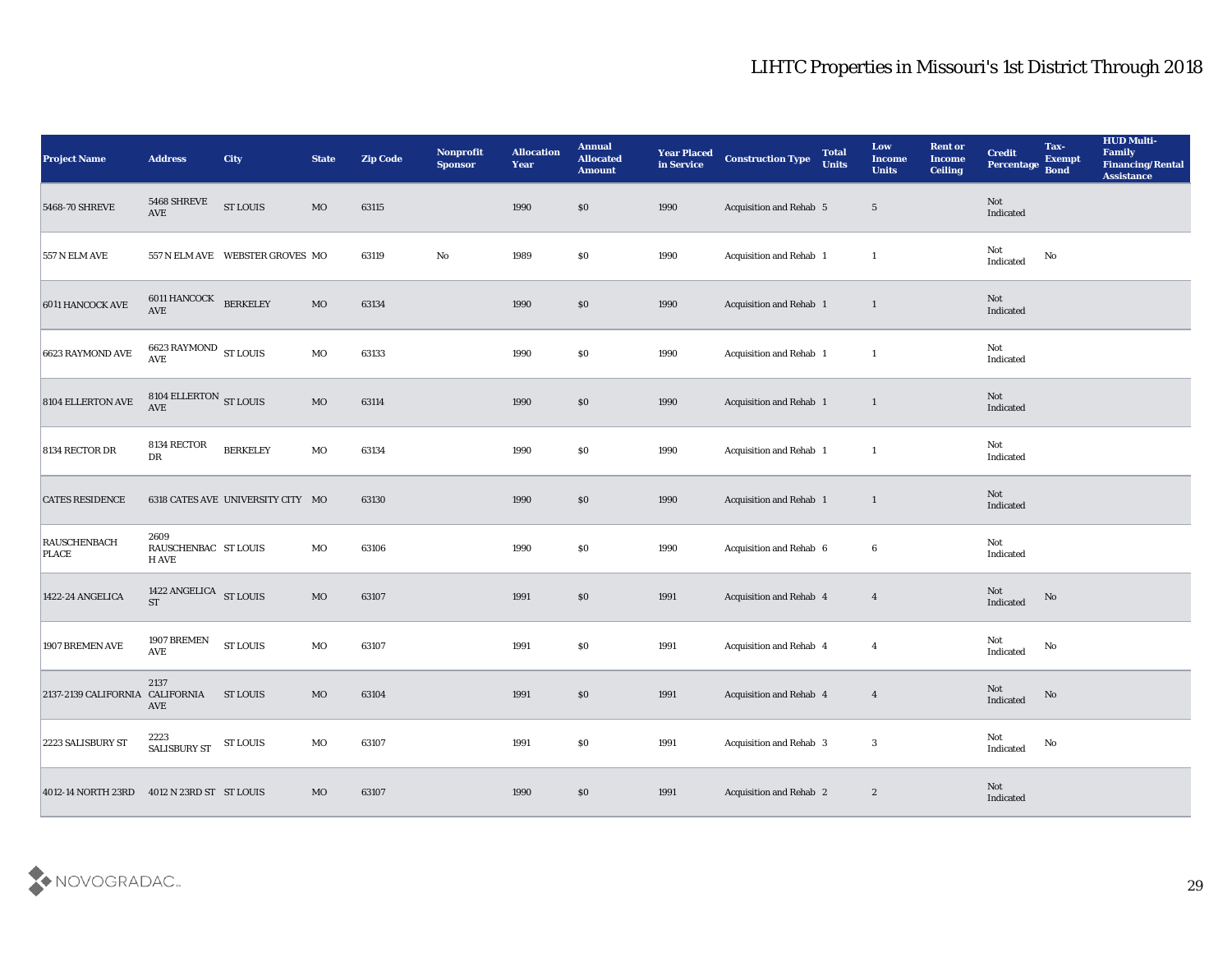| <b>Project Name</b>                                                    | <b>Address</b>                                         | <b>City</b>     | <b>State</b> | <b>Zip Code</b> | Nonprofit<br><b>Sponsor</b> | <b>Allocation</b><br><b>Year</b> | <b>Annual</b><br><b>Allocated</b><br><b>Amount</b> | <b>Year Placed</b><br>in Service | <b>Construction Type</b> | <b>Total</b><br><b>Units</b> | Low<br><b>Income</b><br><b>Units</b> | <b>Rent or</b><br><b>Income</b><br><b>Ceiling</b> | <b>Credit</b><br>Percentage | Tax-<br><b>Exempt</b><br><b>Bond</b> | <b>HUD Multi-</b><br>Family<br><b>Financing/Rental</b><br><b>Assistance</b> |
|------------------------------------------------------------------------|--------------------------------------------------------|-----------------|--------------|-----------------|-----------------------------|----------------------------------|----------------------------------------------------|----------------------------------|--------------------------|------------------------------|--------------------------------------|---------------------------------------------------|-----------------------------|--------------------------------------|-----------------------------------------------------------------------------|
| JMJ ONE OF ST LOUIS $\frac{4120 \text{ ASHLAND}}{\text{AVE}}$ ST LOUIS |                                                        |                 | MO           | 63115           |                             | 1990                             | $\$0$                                              | 1991                             | Acquisition and Rehab 4  |                              | $\overline{4}$                       |                                                   | Not<br>Indicated            |                                      |                                                                             |
| 4255 W ASHLAND AVE                                                     | $4255\,\mathrm{W}$ $$\rm{ST}\,LOUIS$$ ASHLAND AVE      |                 | $_{\rm MO}$  | 63115           | No                          | 1989                             | $\$0$                                              | 1991                             | Acquisition and Rehab 2  |                              | $\boldsymbol{2}$                     |                                                   | Not<br>Indicated            | No                                   |                                                                             |
| 4721-23 NEWBERRY<br>TERR                                               | 4721<br>NEWBERRY TER ST LOUIS                          |                 | MO           | 63113           |                             | 1990                             | \$0                                                | 1991                             | Acquisition and Rehab 4  |                              | $\overline{4}$                       |                                                   | Not<br>Indicated            |                                      |                                                                             |
| JMJ ONE OF ST LOUIS                                                    | $4892$ KOSSUTH $$\rm{ST}\,$ LOUIS AVE                  |                 | MO           | 63115           |                             | 1990                             | \$0\$                                              | 1991                             | Acquisition and Rehab 4  |                              | $\overline{4}$                       |                                                   | Not<br>Indicated            |                                      |                                                                             |
| 5331-35 PATTON                                                         | 5331 PATTON<br>$\operatorname{AVE}$                    | <b>ST LOUIS</b> | MO           | 63112           | $\rm\thinspace No$          | 1989                             | \$0\$                                              | 1991                             | Acquisition and Rehab 3  |                              | 3                                    |                                                   | Not<br>Indicated            | No                                   |                                                                             |
| 5939 SHULTE AVE                                                        | $5939\,$ SHULTE<br>$\operatorname{AVE}$                | <b>ST LOUIS</b> | $_{\rm MO}$  | 63136           | No                          | 1989                             | $\$0$                                              | 1991                             | Acquisition and Rehab 1  |                              | $\mathbf{1}$                         |                                                   | Not<br>Indicated            | $\rm No$                             |                                                                             |
| 6007 CASCADE DR                                                        | 6007 CASCADE<br>DR                                     | <b>BERKELEY</b> | MO           | 63134           |                             | 1991                             | \$0                                                | 1991                             | Acquisition and Rehab 1  |                              | $\mathbf{1}$                         |                                                   | Not<br>Indicated            | No                                   |                                                                             |
| 6128 WASHINGTON<br><b>AVE</b>                                          | 6128<br>WASHINGTON BERKELEY<br>AVE                     |                 | $_{\rm MO}$  | 63134           |                             | 1990                             | \$0\$                                              | 1991                             | New Construction         | $\overline{1}$               | $\mathbf{1}$                         |                                                   | Not<br>Indicated            |                                      |                                                                             |
| 7112 WOODROW AVE                                                       | 7112 WOODROW $_{\rm ST~LOUIS}$<br>$\operatorname{AVE}$ |                 | MO           | 63121           |                             | 1991                             | \$0                                                | 1991                             | Acquisition and Rehab 1  |                              | $\mathbf{1}$                         |                                                   | Not<br>Indicated            | $\mathbf{N}\mathbf{o}$               |                                                                             |
| <b>ALLMAN</b>                                                          | 6155 BEHLE AVE ST LOUIS                                |                 | MO           | 63135           |                             | 1991                             | $\$0$                                              | 1991                             | <b>New Construction</b>  | $\blacksquare$               | $\mathbf{1}$                         |                                                   | Not<br>Indicated            | No                                   |                                                                             |
| <b>BLAIR</b>                                                           | 4116 BLAIR AVE ST LOUIS                                |                 | MO           | 63107           |                             | 1991                             | \$0\$                                              | 1991                             | Acquisition and Rehab 2  |                              | $\boldsymbol{2}$                     |                                                   | Not<br>Indicated            | No                                   |                                                                             |
| <b>BLAKEMORE</b>                                                       | 33 BLAKEMORE ST LOUIS<br>PL                            |                 | $\rm MO$     | 63121           |                             | 1991                             | $\$0$                                              | 1991                             | Acquisition and Rehab 1  |                              | $\mathbf{1}$                         |                                                   | Not<br>Indicated            | $\rm\thinspace No$                   |                                                                             |
| EHPC 3                                                                 | 8325<br><b>JEFFERSON</b><br>AVE                        | ST LOUIS        | $_{\rm MO}$  | 63114           |                             | 1990                             | $\$0$                                              | 1991                             | New Construction         | 10                           | $10\,$                               |                                                   | Not<br>Indicated            |                                      |                                                                             |

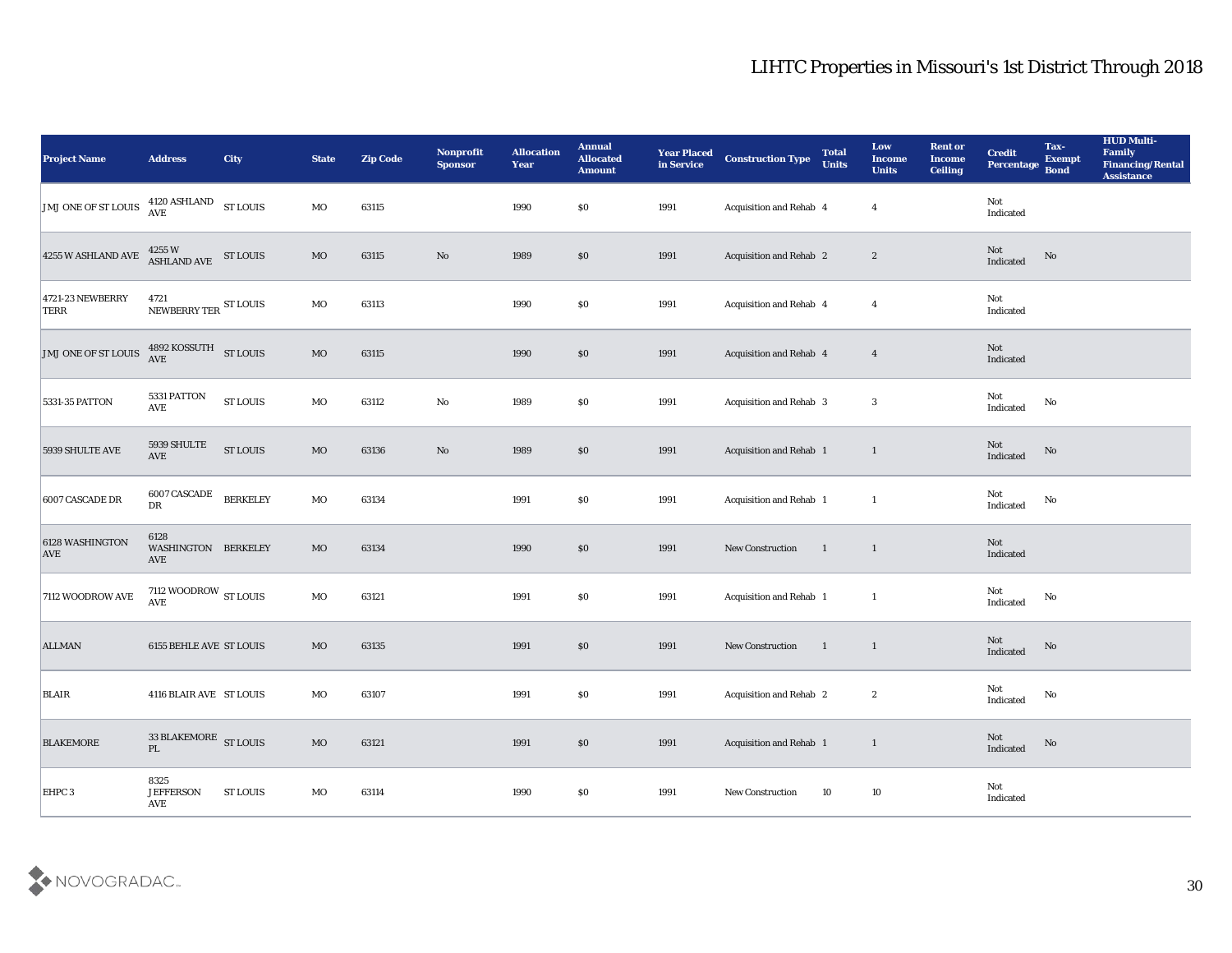| <b>Project Name</b>                      | <b>Address</b>                                             | City                              | <b>State</b> | <b>Zip Code</b> | Nonprofit<br><b>Sponsor</b> | <b>Allocation</b><br><b>Year</b> | <b>Annual</b><br><b>Allocated</b><br><b>Amount</b> | <b>Year Placed</b><br>in Service | <b>Construction Type</b>       | <b>Total</b><br><b>Units</b> | Low<br><b>Income</b><br><b>Units</b> | <b>Rent or</b><br><b>Income</b><br><b>Ceiling</b> | <b>Credit</b><br>Percentage Bond               | Tax-<br><b>Exempt</b>  | <b>HUD Multi-</b><br>Family<br><b>Financing/Rental</b><br><b>Assistance</b> |
|------------------------------------------|------------------------------------------------------------|-----------------------------------|--------------|-----------------|-----------------------------|----------------------------------|----------------------------------------------------|----------------------------------|--------------------------------|------------------------------|--------------------------------------|---------------------------------------------------|------------------------------------------------|------------------------|-----------------------------------------------------------------------------|
| <b>ELINORE</b>                           | 8019 ELINOR<br>AVE                                         | <b>RICHMOND</b><br><b>HEIGHTS</b> | $_{\rm MO}$  | 63117           |                             | 1991                             | \$0                                                | 1991                             | New Construction               | $\mathbf{1}$                 | $\mathbf{1}$                         |                                                   | Not<br>Indicated                               | $\rm \bf No$           |                                                                             |
| <b>EVERGREEN</b>                         | 6048<br><b>EVERGREEN</b><br><b>BLVD</b>                    | <b>BERKELEY</b>                   | МO           | 63134           |                             | 1990                             | \$0                                                | 1991                             | Acquisition and Rehab 1        |                              | $\mathbf{1}$                         |                                                   | Not<br>Indicated                               |                        |                                                                             |
| <b>GILSINGER</b>                         | 8735 TRUMBELL $_{\rm ST}$ LOUIS<br>AVE                     |                                   | $_{\rm MO}$  | 63121           |                             | 1991                             | \$0                                                | 1991                             | New Construction               | $\overline{\phantom{0}}$     | 1                                    |                                                   | Not<br>Indicated                               | No                     |                                                                             |
| <b>O'FALLON</b><br><b>PROPERTIES II</b>  | <b>4374 LEE AVE</b>                                        | <b>ST LOUIS</b>                   | MO           | 63115           |                             | 1990                             | \$0                                                | 1991                             | Acquisition and Rehab 10       |                              | 10                                   |                                                   | Not<br>Indicated                               |                        |                                                                             |
| <b>PT APTS</b>                           | 4733 ST LOUIS<br>AVE                                       | <b>ST LOUIS</b>                   | $_{\rm MO}$  | 63115           | $\mathbf{N}\mathbf{o}$      | 1989                             | \$0                                                | 1991                             | Acquisition and Rehab 0        |                              | $\bf{0}$                             |                                                   | Not<br>Indicated                               | No                     |                                                                             |
| <b>PENROSE III</b>                       | 4050 ST LOUIS<br>AVE                                       | <b>ST LOUIS</b>                   | MO           | 63107           |                             | 1990                             | $\$0$                                              | 1991                             | <b>Acquisition and Rehab 7</b> |                              | $\overline{7}$                       |                                                   | Not<br>Indicated                               |                        |                                                                             |
| <b>LEATHER TRADES</b><br><b>BUILDING</b> | 1600 LOCUST ST ST LOUIS                                    |                                   | MO           | 63103           | No                          | 2010                             | \$921,549                                          | 2011                             | Acquisition and Rehab 86       |                              | 86                                   | 60% AMGI                                          | Both $30\%$<br>and 70%<br>present value        | No                     |                                                                             |
| <b>LUCAS HEIGHTS</b>                     | 2900 DELMAR<br><b>BLVD</b>                                 | <b>ST LOUIS</b>                   | MO           | 63103           | Yes                         | 2010                             | \$523,186                                          | 2011                             | Acquisition and Rehab 192      |                              | 171                                  | 60% AMGI                                          | <b>Both 30%</b><br>and 70%<br>present value    | No                     |                                                                             |
| PLACES AT 5235 PAGE<br><b>PROPERTIES</b> | 5235 PAGE BLVD ST LOUIS                                    |                                   | $_{\rm MO}$  | 63113           | Yes                         | 2010                             | \$102,269                                          | 2011                             | Acquisition and Rehab 23       |                              | 23                                   | 60% AMGI                                          | <b>Both 30%</b><br>and 70%<br>present value    | No                     |                                                                             |
| <b>ST LUKE'S PLAZA APT</b>               | $5602$ ${\rm ENRIGHT}$<br>$\mathbf{A}\mathbf{V}\mathbf{E}$ | <b>ST LOUIS</b>                   | MO           | 63112           | Yes                         | 2009                             | \$685,796                                          | 2011                             | Acquisition and Rehab 216      |                              | 205                                  | 60% AMGI                                          | <b>Both 30%</b><br>and 70%<br>present value    | No                     |                                                                             |
| <b>HAMILTON PLACE</b><br><b>APTS</b>     | 956 HAMILTON ST LOUIS<br><b>AVE</b>                        |                                   | MO           | 63112           | No                          | 2011                             | \$351,472                                          | 2012                             | Acquisition and Rehab 98       |                              | 98                                   | 60% AMGI and 70%                                  | <b>Both 30%</b><br>present value               | No                     | No                                                                          |
| <b>HAMMOND APTS</b>                      | 217 CASS AVE ST LOUIS                                      |                                   | $_{\rm MO}$  | 63102           | $\rm No$                    | 2011                             | \$700,000                                          | 2012                             | Acquisition and Rehab 56       |                              | 56                                   | 60% AMGI                                          | <b>Both 30%</b><br>and $70\%$<br>present value | $\mathbf{N}\mathbf{o}$ | No                                                                          |
| <b>METROPOLITAN</b>                      | $500\,\mathrm{N}$ GRAND<br><b>BLVD</b>                     | <b>ST LOUIS</b>                   | $_{\rm MO}$  | 63103           | $\rm\thinspace No$          | 2010                             | \$1,200,000                                        | 2012                             | Acquisition and Rehab 72       |                              | 72                                   | 60% AMGI                                          | <b>Both 30%</b><br>and 70%<br>present value    | No                     | $\mathbf{N}\mathbf{o}$                                                      |

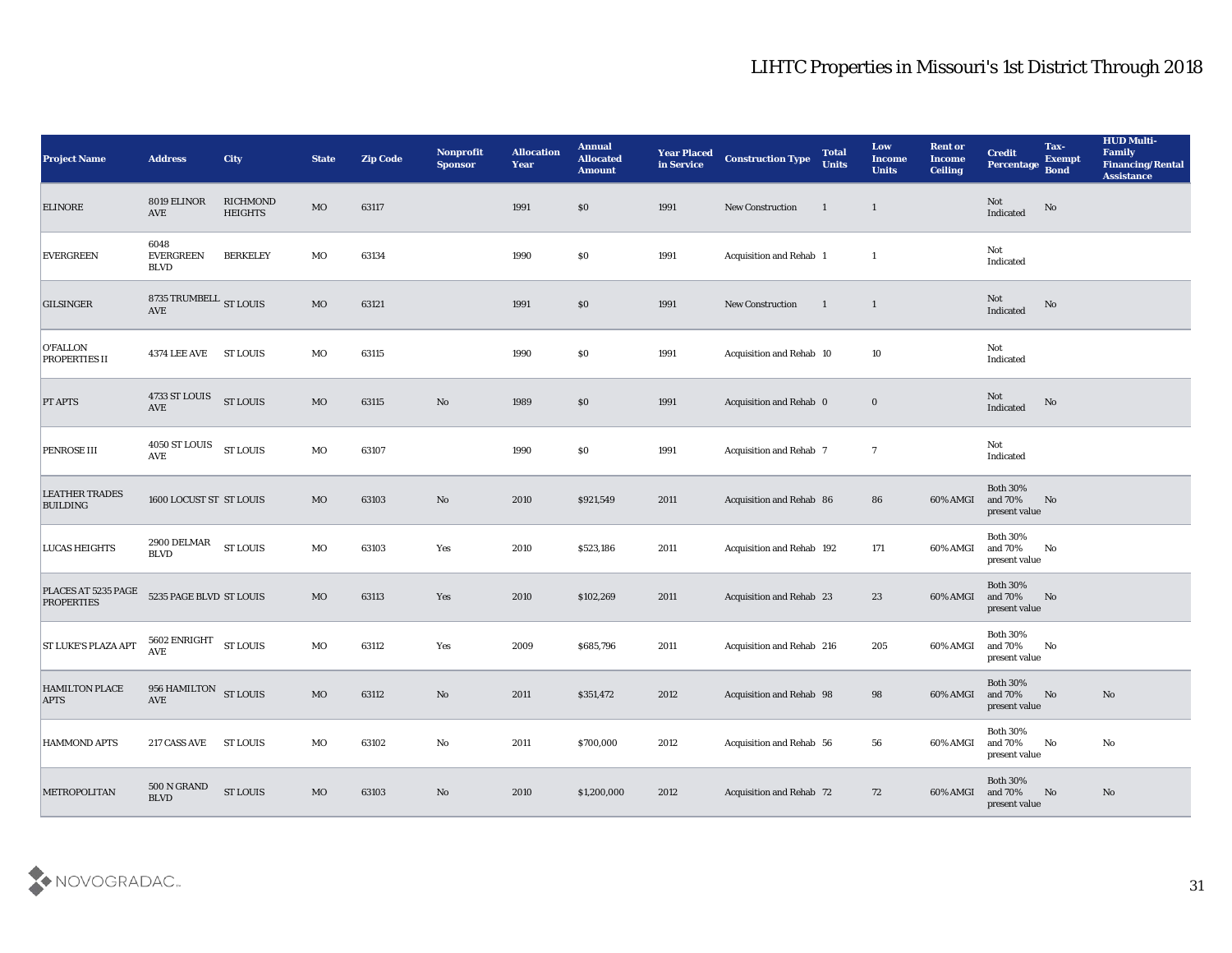| <b>Project Name</b>                                   | <b>Address</b>                            | City               | <b>State</b> | <b>Zip Code</b> | Nonprofit<br><b>Sponsor</b> | <b>Allocation</b><br><b>Year</b> | <b>Annual</b><br><b>Allocated</b><br><b>Amount</b> | <b>Year Placed</b><br>in Service | <b>Construction Type</b>  | <b>Total</b><br><b>Units</b> | Low<br><b>Income</b><br><b>Units</b> | <b>Rent or</b><br><b>Income</b><br><b>Ceiling</b> | <b>Credit</b><br>Percentage Bond                     | Tax-<br><b>Exempt</b> | <b>HUD Multi-</b><br>Family<br><b>Financing/Rental</b><br><b>Assistance</b> |
|-------------------------------------------------------|-------------------------------------------|--------------------|--------------|-----------------|-----------------------------|----------------------------------|----------------------------------------------------|----------------------------------|---------------------------|------------------------------|--------------------------------------|---------------------------------------------------|------------------------------------------------------|-----------------------|-----------------------------------------------------------------------------|
| PAGEDALE SENIOR<br><b>HOUSING &amp; RETAIL</b><br>DEV | <b>6810 PAGE AVE PAGEDALE</b>             |                    | MO           | 63133           | Yes                         | 2011                             | \$885,000                                          | 2012                             | <b>New Construction</b>   | 42                           | 41                                   | 60% AMGI                                          | <b>Both 30%</b><br>and 70%<br>present value          | No                    | No                                                                          |
| <b>SALVATION ARMY ST</b><br><b>LOUIS VETERANS</b>     | 2933 LOCUST ST ST LOUIS                   |                    | MO           | 63103           | Yes                         | 2011                             | \$852,382                                          | 2012                             | <b>New Construction</b>   | 49                           | 48                                   | 60% AMGI                                          | <b>Both 30%</b><br>and 70%<br>present value          | No                    | No                                                                          |
| NEW MINERVA PLACE<br><b>APTS</b>                      | 1342<br><b>MONTCLAIR</b><br><b>AVE</b>    | <b>ST LOUIS</b>    | MO           | 63112           | No                          | 2012                             | \$227,892                                          | 2013                             | Acquisition and Rehab 56  |                              | 56                                   | 60% AMGI                                          | <b>Both 30%</b><br>and 70%<br>present value          | No                    | No                                                                          |
| PINE LAWN HOMES                                       | 4107 OAKWOOD ST LOUIS<br><b>AVE</b>       |                    | <b>MO</b>    |                 | Yes                         | 2012                             | \$535,000                                          | 2013                             | <b>New Construction</b>   | 31                           | 31                                   | 60% AMGI                                          | <b>Both 30%</b><br>and 70%<br>present value          | No                    | No                                                                          |
| NORTH SARAH II -<br><b>EAST</b>                       | 3921 CD BANKS ST LOUIS                    |                    | MO           |                 | No                          | 2012                             | \$536,157                                          | 2014                             | <b>New Construction</b>   | 62                           | 44                                   | 60% AMGI                                          | <b>Both 30%</b><br>and 70%<br>present value          | No                    | No                                                                          |
| <b>NORTH SARAH II -</b><br><b>WEST</b>                | 4145 C D BANKS ST LOUIS<br><b>AVE</b>     |                    | MO           |                 | No                          | 2012                             | \$536,157                                          | 2014                             | <b>New Construction</b>   | 33                           | 26                                   | 60% AMGI                                          | <b>Both 30%</b><br>and 70%<br>present value          | No                    | No                                                                          |
| 3010 APARTMENTS                                       | 3010<br>WASHINGTON SAINT LOUIS<br>AVE.    |                    | MO           | 63103-0000      | No                          | 2013                             | \$551,000                                          | 2015                             | Acquisition and Rehab 58  |                              | 58                                   | 60% AMGI                                          | $70\,\%$ present $\,$ No value                       |                       | No                                                                          |
| THE RESIDENCES AT<br><b>JENNINGS PLACE</b>            | 2360 MIDDLE<br><b>RIVER ROAD</b>          | <b>JENNINGS</b>    | <b>MO</b>    | 63136-0000      | No                          | 2013                             | \$686,000                                          | 2015                             | <b>New Construction</b>   | 54                           | 54                                   | 60% AMGI                                          | 70 % present No<br>value                             |                       | No                                                                          |
| <b>UNION SARAH</b><br>APARTMENTS                      | 4106-10, 4109,<br>4122, 4170& 422         | <b>SAINT LOUIS</b> | MO           | 63108-0000      | No                          | 2013                             | \$402,493                                          | 2015                             | Acquisition and Rehab 100 |                              | 100                                  | 60% AMGI                                          | 30 % present $\rm\thinspace\gamma_{\rm es}$<br>value |                       | No                                                                          |
| <b>VILLAGE AT DELMAR</b><br><b>PLACE</b>              | 5501-5551<br><b>ENRIGHT</b>               | <b>SAINT LOUIS</b> | <b>MO</b>    | 63112-0000      | No                          | 2013                             | \$348,239                                          | 2015                             | <b>New Construction</b>   | 40                           | 40                                   | 60% AMGI                                          | $30\,\%$ present $\,$ Yes value                      |                       | $\mathbf{N}\mathbf{o}$                                                      |
| <b>EADS SQUARE</b><br><b>APARTMENTS</b>               | 2700<br><b>HENRIETTA</b><br><b>STREET</b> | <b>SAINT LOUIS</b> | MO           | 63104-0000      | No                          | 2013                             | $\$0$                                              | 2016                             | Acquisition and Rehab 104 |                              | 103                                  | 60% AMGI and 70%                                  | <b>Both 30%</b><br>present value                     | Yes                   | No                                                                          |
| <b>HERITAGE SENIOR</b><br><b>APARTMENTS</b>           | 8895, 8901,<br>8905&8909<br>WELDON        | <b>BERKELEY</b>    | MO           | 63121-0000      | No                          | 2015                             | \$296,071                                          | 2016                             | Acquisition and Rehab 94  |                              | 94                                   | 60% AMGI                                          | <b>Both 30%</b><br>and 70%<br>present value          | Yes                   | $\mathbf{N}\mathbf{o}$                                                      |
| <b>LEMAY HOMES</b>                                    | 611 LAGRO<br><b>AVENUE</b>                | <b>SAINT LOUIS</b> | MO           | 63125-0000      | $\rm\, No$                  | 2014                             | \$526,000                                          | 2016                             | <b>New Construction</b>   | 40                           | 40                                   | 60% AMGI                                          | 70 % present $\,$ No $\,$<br>value                   |                       | $\mathbf {No}$                                                              |

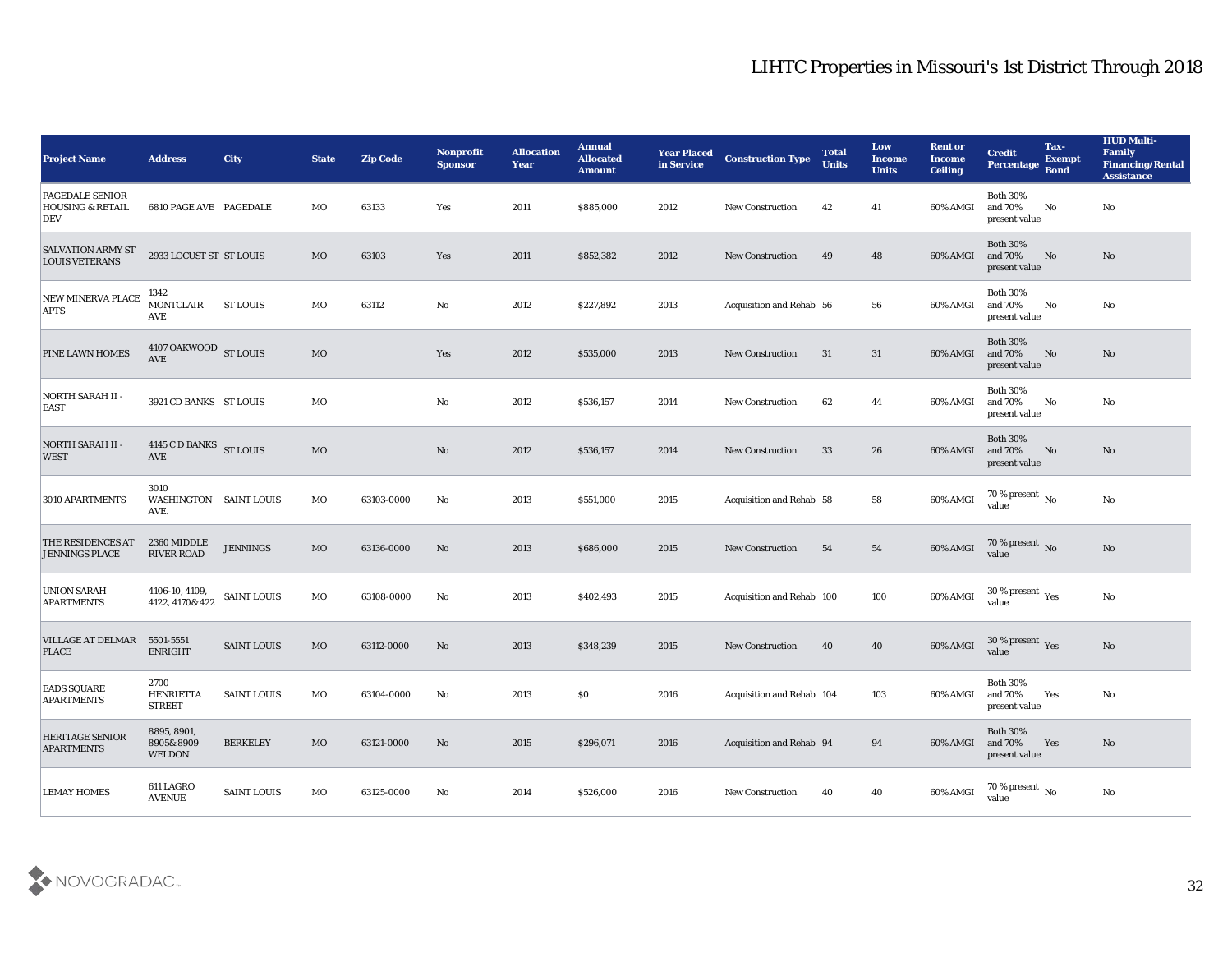| <b>Project Name</b>                                   | <b>Address</b>                                  | City                     | <b>State</b> | <b>Zip Code</b> | Nonprofit<br><b>Sponsor</b> | <b>Allocation</b><br><b>Year</b> | <b>Annual</b><br><b>Allocated</b><br><b>Amount</b> | <b>Year Placed</b><br>in Service | <b>Construction Type</b>                                                                        | <b>Total</b><br><b>Units</b> | Low<br><b>Income</b><br><b>Units</b> | <b>Rent or</b><br><b>Income</b><br><b>Ceiling</b> | <b>Credit</b><br>Percentage Bond            | Tax-<br><b>Exempt</b> | <b>HUD Multi-</b><br>Family<br><b>Financing/Rental</b><br><b>Assistance</b> |
|-------------------------------------------------------|-------------------------------------------------|--------------------------|--------------|-----------------|-----------------------------|----------------------------------|----------------------------------------------------|----------------------------------|-------------------------------------------------------------------------------------------------|------------------------------|--------------------------------------|---------------------------------------------------|---------------------------------------------|-----------------------|-----------------------------------------------------------------------------|
| <b>LORETTA HALL</b><br><b>TOWNHOMES</b>               | 18TH STREET<br><b>AND CARR</b><br><b>STREET</b> | <b>SAINT LOUIS</b>       | MO           | 63106-0000      | No                          | 2013                             | S <sub>1</sub>                                     | 2016                             | <b>New Construction</b>                                                                         | 39                           | 39                                   | 60% AMGI                                          | 30 % present Yes<br>value                   |                       | No                                                                          |
| PINE LAWN SENIOR<br><b>APARTMENTS</b>                 | 6221 VETTER<br><b>PLACE</b>                     | PINE LAWN                | МO           | 63121-3515      | No                          | 2014                             | \$609,000                                          | 2016                             | <b>New Construction</b>                                                                         | $\bf{0}$                     | $\bf{0}$                             | 60% AMGI                                          | 70 % present $\overline{N_0}$<br>value      |                       | No                                                                          |
| <b>ST. JOHN NEUMANN</b><br><b>APARTMENTS</b>          | 8424 LUCAS<br>AND HUNT<br>ROAD                  | <b>JENNINGS</b>          | MO           | 63136-0000      | No                          | 2013                             | \$264,232                                          | 2016                             | Acquisition and Rehab 100                                                                       |                              | 100                                  | 60% AMGI                                          | <b>Both 30%</b><br>and 70%<br>present value | Yes                   | No                                                                          |
| <b>STAR RESIDENCES</b>                                | 6367 LALITE<br><b>AVENUE</b>                    | <b>JENNINGS</b>          | MO           | 63136-3450      | No                          | 2015                             | \$595,000                                          | 2016                             | <b>New Construction</b>                                                                         | $\bf{0}$                     | $\bf{0}$                             | 60% AMGI                                          | $\frac{70\%}{value}$ No                     |                       | $\mathbf{N}\mathbf{o}$                                                      |
| VANDEVENTER PLACE MARTIN                              | 4232 W. DR.<br><b>LUTHER KING</b>               | <b>SAINT LOUIS</b>       | MO           | 63113-0000      | No                          | 2015                             | \$675,000                                          | 2016                             | <b>New Construction</b>                                                                         | 54                           | 54                                   | 60% AMGI                                          | 70 % present No<br>value                    |                       | No                                                                          |
| DUNN ROAD MANOR<br>LIHTC                              | 3399 DUNN<br>ROAD                               | <b>FLORISSANT</b>        | MO           | 63033-0000      | No                          | 2016                             | \$463,500                                          | 2017                             | <b>New Construction</b>                                                                         | 36                           | 36                                   | 60% AMGI                                          | 70 % present<br>value                       |                       | No                                                                          |
| <b>EAST FOX HOMES</b>                                 | 2801-2803<br><b>MAGNOLIA</b><br><b>AVENUE</b>   | <b>SAINT LOUIS</b>       | MO           | 63118-0000      | No                          | 2015                             | \$262,814                                          | 2017                             | Acquisition and Rehab 47                                                                        |                              | 47                                   | 60% AMGI                                          | 30 % present<br>value                       |                       | $\mathbf{N}\mathbf{o}$                                                      |
| <b>NORTH SARAH PHASE</b><br>Ш                         | SE CORNER OF<br>FINNEY&<br><b>WHITTIER</b>      | <b>SAINT LOUIS</b>       | MO           | 63113-0000      | No                          | 2015                             | \$556,000                                          | 2017                             | <b>New Construction</b>                                                                         | 77                           | 52                                   | 60% AMGI                                          | 70 % present<br>value                       |                       | No                                                                          |
| <b>NORTH WEBSTER</b><br><b>VILLAGE</b>                | <b>920 BELL</b><br><b>AVENUE</b>                | <b>WEBSTER GROVES MO</b> |              | 63119-0000      | No                          | 2016                             | \$206,000                                          | 2017                             | <b>Acquisition and Rehab 24</b>                                                                 |                              | 24                                   | 60% AMGI                                          | 70 % present<br>value                       |                       | No                                                                          |
| THE RESIDENCES AT<br>JENNINGS PLACE II, LP RIVER ROAD | 2355 MIDDLE                                     | <b>JENNINGS</b>          | MO           | 63136-0000      | No                          | 2016                             | \$612,000                                          | 2017                             | <b>New Construction</b>                                                                         | 54                           | 49                                   | 60% AMGI                                          | 70 % present<br>value                       |                       | $\rm\thinspace No$                                                          |
| <b>ADAMS GROVE</b>                                    | 4471 ARCO<br><b>AVENUE</b>                      | <b>SAINT LOUIS</b>       | MO           | 63110-0000      | No                          | 2016                             | \$620,000                                          | 2018                             | <b>New Construction</b>                                                                         | 50                           | 50                                   | 60% AMGI                                          | 70 % present<br>value                       |                       | No                                                                          |
| <b>BLAIR HOMES</b>                                    | 1500<br>DESTREHAN<br>AND<br><b>SCATTERED S</b>  | SAINT LOUIS              | MO           | 63107-0000      | $\mathbf{N}\mathbf{o}$      | 2017                             | \$430,000                                          | 2018                             | New Construction                                                                                | 29                           | 29                                   | 60% AMGI                                          | 70 % present<br>value                       |                       | $\mathbf {No}$                                                              |
| <b>INTRADA ST. LOUIS</b>                              | 6336 SOUTH<br>GRAND<br><b>BOULEVARD</b>         | <b>SAINT LOUIS</b>       | MO           | 63111-0000      | No                          | 2016                             | \$649,000                                          | 2018                             | Both New Construction 56<br>and $\ensuremath{\mathrm{A}}\xspace/\ensuremath{\mathrm{R}}\xspace$ |                              | 50                                   | 60% AMGI                                          | 70 % present<br>value                       |                       | $\rm \bf No$                                                                |